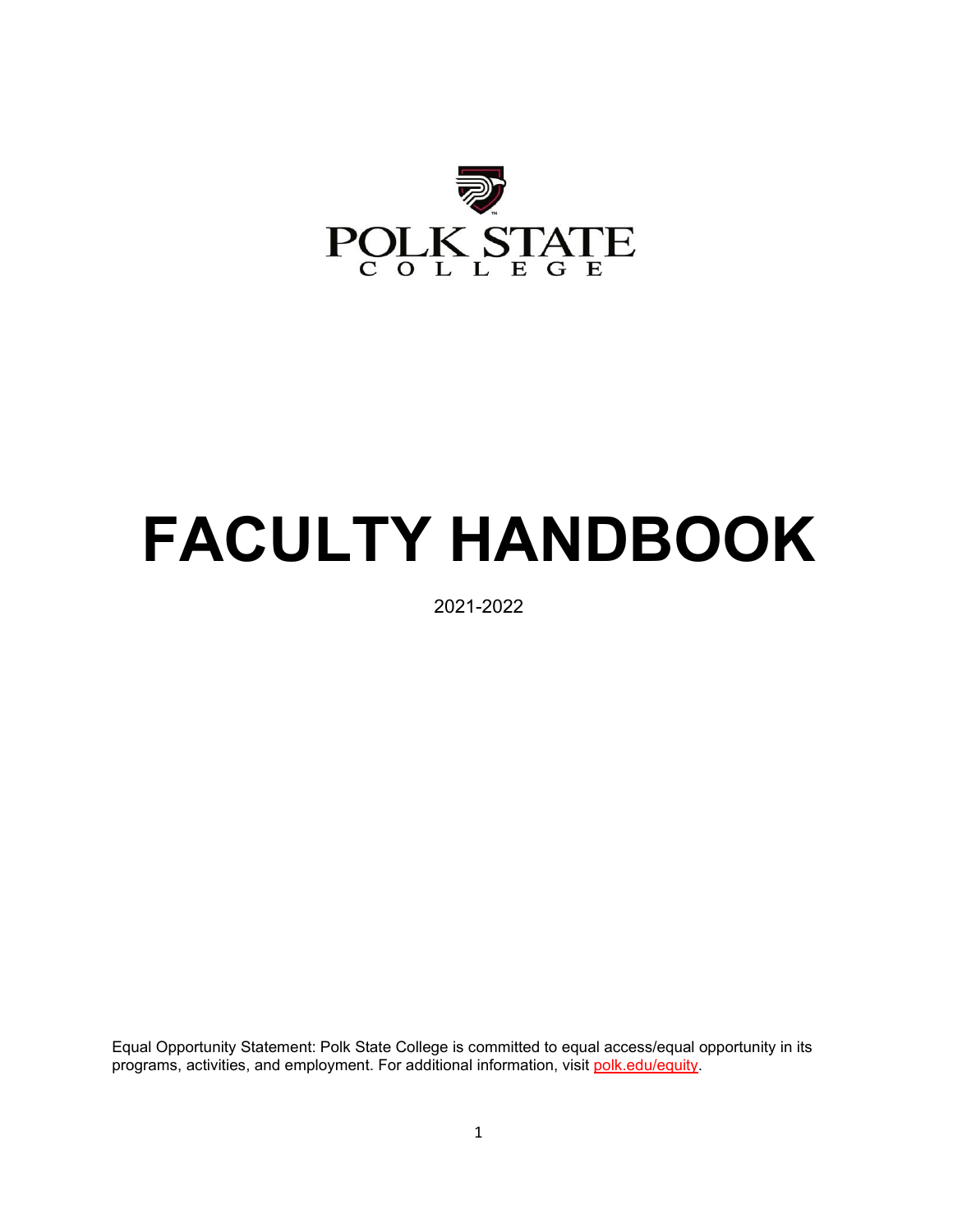# **GREETINGS TO FACULTY MEMBERS**

Message from the President

Dear Faculty,

Welcome to the 2021-2022 Academic Year. On behalf of the Polk State College District Board of Trustees, thank you for your dedication to providing quality curriculum and instruction for our students.

Your knowledge, expertise, and commitment provide life-transforming opportunities to Polk State students, their families, and our community. Polk County and the surrounding area benefit from our highly skilled graduates who go on to become healthcare and public safety professionals, business leaders, educators, and more.

Your role as a member of our talented, dedicated faculty is critical to Polk State's mission of transforming students' lives through the power of education by providing access to affordable associate degree, baccalaureate degree, career certificate, and workforce employment programs.

I look forward to serving our students alongside you and to propelling our institution forward toward a brighter future.

Sincerely,

Ayale el Falconatti

Angela M. Garcia Falconetti, Ed.D, CFRE President

### **Polk State College Vision:**

Polk State College will be the first choice for higher education in Polk County.

### **Polk State College Mission:**

Polk State College, a quality-driven institution serving Polk County and beyond, transforms students' lives through the power of teaching and lifelong learning by providing access to affordable associate and baccalaureate degree programs, career certificates, and workforce employment programs, delivered through various modalities and innovative technologies by diverse, qualified faculty and staff.

### **Polk State College Core Values:**

Service, Integrity, Knowledge, Diversity, Leadership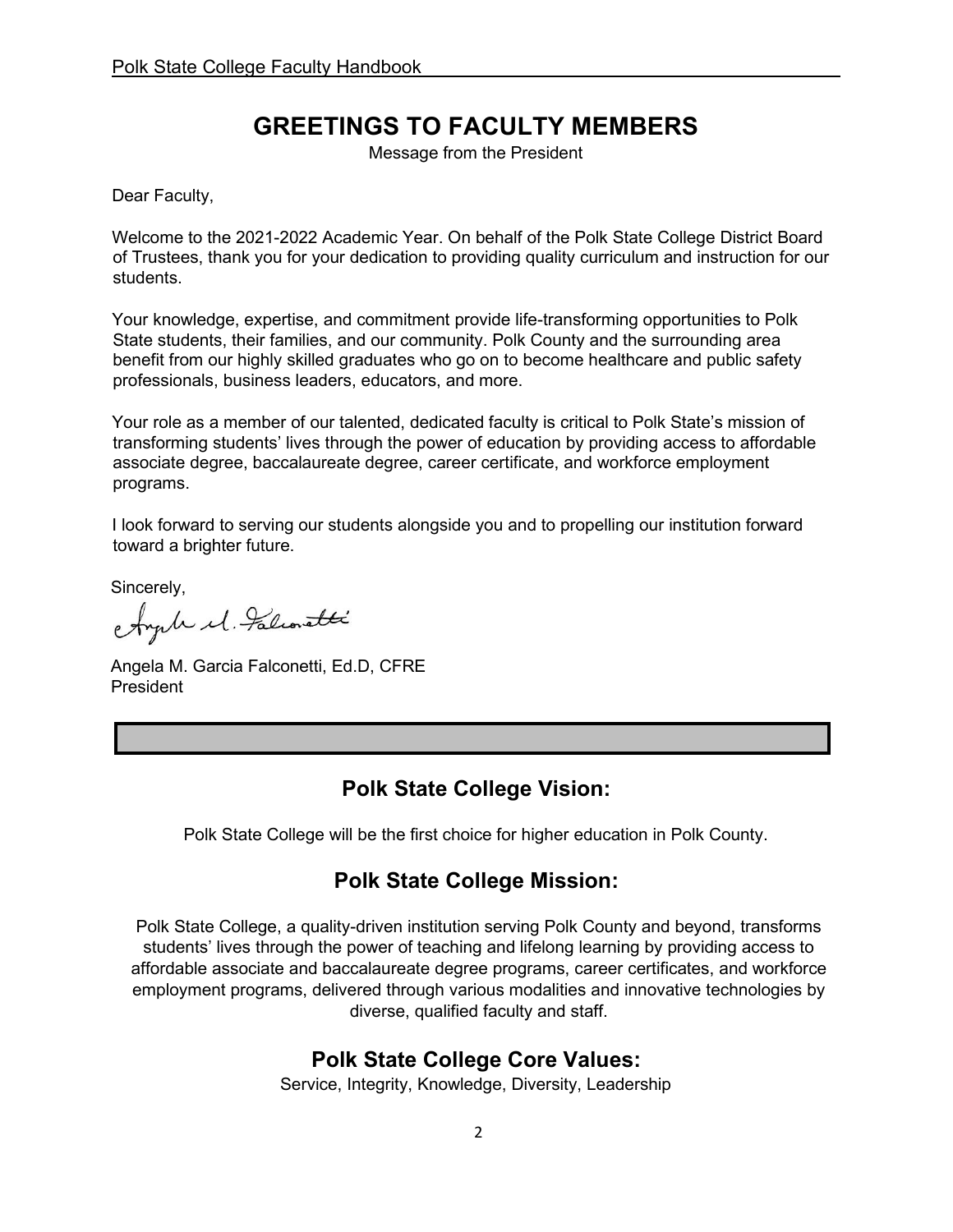# **Table of Contents**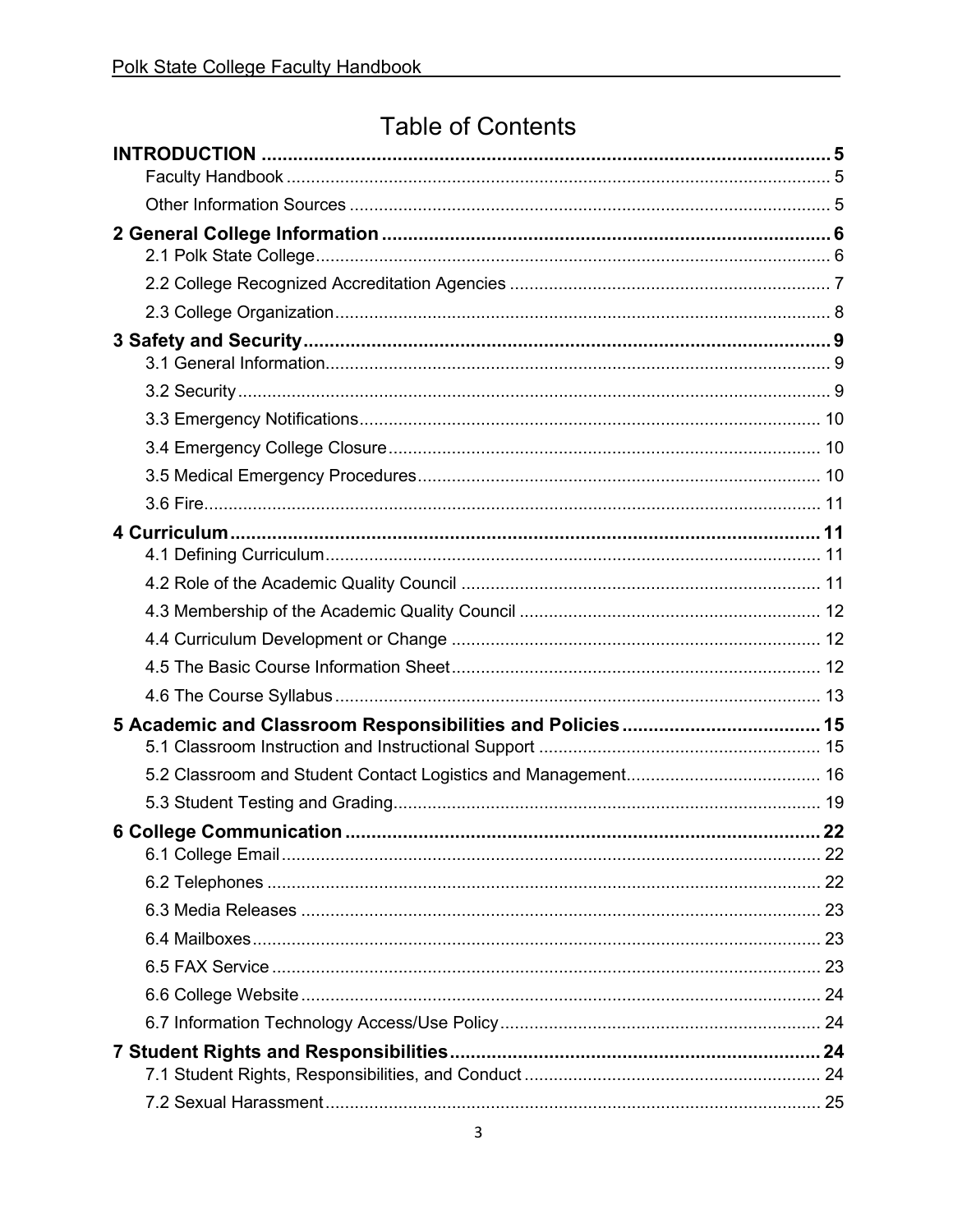| 8.3 Southern Association of Colleges and Schools Commission on Colleges (SACSCOC) |  |
|-----------------------------------------------------------------------------------|--|
| 9 Faculty Meetings, Professional Development, and Recognition  30                 |  |
|                                                                                   |  |
|                                                                                   |  |
|                                                                                   |  |
|                                                                                   |  |
|                                                                                   |  |
|                                                                                   |  |
|                                                                                   |  |
|                                                                                   |  |
|                                                                                   |  |
|                                                                                   |  |
|                                                                                   |  |
|                                                                                   |  |
|                                                                                   |  |
|                                                                                   |  |
|                                                                                   |  |
|                                                                                   |  |
|                                                                                   |  |
|                                                                                   |  |
|                                                                                   |  |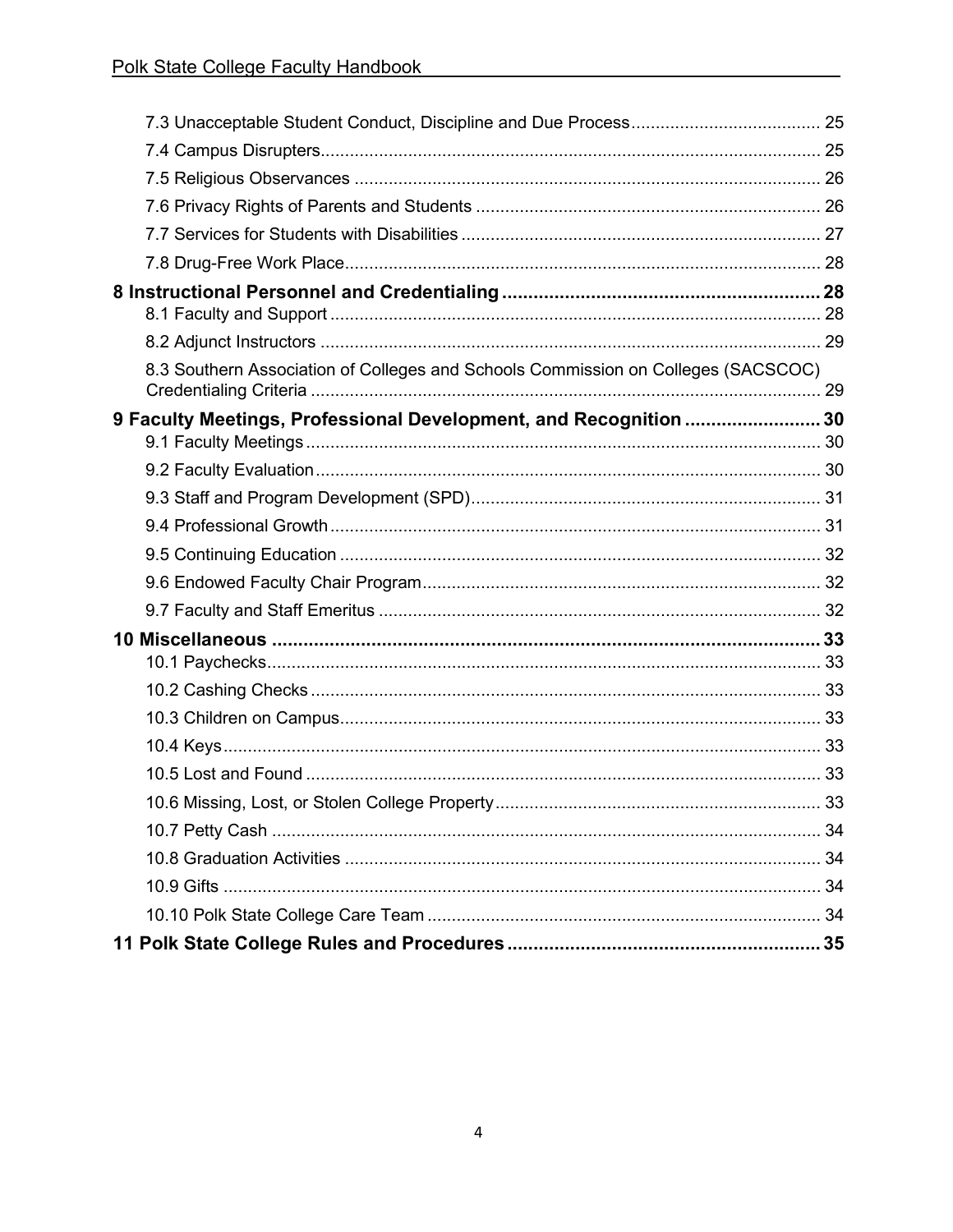# <span id="page-4-0"></span>**INTRODUCTION**

### <span id="page-4-1"></span>**Faculty Handbook**

The *Polk State College Faculty Handbook* provides faculty members with basic information concerning College operations and instructional-specific policies, processes, and expectations. The Handbook is divided into ten categories of information as listed below:

- 1. General College Information
- 2. Safety and Security
- 3. Curriculum
- 4. Academic and Classroom Responsibilities and Policies
- 5. College Communication
- 6. Student Rights and Responsibilities
- 7. Instructional Personnel and Credentialing
- 8. Faculty Meetings, Professional Development, and Recognition
- 9. Miscellaneous
- 10. Rules and Procedures

While the topics addressed in the Handbook represent a variety of policies important to instructional personnel, it is not intended to be a complete resource of College policies and procedures. It is to be seen as a supplement to existing College information sources. This Handbook can also be accessed on the Faculty and Staff Resources webpage of the Polk State College website [\(https://www.polk.edu/human](https://www.polk.edu/human-)[resources/faculty-and-staff-resources/\)](https://www.polk.edu/human-resources/faculty-and-staff-resources/).

### <span id="page-4-2"></span>**Other Information Sources**

Polk State College employees have access to multiple sources of information regarding College operations. Employees are encouraged to use the sources listed below to find information not currently included in the *Faculty Handbook*.

- The Polk State College website provides information of interest to staff, students,and the community at large. Website information is continually being updated. The website is cited throughout this Handbook because of its links to College documents [\(www.polk.edu\)](http://www.polk.edu/).
- *Polk State District Board of Trustees Rules* and *Polk State College Procedures* direct the operations of the College. Indices of both rules and procedures are included at the end of this handbook to provide readers with the full list of topics addressed in each. Faculty should reference the indices when searching for a College policy or procedure related to a specific topic. The full text of each District Board of Trustees Rule [\(https://www.polk.edu/about/rules/\)](https://www.polk.edu/about/rules/) and each Polk State College Procedure [\(https://www.polk.edu/about/procedures/\)](https://www.polk.edu/about/procedures/) can be found on the College's website. Individual rules and procedures are also referenced throughout this Handbook.
- The *Polk State College Catalog/Student Handbook* is updated annually. The Catalog is accessible on the Polk State College website [\(www.polk.edu\)](http://www.polk.edu/). The Catalog includes information for students, staff, and the general public. It lists the *College Academic Calendar*; provides general information and a personnel directory; and includes specifics about admission, advising, registration, records, financial aid, loans, student services, activities, and regulations; and contains programs of study and course descriptions. The Catalog also has appendices with additional information, campus maps, and an index. Faculty members are encouraged to refer students to the Catalog as a source of important information.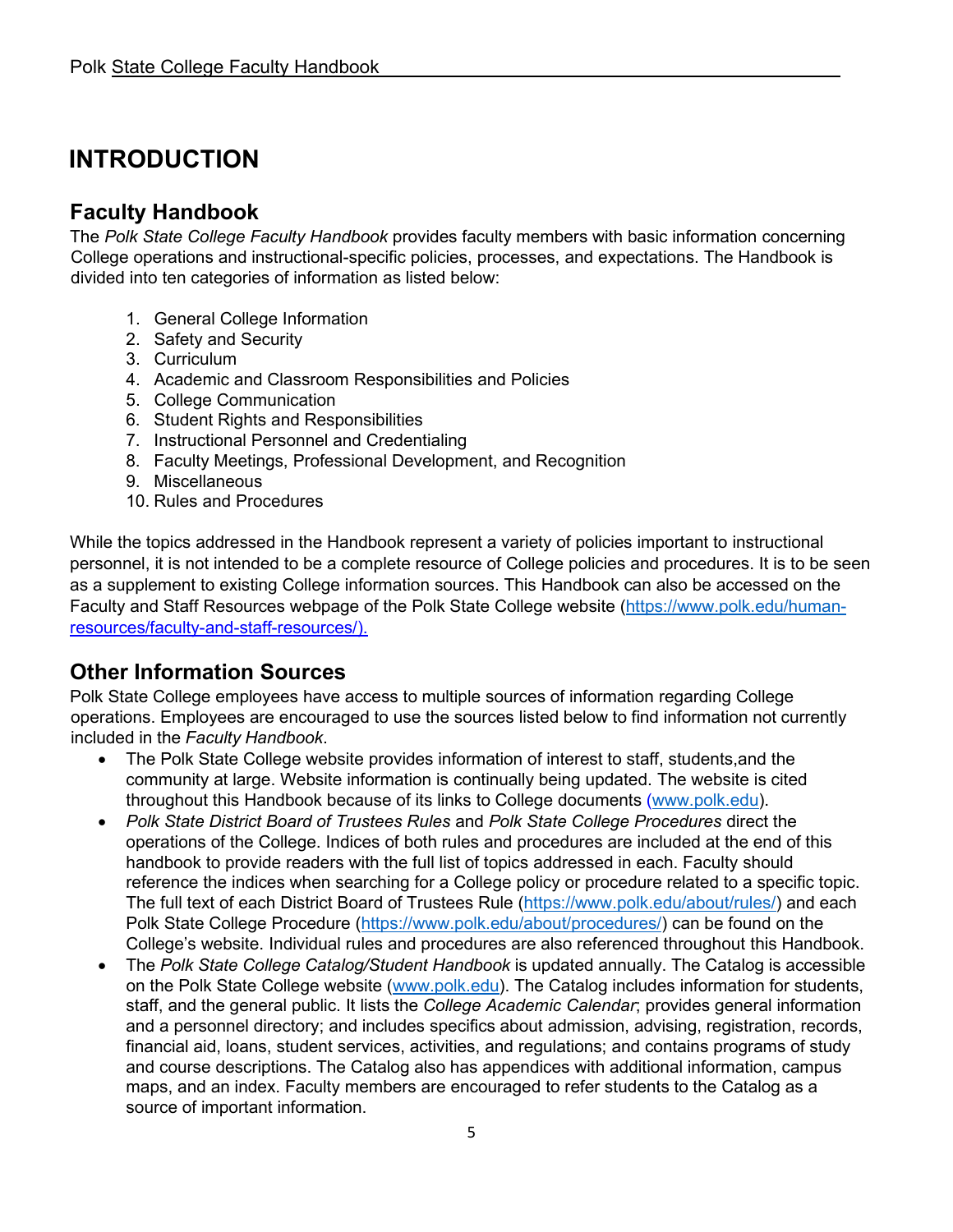Individuals are asked to use and critique the usefulness of the *Polk State College Employee Handbook* as well as the *Polk State College Faculty Handbook.* Suggestions for modifications and improvements to either document should be submitted to the **District Office.** These suggestions are considered when updating the Handbook at the end of each Academic Year.

The *Polk State College Faculty Handbook* is available online *(*[https://www.polk.edu/human](https://www.polk.edu/human-resources/faculty-and-staff-resources/)[resources/faculty-and-staff-resources/\)](https://www.polk.edu/human-resources/faculty-and-staff-resources/).

# <span id="page-5-0"></span>**2 General College Information**

### <span id="page-5-1"></span>**2.1 Polk State College**

#### **2.1.1 College History**

The Florida Legislature established Polk State College in 1964. Since its founding as Polk Junior College, the institution has served the higher education needs of Polk County. Over the years, the College has undergone significant growth and change.

The first academic year started with 1,107 students and 33 faculty members in temporary quarters on the Bartow Air Base. Today, 140 full-time faculty serve the higher education needs of over 20,000 students in locations throughout Polk County, including a full-service campus in both Lakeland and Winter Haven, the Airside Center (East and West), the JD Alexander Center in Lake Wales, the Center for Public Safety in Winter Haven, and the Clear Springs Advanced Technology Center in Bartow. Since opening in 1964, Polk State College has awarded over 32,000 degrees.

The College changed its name from Polk Community College to Polk State College in July 2009 to reflect the creation of its first baccalaureate program. Polk State College's Bachelor of Applied Science in Supervision and Management degree program began in January 2010. Since that time, Polk State has added several distinct concentrations within its original baccalaureate program, as well as Bachelor of Science degrees in Nursing, Criminal Justice, Elementary Education, Early Childhood Education, and Aerospace Sciences. The name change has provided a new beginning, as Polk State College is fully committed to serving the community's higher-education needs.

Polk State College continues to offer the Associate in Arts degree for students intending to transfer to four-year institutions, as well as and several Associate in Science degrees for entry into the workforce.

Dr. Fred T. Lenfestey served as the College's first president from 1964-1982. Dr. Maryly Van Leer Peck served as president from 1982-1997. From 1998-2006, Dr. Larry Durrence served as the third president. Dr. Eileen Holden served as the College's fourth president from 2006-2017. On May 26, 2017, the Polk State College District Board of Trustees named Dr. Angela M. Garcia Falconetti as the College's fifth president.

#### **2.1.2 College Mission, Vision, and Values**

#### **Mission**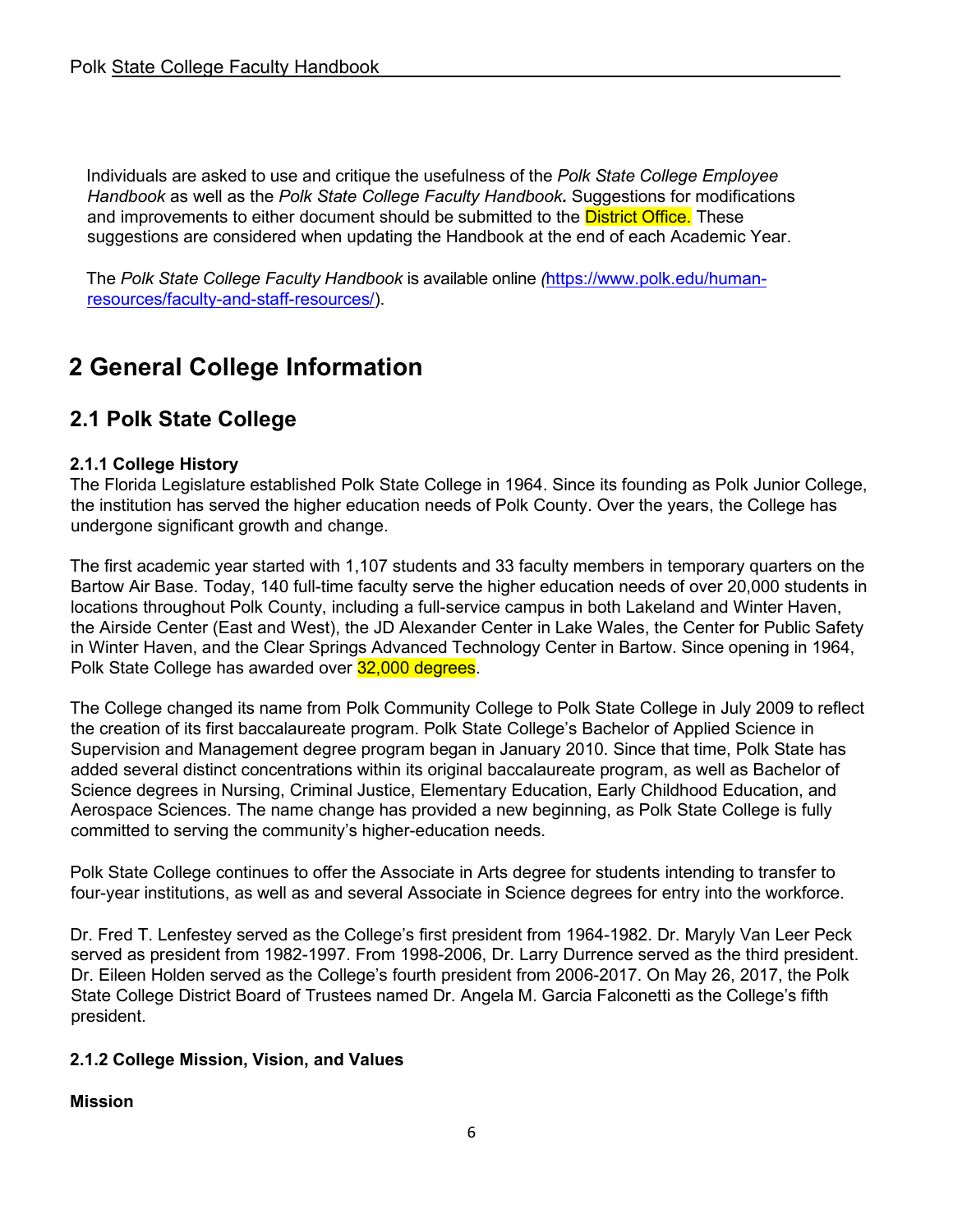Polk State College, a quality-driven institution serving Polk County and beyond, transforms students' lives through the power of teaching and lifelong learning by providing access to affordable associate and baccalaureate degree programs, career certificates, and workforce employment programs, delivered through various modalities and innovative technologies by diverse, qualified faculty and staff.

#### **Vision**

Polk State College will be the first choice for higher education in Polk County.

#### **Core Values**

- Service
- Integrity
- Knowledge
- Diversity
- Leadership

### <span id="page-6-0"></span>**2.2 College-Recognized Accreditation Agencies**

Polk State College is accredited by the Southern Association of Colleges and Schools Commission of Colleges (SACSCOC) to award baccalaureate and associate degrees.

Polk State College is also accredited by the following agencies for specific program areas:

- Commission on Accreditation of Allied Health Education Programs (CAAHEP), 25400 US Highway 19 North Ste. 158, Clearwater, FL 33763; telephone: 727.210.2350
- The Accreditation Commission for Education in Nursing (ACEN) (formerly the National League for Nursing Accrediting Commission (NLNAC)), 3343 Peachtree Road NE, Suite 850, Atlanta, GA 30326; telephone: 404.975.5000
- The Commission on Accreditation in Physical Therapy Education (CAPTE), 1111 North Fairfax Street, Alexandria, VA 22314-1488; telephone: 703.684.2781
- The Committee on Accreditation of Educational Programs for the Emergency Medical Services Professions (CoAEMSP), 8301 Lakeview Parkway Suite 111-312, Rowlett, TX 75088; telephone: 214.703.8445
- The Accreditation Council for Occupational Therapy Education (ACOTE), 4720 Montgomery Lane Ste. 200, PO Box 31220, Bethesda, MD 20824-1220; telephone: 301.652.6611, ext. 2042
- The Joint Review Committee on Education in Radiologic Technology (JRCERT), 20 N. Wacker Dr., Suite 2850, Chicago, IL. 60606-3182; telephone: 312.704.5300
- The Commission on Accreditation for Health Informatics and Information Management Education (CAHIIM), 200 E. Randolph Ste. Ste. 5100, Chicago, IL 6060; telephone: 312.235.3255
- The Commission on Accreditation for Law Enforcement Agencies, Inc., (CALEA®), Public Safety Training Academy Accreditation, 13575 Heathcote Blvd., Ste. 320, Gainesville, VA 20155; telephone: 703.352.4225
- The Commission on Accreditation for Respiratory Care (CoARC), 777 Cannon Dr. Hurst, TX, 76054; telephone: 817.283.2835
- The Joint Review Committee on Education in Cardiovascular Technology (JRC-CVT), 1449 Hill St. Whitinsville, MD 01588; telephone: 978.456.5594
- National Institute for Metalworking Skills (NIMS) Machining Programs, 20565 Fairfax Blvd Ste. 10, Fairfax, VA 22030; telephone: 703.352.4971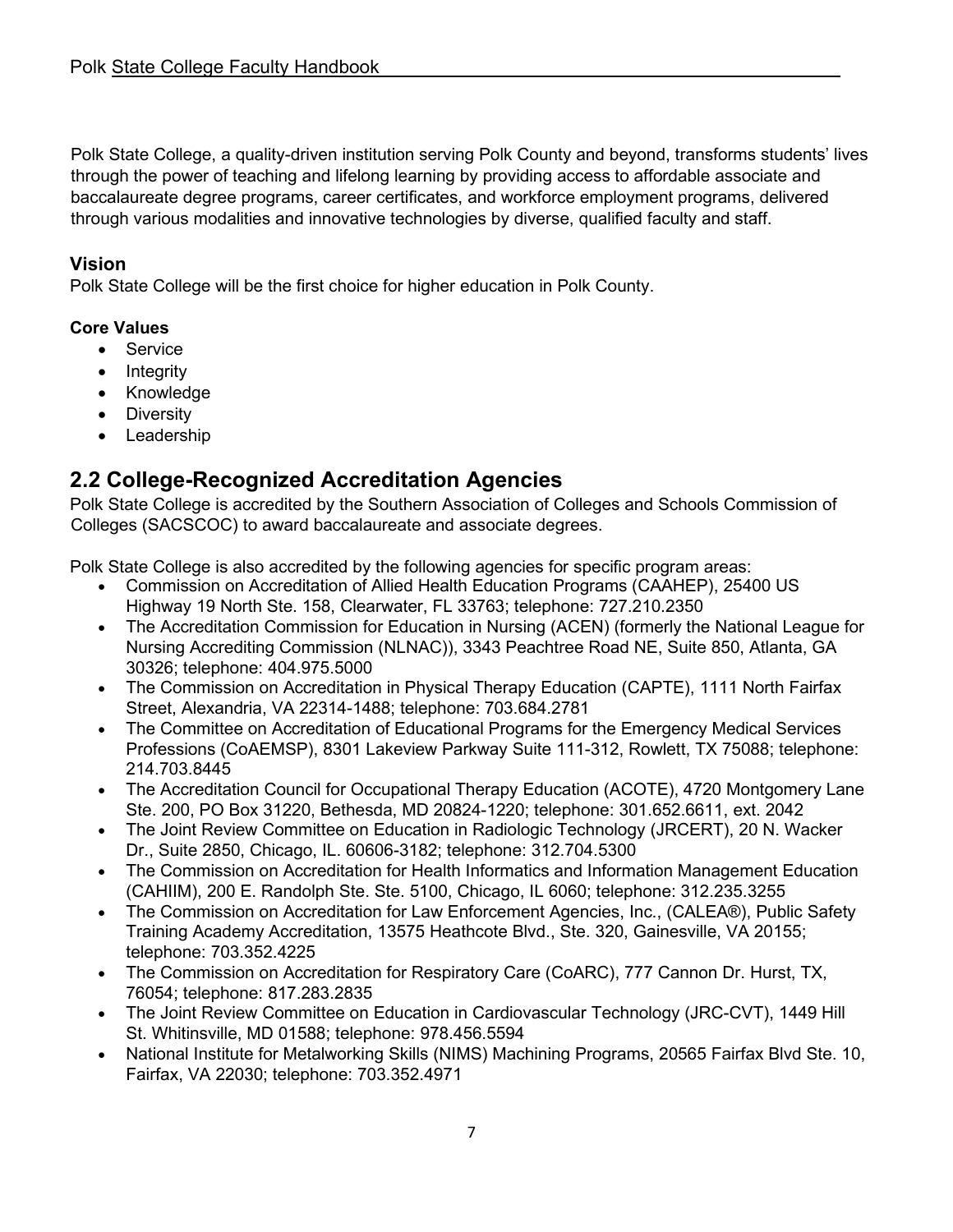## <span id="page-7-0"></span>**2.3 College Organization**

#### **2.3.1 District Board of Trustees**

Polk State College is governed by the District Board of Trustees (DBOT), a seven-member board appointed by the Governor. A Board member's term is four years. The Board meets regularly for discussion and decisions on matters pertaining to the overall operation of the College. Rules established by the Board are published on the College website. The administrative staff of the College references these rules to develop more detailed procedures that relate to specific aspects of operation. These procedures are also published on the College website. The full text of each rule or procedure, as well as current members of the Board and the upcoming scheduled meetings are available online [\(https://www.polk.edu/district-board-of-trustees/\)](https://www.polk.edu/district-board-of-trustees/).

#### **2.3.2 Duties of the President and Members of the President's Staff**

The College President is the chief administrative officer of Polk State College. The President's Staff is comprised of administrators who have the titles of Vice President and Associate Vice President, as well as individuals such as the Director of Equity, Diversity, and Inclusion and the Chief Information Officer. The Faculty Senate President, an elected representative of the faculty, serves as a member of the President's Staff to promote shared governance and faculty involvement in decision making.

Each of the President's Staff members is responsible for a specific functional area of the College. The academic areas of the College are also divided into divisions, each headed by a Campus Academic Dean or Program Director who reports to the Vice President of Academic Affairs or the Vice President of Workforce Education and Economic Development.

#### **2.3.3 Faculty Senate and Its Role in Faculty Representation**

District Board of Trustees Rule 2.24: *Faculty Senate Constitution* and Polk State College Procedure 6056: *Faculty Senate Bylaws* provide the basis for faculty-administrative participatory governance within the College. As stated in Procedure 6056:

> *The Faculty Senate shall constitute the primary channel for faculty-administration participatory governance. As the official voice of the faculty, the Faculty Senate has the duty of service to the College through the active study and debate of issues of mutual concern to the administration and faculty.*

Procedure 6056 [\(https://www.polk.edu/about/procedures/\)](https://www.polk.edu/about/procedures/) and Rule 2.24 [\(https://www.polk.edu/about/procedures/\)](https://www.polk.edu/about/procedures/) are available on the College's website. Information regarding the role of the Faculty Senate at Polk State College can be found on the webpage for the Senate [\(https://www.polk.edu/faculty-senate](https://www.polk.edu/faculty-senate/)[/](https://www.polk.edu/faculty-senate/)). Information regarding the role of the Faculty Senate can also be obtained through these documents or by contacting one of the senators or officers listed on the webpage.

#### **2.3.4 The Role of College Committees**

Polk State College Procedure 6002: *Committee System* defines the College's Standing Committee System and states its objectives as follows:

- To provide for faculty and staff input into the planning and operations of the College.
- To provide a means for legitimate concerns, informed judgments, and expressed interests to be heard and considered in decision making, and to enhance this process.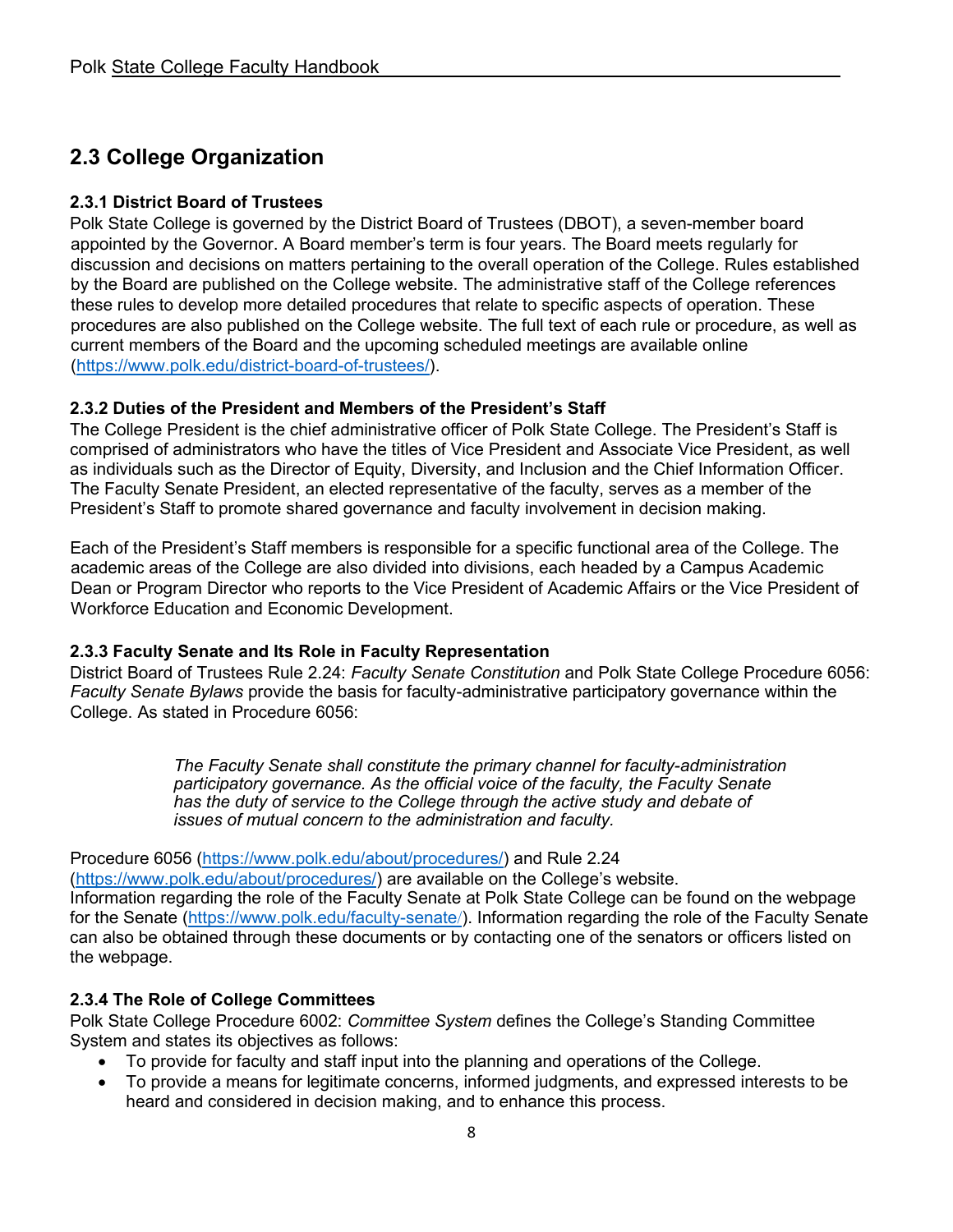- To provide a vehicle for inter-unit and inter-group communications, increasing the potential for understanding divergent viewpoints as issues are addressed and problems are solved.
- To provide participants the opportunity to gain experience and understanding in addressing a wide range of College-related issues and problems.
- To make recommendations as appropriate.

In all cases, the role and function of each committee is advisory in nature. Committees are not decisionmaking bodies.

Procedure 6002 primarily addresses those committees constituted to operate on a standing basis; however, committees, work groups, and task forces may be formed and appointed by the President (or the President's designee) or the Faculty Senate to address a single topic, area, concern, or challenge. These ad hoc groups are created as the need arises.

Standing committees and their functions are listed in the attachment to Procedure 6002. Both Procedure 6002 and its attachment are available via the Polk State website [\(https://www.polk.edu/about/procedures/\)](https://www.polk.edu/about/procedures/).

# <span id="page-8-0"></span>**3 Safety and Security**

### <span id="page-8-1"></span>**3.1 General Information**

Each faculty member has a responsibility to become familiar with the *Polk State College Safety Manual*. A faculty member is to perform his or her job in the classroom or laboratory in a safe manner; follow safety instructions; and report in a timely manner any accidents, injuries, unsafe acts, or unsafe working conditions. All incidents of a safety or security nature must be reported to the Security Office (ext. 5059).

Each employee must be familiar with the *Polk State College's Emergency Preparedness Plan* available on all Polk State desktop and classroom computers. The employee should be aware of emergency action plans, fire alarms, exits, fire extinguishers, the physical layout of assigned areas, evacuation routes, and AED (Automatic External Defibrillator) locations.

### <span id="page-8-2"></span>**3.2 Security**

Security officers are on duty 24 hours a day, seven days per week.

Security Office Hours: Monday through Friday, 8:00 a.m. to 5:00 p.m.

The Winter Haven Campus Security Office is located in the Multi-Service Building (WMS 134), and the Lakeland Campus Security Office is located in the Lakeland Maintenance Building. A security officer is reached by calling extension 5059 from any Polk State College on-campus phone or 863.297.1059 from an off-campus phone. The Security Office can also be reached by using the phones on the Polk State College emergency poles, but the emergency phones should only be used in a true emergency.

On the first day of class for each semester or term, the instructor should review emergency-exit procedures with students in case there is a fire alarm during class time. This acquaints students with the class rally point (*Note: Lakeland Campus courtyards are NOT to be used as rally points*). Exit-route maps are located in every classroom, usually near the door.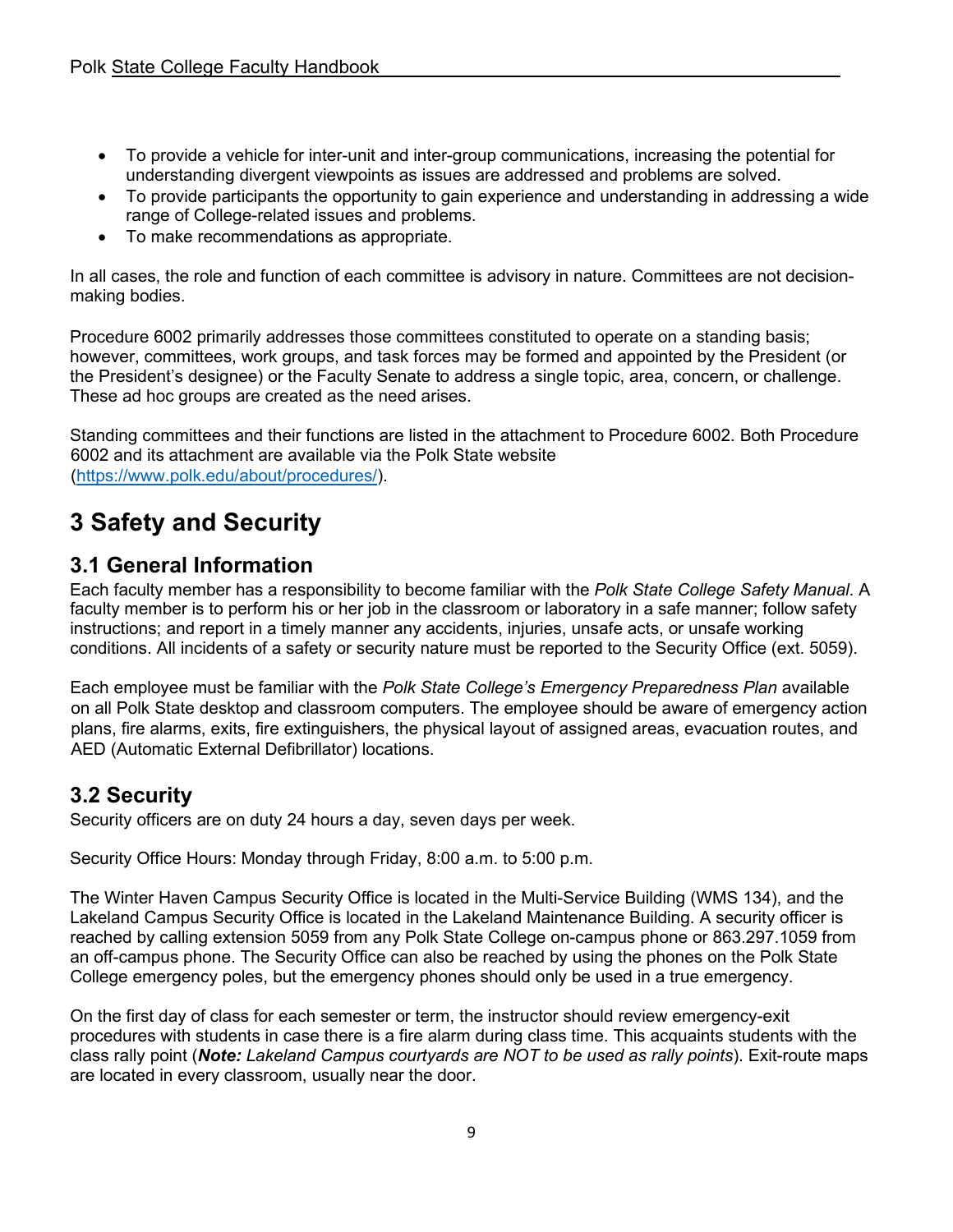College emergency plans, contact information, and related articles of interest are located on the Polk State website [\(https://www.polk.edu/campus-safety-security/\).](https://www.polk.edu/campus-safety-security/).)

### <span id="page-9-0"></span>**3.3 Emergency Notifications**

Polk State College uses the E2 Campus Alert System as a mass emergency notification system to alert students, faculty, and staff immediately in emergency situations. When activated, individuals receive emails, voicemails, and text messages with notification of the emergency. The system is updated with student, faculty, and staff information shortly after the start of each semester.

In the event of an emergency, the faculty member must follow the procedures described in the *Emergency Preparedness Plan*. Phone usage during an emergency should be limited to official use only. Each faculty member is responsible for taking precautions to ensure his or her safety, including participating in periodic emergency drills as these are conducted. The instructor should provide direction and assistance to students during an evacuation. Each classroom and lab contains a posted *Emergency Action Plan* for fire or hazardous evacuation instructions in case of emergency.

A faculty member teaching an evening class should contact the evening administrator and Security Office in the event of an emergency. A faculty member teaching a Saturday class should contact the Security Office in the event of an emergency.

### <span id="page-9-1"></span>**3.4 Emergency College Closure**

Each faculty member should read the Emergency Closing Information on the Polk State College website. The administration of Polk State College may find it necessary to close the College in the event of adverse weather conditions or for other unexpected emergencies. The best place to determine whether Polk State College is open or closed is the College's website [\(https://www.polk.edu/\)](https://www.polk.edu/) and Twitter feed [\(twitter.com/PolkState\)](https://twitter.com/PolkState). Each employee should provide the College with a home number and cell phone number to receive voicemails regarding emergencies and special conditions.

On campus, students can check the College's closed-circuit TV for closing announcements. A recorded announcement about Polk State College's operating schedule is available at the College's main phone line (863.297.1000). If the College loses power, the main phone number's connection is transferred to another phone line off campus, and callers receive an announcement about Polk State College's plans.

Official closing announcements may also be broadcasted on:

- Lakeland radio stations: WONN 1230 AM and WPCV 97.5 FM
- Orlando radio stations: WFLA-540 AM and Real Radio-FM 104.1
- Bay News 9
- TV stations Channel 8, Channel 10, and Channel 13,
- Local news websites, such as TheLedger.com

### <span id="page-9-2"></span>**3.5 Medical Emergency Procedures**

Medical emergencies include accidents, injuries, or illnesses. These should be reported to the Security Office; however, when time is critical, the witness should immediately call 911 (or 9-911 from a campus phone). When a medical emergency occurs the faculty member should:

• Notify the Security Office at extension 5059 (or 863.297.1059) and provide an exact location of the accident or the person who requires assistance (e.g., Second Floor LAC Building, Room LAC 1241). The caller should provide a description of the injury, illness, or emergency.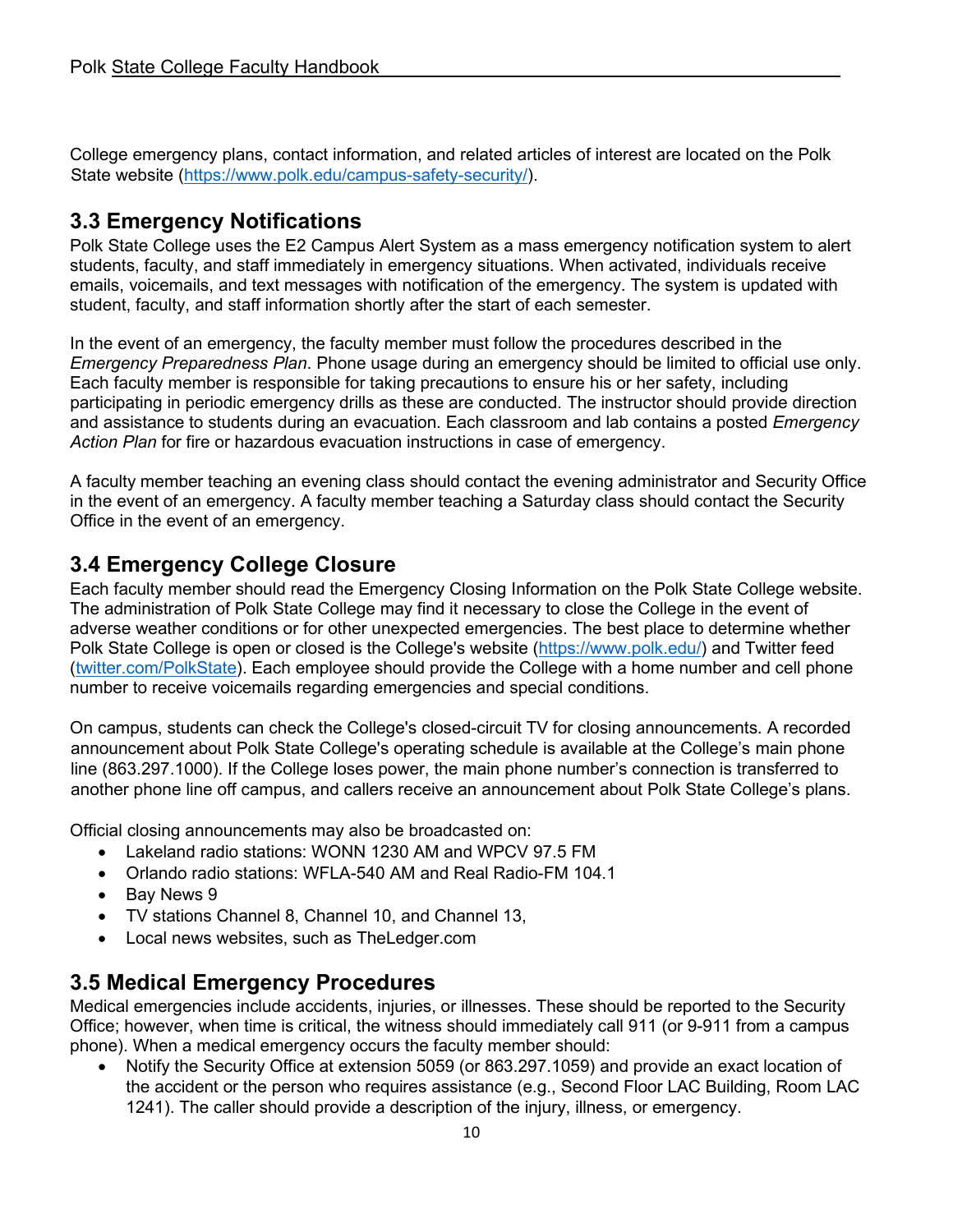• Request that the Security Office notify the administrator on duty. If it is necessary to utilize the services of a local Fire Department ambulance, the Fire Department's policy is to deliver the patient to the nearest hospital. If requested, the Security Office can attempt to notify the next of kin.

### <span id="page-10-0"></span>**3.6 Fire**

In the event of a fire, the faculty member should:

- Pull the nearest fire alarm in the hallway. **When the alarm sounds, the building must be evacuated according to the law**. The Fire Department responds to all pulled fire alarms.
- Notify the Security Office, even in the event of a minor incident, at extension 5059 (or 863.297.1059).
- Make use of the fire extinguishers located in the halls, laboratories, auditoriums, and cafeterias.
- Accompany students out of the building when classes are in session. (*Note: The instructor must remain with the class until the all-clear signal has been given.)*
- Leave the building and move away from the structure until permission is given to re-enter the building.
- Call the Security Office for assistance with students who have disabilities or individuals with special needs.

# <span id="page-10-1"></span>**4 Curriculum**

# <span id="page-10-2"></span>**4.1 Defining Curriculum**

*Curriculum* is defined as the sum of all the instructional programs at the College. Generally, the College curriculum is described in terms of specific courses and patterns of course completion (degree programs). For the purpose of this Handbook, the curriculum discussed is limited to credit-based programs and courses.

# <span id="page-10-3"></span>**4.2 Role of the Academic Quality Council**

The Academic Quality Council (AQC) is one of the College's standing committees addressed through Polk State College Procedure 6002: *Committee System*. The AQC is designed to achieve the following:

- Provide the forum and mechanism for processing and coordinating outcomes and accountability activities as they relate to courses and programs.
- Provide the forum and mechanism for more specific processing of curriculum, and coordinate outcomes and assessment activities as they relate to College Preparatory, General Education, and workforce-related courses and programs.
- Review all proposed curricular changes and recommend action on those changes to the Vice President for Academic Affairs (or Vice President for Workforce Education and Economic Development).
- Serve in an advisory manner on curricular matters as needed and appropriate.

The AQC is responsible for assisting the administration, the governing board, and the faculty in providing a quality curriculum that is responsive to student, community, business, and four-year institution needs, and to present this curriculum in an effective manner.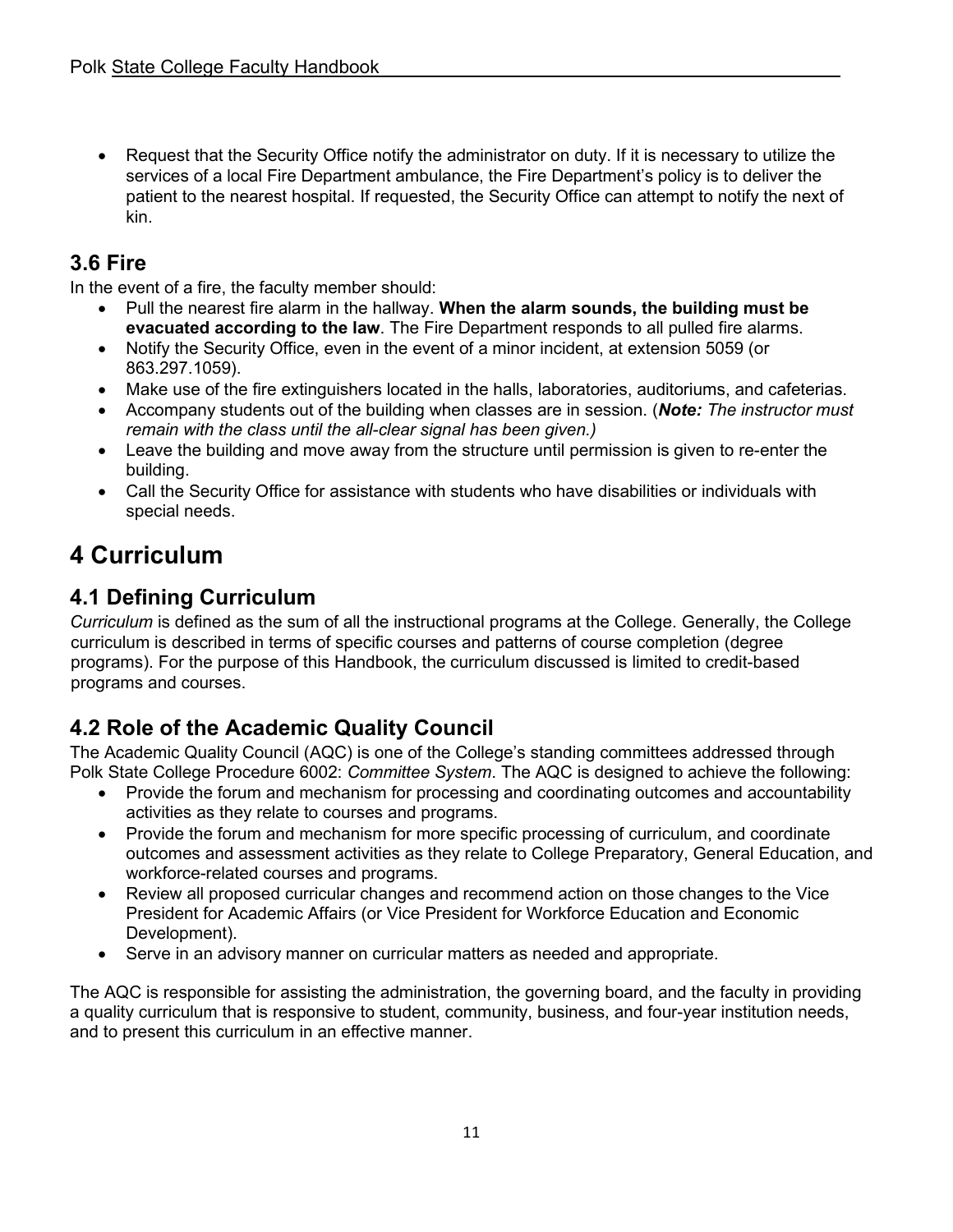The AQC serves as an effective mechanism for involving various stakeholders in the process of reviewing course and program curricula, establishing outcomes, designing and implementing appropriate corresponding assessments, and utilizing findings to improve academic courses and programs.

The responsibilities of the AQC include:

- Serving as a clearinghouse for studies, experiments, and innovations dealing with curricular change.
- Advising the chief academic officer(s) on matters of curriculum and instruction.
- Assisting in the continuous review of existing courses and programs.
- Initiating new courses or programs.
- Reviewing the *Polk State College Catalog/Student Handbook* to ensure accurate and effective communication of information related to the College's curriculum.
- Providing an organized, formal vehicle and deliberative body for establishing, reviewing, and evaluating the College's curriculum.
- Creating and maintaining a system for proposed curricular changes to be processed.

The AQC functions as the primary, formally constituted, deliberative body through which recommendations regarding curricular change are made. All curricular recommendations of the AQC are made to the Vice President for Academic Affairs (or Vice President of Workforce Education and Economic Development). Final consideration of proposed changes rests with the College President and final approval with the District Board of Trustees. In certain cases, additional approval of state agencies or external licensing, accrediting, or coordinating agencies may also be required.

### <span id="page-11-0"></span>**4.3 Membership of the Academic Quality Council**

AQC membership information is available within the attachment for Procedure 6002: *Committee System*, accessible on the Polk State College webpage [\(https://www.polk.edu/district-board-of-trustees\)](https://www.polk.edu/district-board-of-trustees). An AQC meeting invitation and agenda is circulated via email to all full-time College faculty members prior to each monthly meeting during the spring and fall semesters.

### <span id="page-11-1"></span>**4.4 Curriculum Development or Change**

The development of a new course or program (or the significant revision of an existing one) must be an interactive process involving as much input as possible from all elements of the institution that may be impacted by the change. Proposal development begins with the consideration of curricular change. Changes in the curriculum should be information-based, should grow from review of appropriate data and information, and should be grounded in the College's purpose and mission. At the earliest point in proposal development, consideration should be given to the overall potential impact of the change, and all appropriate institutional units should be involved in the proposal development.

### <span id="page-11-2"></span>**4.5 The Basic Course Information Document**

A common *Basic Course Information* (BCI) document is developed for each course; this item is both amended and curated by the AQC. Details of what must be included in the BCI are provided in Polk State College Procedure 1001: *Communicating Course Information to Students,* which is available on the College's website [\(https://www.polk.edu/about/procedures/\)](https://www.polk.edu/about/procedures/).

The BCI database is accessible online (www.polk.edu/bci). The BCI for a particular course is accessed by selecting "Courses" on the bottom left of the screen and clicking on "Prefix." Once the prefix has been selected, a filter can be applied, and the appropriate course selected from the offered results. The BCI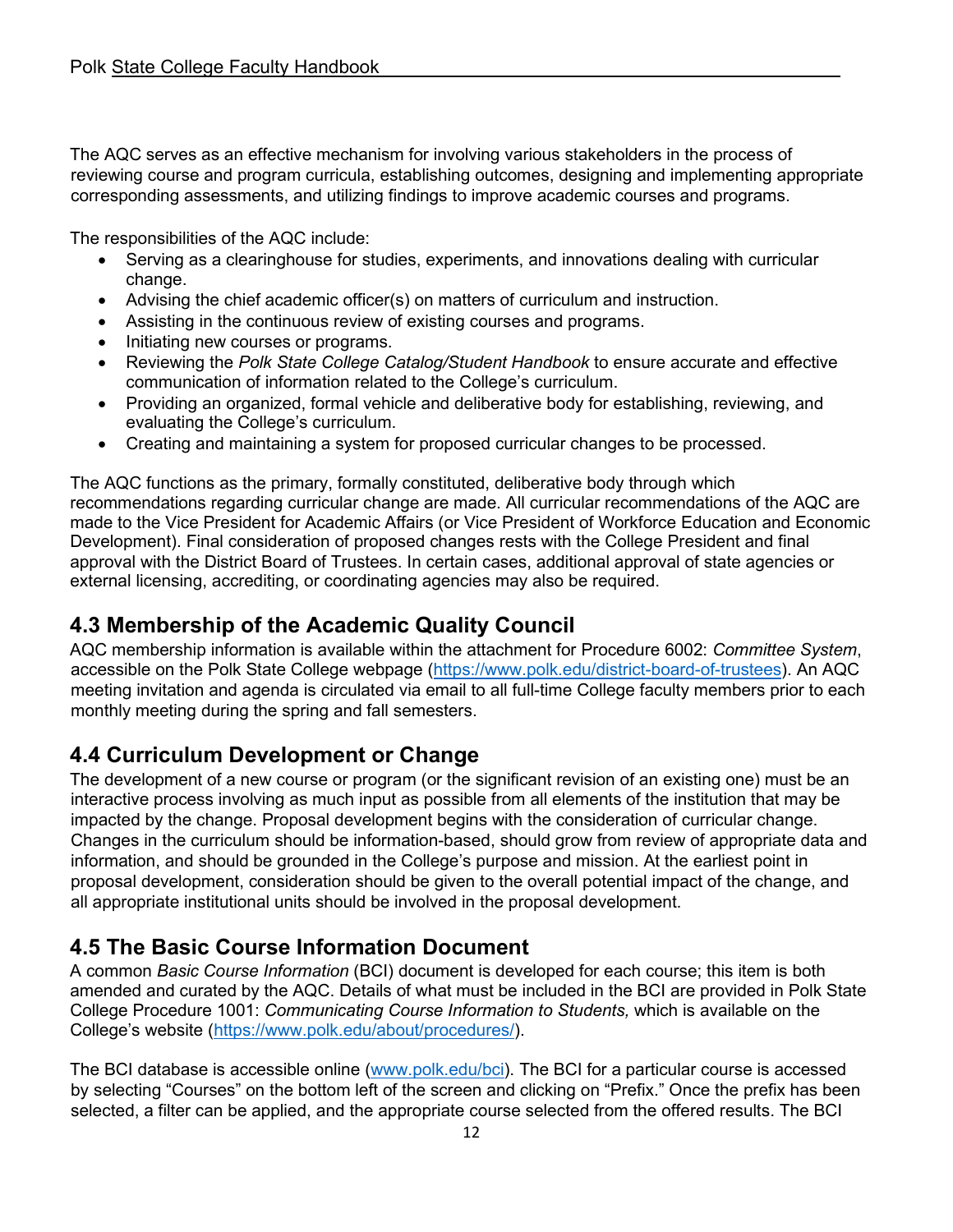can be easily printed by selecting the "Print Course" link at the top right corner of the page. This information can also be copied and pasted into a Word document. The BCI document should never be altered or amended except via the actions of the Academic Quality Council (AQC).

The course BCI must be shared with students during the first class meeting or it must be placed into the Canvas shell for the course. The instructor may elect to review the BCI online with students (if multimedia equipment is available in the classroom) provided the *Course Syllabus* contains the URL to direct students to the online BCI. A link to the BCI can be added to the *Course Syllabus* (or Canvas shell) by copying and pasting the BCI's URL from the website into the course document for reference.

### <span id="page-12-0"></span>**4.6 The Course Syllabus**

A *Course Syllabus* provides a supplement to the BCI and personalizes course requirements. The *Course Syllabus* contains (at a minimum) the following elements:

- General Course Information**:** 
	- o Course title, course number, section number, and the semester
	- o Class meeting days, times, and the classroom(s)
- Instructor Information:
	- o Name, Polk State College telephone number, office location, and Polk State College email address
	- o Posted office hours
- Textbook Title, Author, Edition, and Other Required Materials (*Note: All items listed as required materials must be used in the course.)*
- Attendance Policy
- Missed-Work Policy (as applicable)
- Evaluative Criteria (i.e., grading policy)
- College Withdrawal Deadline
- Academic Dishonesty Policy (i.e., including penalties)
- Statement Regarding Use of a Plagiarism Detection Service
- Information on HB 233 and Classroom Recording
- Course Calendar:
	- o Tentative schedule of topics
	- o Tentative schedule of tests
	- o Due dates for major assignments
- Final Exam Time and Date

The following suggested items may also be included at the instructor's discretion:

- Description of major assignments
- Instructional methods
- Supplementary readings (e.g., library guides)
- Additional resources (e.g., websites)
- Tips and strategies for success
- Statement explaining that although a faculty member has the right to withdraw a student, it is ultimately the student's responsibility to withdraw from a course
- Any additional administrative and academic policies that pertain to the class
- Student support resources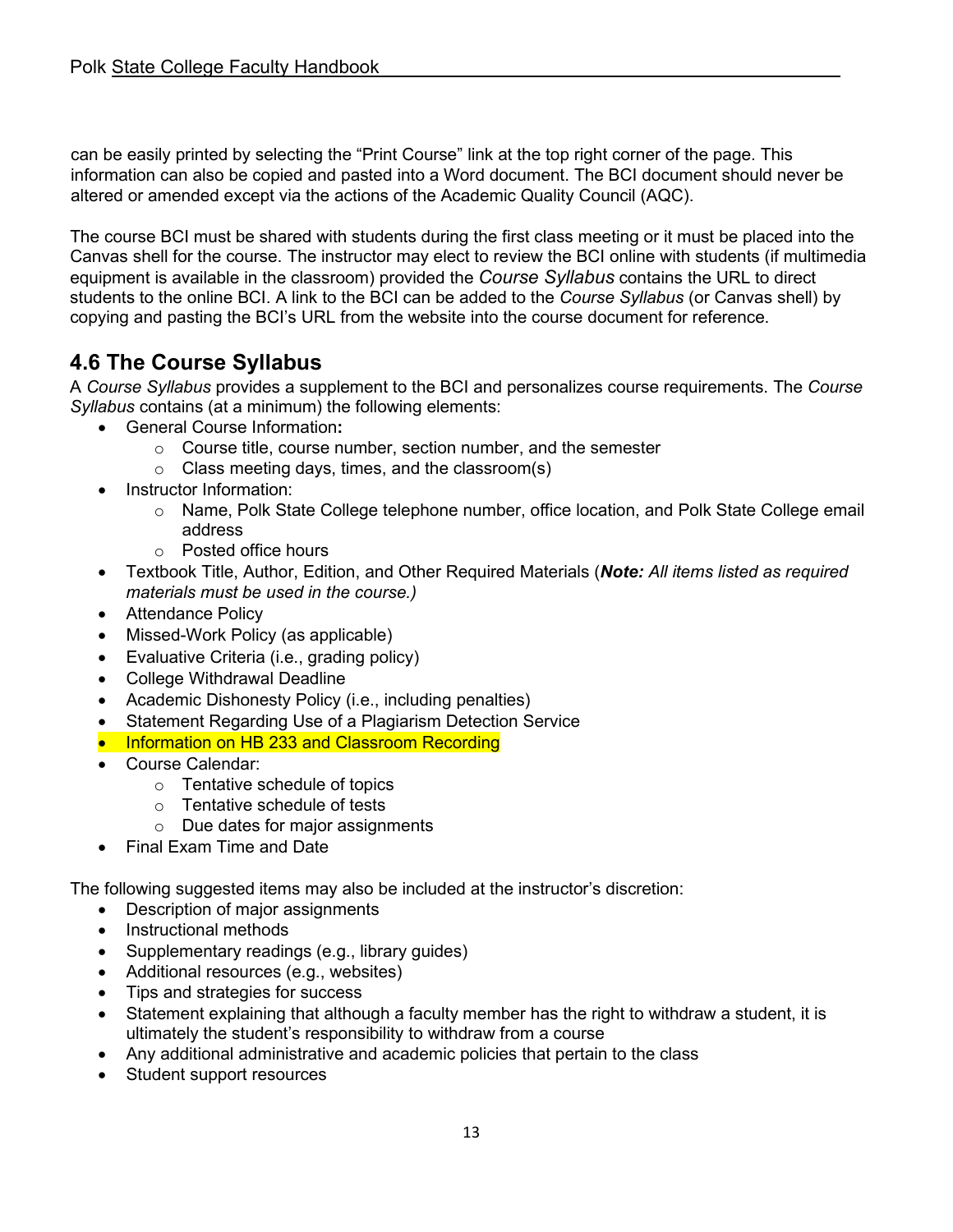A copy of the *Course Syllabus* for each course taught by an instructor must be submitted electronically to the Campus Academic Dean's Office by the end of the first week of class during each term. Each syllabus is kept on file for one year.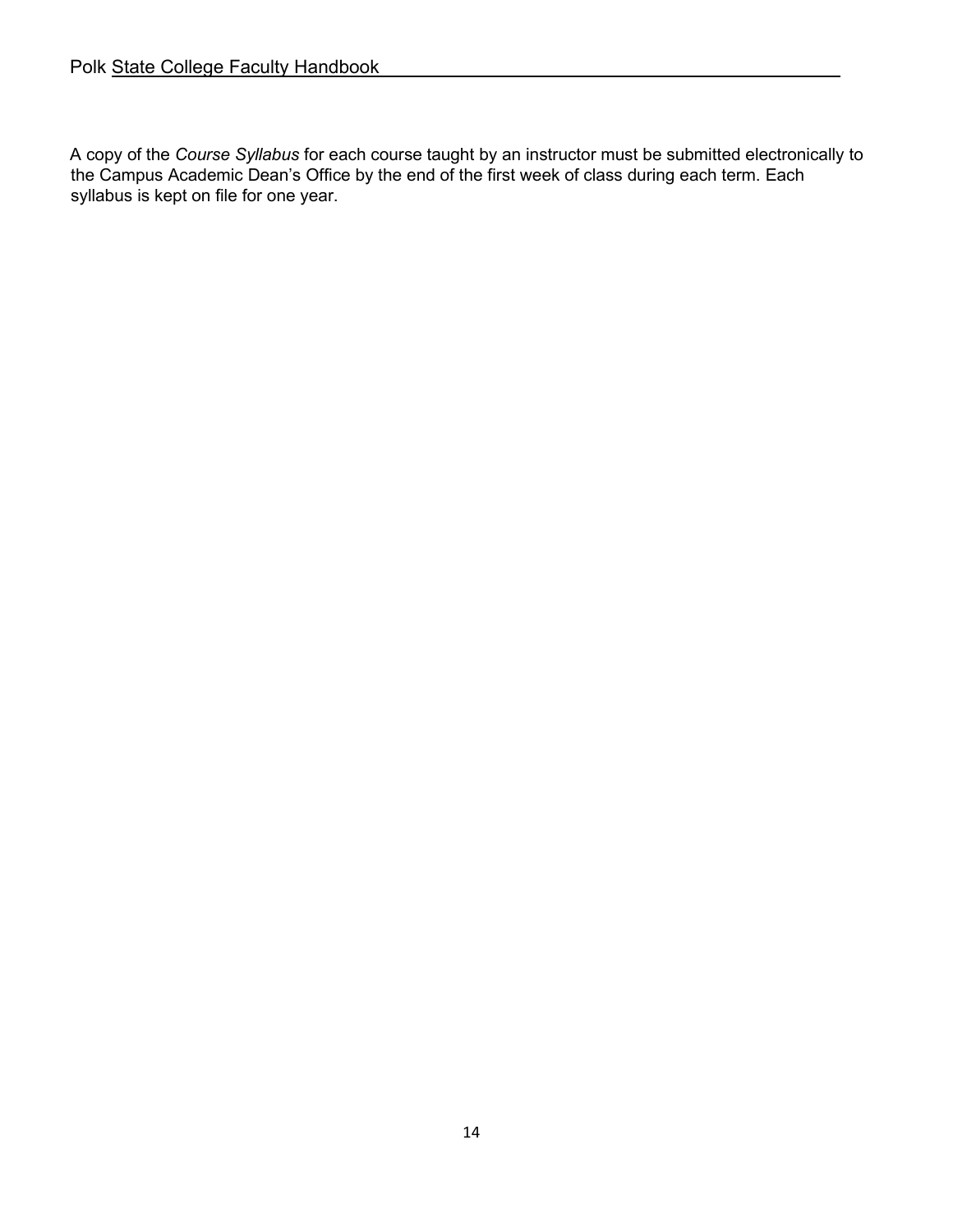# <span id="page-14-0"></span>**5 Academic and Classroom Responsibilities and Policies**

### <span id="page-14-1"></span>**5.1 Classroom Instruction and Instructional Support**

#### **5.1.1 Academic Freedom**

Polk State College Rule 2.28, *Academic Freedom*, states:

The District Board of Trustees respects the right of faculty members to teach, investigate, and publish within the broad scope of their professional duties and responsibilities; however, the Board also recognizes that these rights should not interfere with the overriding obligation of Polk State College to offer its students a sound education. Therefore, in matters of academic freedom, the District Board of Trustees has adopted the *American Association of University Professors*  (AAUP) *1940 Statement of Principles on Academic Freedom* including the *1970 Interpretive Comments* as updated in 1989 and 1990.

- Attachment 1: *AAUP 1940 Statement of Principles on Academic Freedom* including the *1970 Interpretive Comments* as updated in 1989 and 1990
- Attachment 2: *AAUP 1997 Academic Freedom and Electronic Communications* as updated in 2004

Rule 2.28 and the full text of both attachments are available on the Polk State website [\(https://www.polk.edu/about/rules/\)](https://www.polk.edu/about/rules/).

#### **5.1.2 Polk State College – Textbook Adoption and Affordability**

Most of the courses at Polk State College require students to purchase textbooks, manuals, or other ancillary materials. In some cases, it may be appropriate for all sections of a course to require the same materials. In other cases, it may be appropriate for each campus to independently require different materials for a particular course. Alternatively, it may be appropriate for each faculty member to require different materials. Any textbook adoption should follow the processes described Polk State College Procedure 5034: *Textbook Affordability* and its accompanying attachment.

*Note: A textbook (and any other materials required for a course) must be used by the instructor and students. The Campus Academic Dean must approve any deviation from this policy*.

#### **5.1.3 Selling Instructional Materials**

Employees of the College are prohibited from selling instructional materials to students, parents, or other employees except as part of regular college bookstore operations.

#### **5.1.4 Materials Required of Students**

A professor may not require students to purchase materials other than those authorized for the specific course by the Campus Academic Dean.

#### **5.1.5 Tutoring**

A professor may not receive compensation for tutoring students enrolled in his or her classes. Tutoring is available through the Teaching/Learning Computing Centers (TLCC) and some academic departments.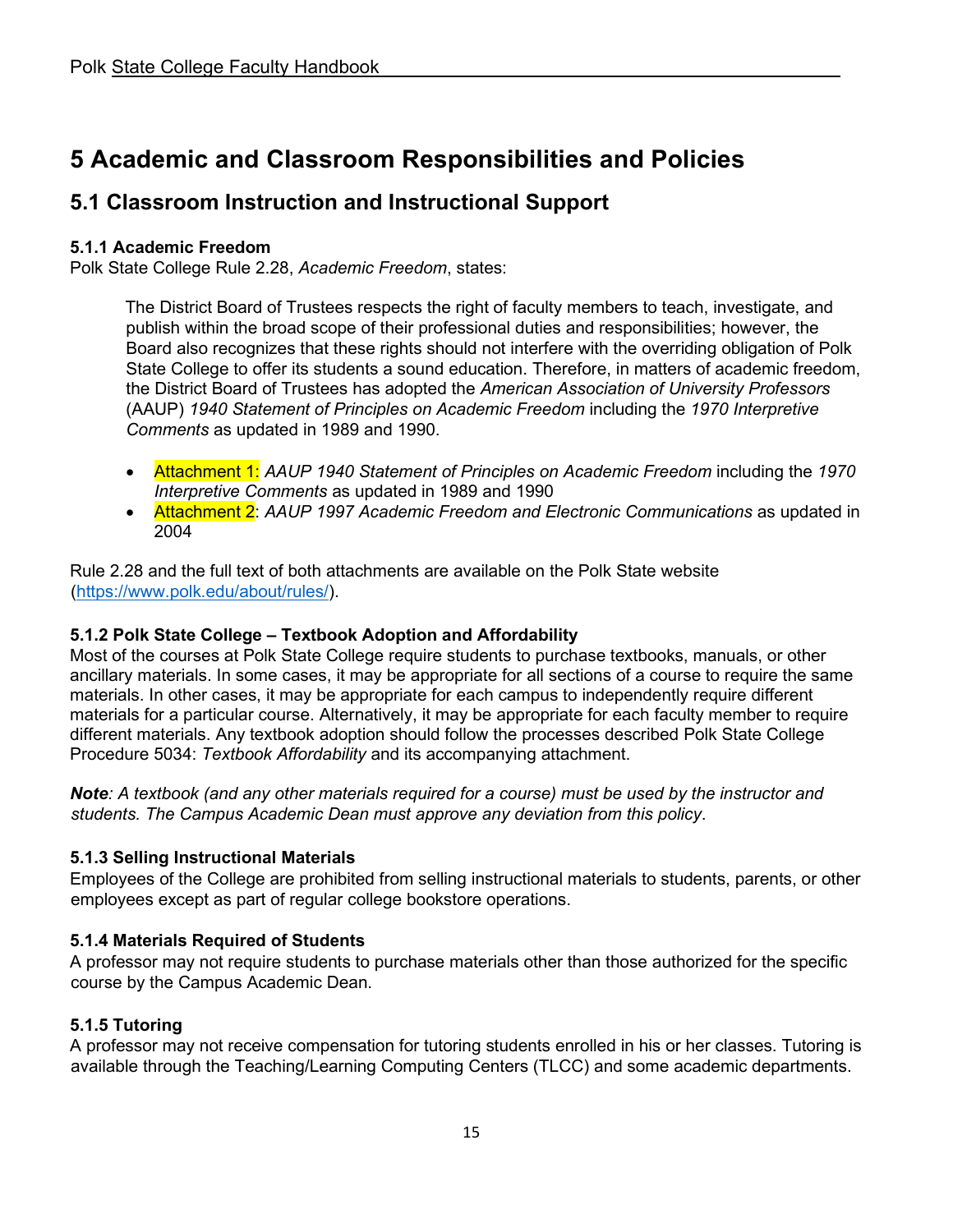#### **5.1.6 Speakers or Guests**

Prior approval from the appropriate Campus Academic Dean must be obtained before the professor may extend an invitation to a non-faculty member to serve as a guest speaker for a class.

#### **5.1.7 Independent Study**

By working one-to-one with a professor, a student may take a course for Independent Study. Independent Study course credit must be authorized by the Campus Academic Dean. Polk State College Procedure 1002: *Directed Independent Study Request* provides more information about this course option.

#### **5.1.8 Learning Resources**

The Learning Resources division of the College provides support to instructors and students via the following:

- Polk State College libraries [\(https://www.polk.edu/\)](https://www.polk.edu/)
- Teaching/Learning Computing Centers [\(https://www.polk.edu/teaching-learning-computing-center](https://www.polk.edu/teaching-learning-computing-center-tlcc/)) $t<sub>l</sub>$

#### **5.1.9 Copyright Law**

Polk State College Procedure 4004: *The Copyright Law PL 94-553 Title 17 U.S. Code*, is available via the College's [\(https://www.polk.edu/about/procedures/\)](https://www.polk.edu/about/procedures/).

#### **5.1.10 The Teaching Learning Innovation Centers (TLICs)**

The Teaching and Learning Innovation Centers (TLIC) are places for instructors to collaborate and innovate. They are located on the Winter Haven Campus (WHC 143) and the Lakeland Campus (LLC 2269). Instructional technologists and lab assistants are available via appointment, and they hold designated TLIC office hours. The following services are available in the TLIC:

- Video recording and editing
- Training for Adobe Collection, Camtasia, Canvas, VidGrid, Turnitin, and other instructional tools
- Collaborative meetings

### <span id="page-15-0"></span>**5.2 Classroom and Student Contact Logistics and Management**

#### **5.2.1 Classroom Meetings**

In case there is an emergency, it is necessary to know the classroom in which each class meets. To prevent confusion, a professor should not move a class to a different location from the scheduled classroom without permission from the Campus Academic Dean. If it is necessary to move a class, a note should be posted on the door indicating the new location for the class meeting. The instructor should also write a notice on the classroom board so latecomers can go to the correct room. The appropriate campus administrative assistant should also be contacted.

#### **5.2.2 Classroom Equipment and Facilities**

Normally, each classroom is equipped with an appropriate number of student desks; a white board, markers, and an eraser; an audiovisual screen; a wastebasket and pencil sharpener; window shades for darkening the room; a podium or instructor's desk; and adequate lighting. Many classrooms have also been equipped with state-of-the-art multimedia equipment. The password for the multimedia station in the classroom is "instructor." It is recommended that an instructor not change the ID or attempt to log in with his or her own personal ID and password. At the end of the class, the projector should be turned off.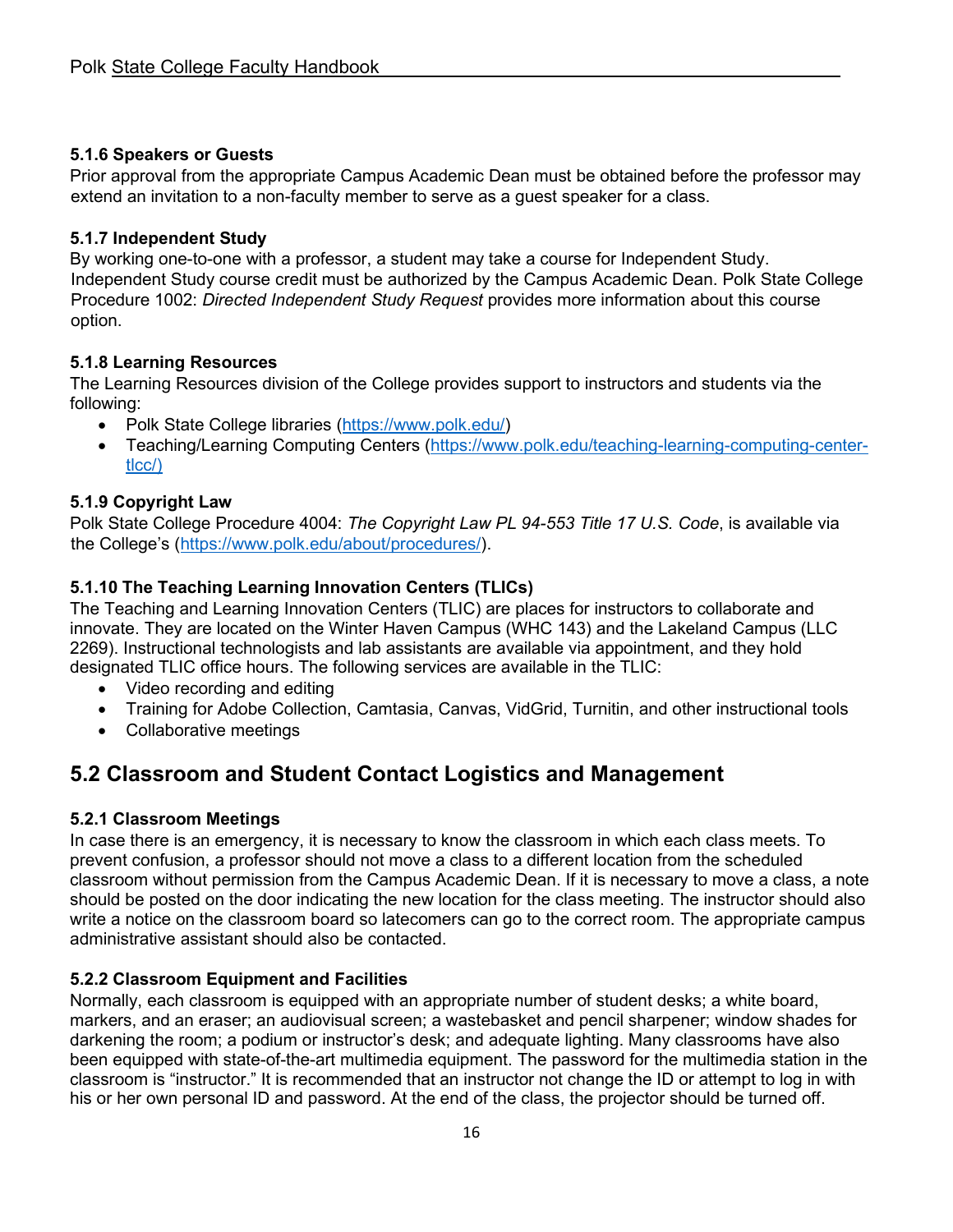AV equipment may be booked for a class period or term by contacting the AV Technology Department (Lakeland Campus--extension 6291 or Winter Haven Campus--extension 5288). If any of the necessary classroom items are absent, the instructor should contact the Academic Affairs Office for assistance.

The following information is important to maintaining the classroom environment:

- Furniture may be moved to accommodate classroom activities**; however, the professor should leave the room arranged as found.** Removal of Polk State College furniture, equipment, or other property from assigned areas is not permitted. The Facilities Department must approve special wiring, building alterations, and attachment of items to floors, walls, or doors. This approval must be obtained before any facility changes occur.
- Each employee and student is encouraged to contribute to the conservation of water, electricity, and materials by turning off lights and water and using all materials conservatively where and when appropriate. Lights should remain turned on in rooms where continued or immediate use is anticipated; if not, lights should be turned off.
- Windows in all buildings are not designed to open; they are to be opened only as exits in emergencies. Areas around windows should be kept clear at all times.

#### **5.2.3 Canvas**

Canvas is Polk State College's online Learning Management System (LMS). Through Canvas, instructors develop and deliver online courses and hybrid courses. Additionally, Canvas can be used to provide supplemental instructional materials to students attending in-person courses. To teach online or hybrid courses, the instructor must be Canvas certified. Certification classes are offered on a regular basis by the Learning Technology Department. Information regarding the LMS is available through a Learning Technologist or the College website [\(https://www.polk.edu/teaching-online\)](https://www.polk.edu/teaching-online).

#### **5.2.4 Duty Hours**

Each full-time faculty member must maintain a minimum of 25 student-contact hours per workweek as a regular load; this includes class time and additional time as office hours. Additional time commitments are required for College, division, and departmental activities, such as committee assignments, community service, evaluation and planning processes, or other activities.

The faculty member should post his or her schedule (including class hours, office hours, and other oncampus duties) on the office door (or designated area) after receiving approval from the campus academic dean. Absence from a location listed on the door schedule (or change in location from what is indicated within the document) should be posted on the office door.

Any person on a 12-month contract, or any individual who is not a full-time classroom professor within the College's Faculty employee category, is on duty forty hours per workweek. Appropriate supervisory personnel establish duty schedules for these individuals.

#### **5.2.5 Rosters and Directories**

Listings of faculty names, personal phone numbers, addresses, and other personal information (and those of students) are not to be handed out, mailed, or distributed without permission. Polk State College staff member's office phone numbers and email addresses are available via the Polk State College Directory [\(https://www.polk.edu/people\)](https://www.polk.edu/people).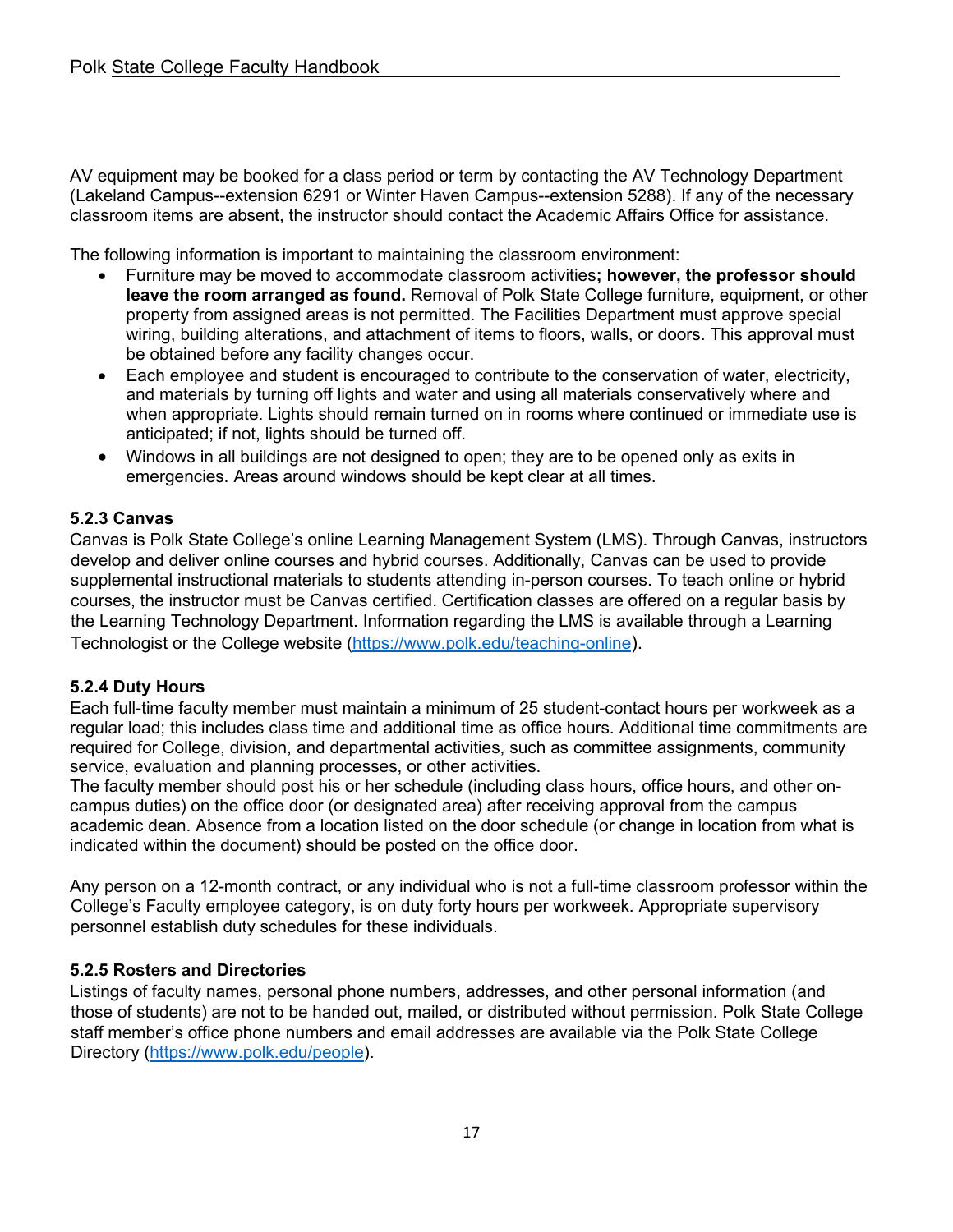#### **5.2.6 Attendance Records**

Regular attendance and class participation are significant factors that promote student success. Students are expected to attend all classes for all courses in which they are enrolled. Each professor determines the specific attendance policy for his or her class and must monitor students' adherence to this respective policy. The attendance policy for each class must be explained clearly in the *Course Syllabus*.

The beginning and the end of the semester are significant times to mark attendance. After the Drop Period, each faculty member is asked to submit information regarding attendance (i.e., report nonattendance using a W4 designation in PASSPORT). During final grade submission, the faculty member is asked to include the last day that a non-passing student attended the course.

Once the Drop Period has ended, during the three class days thereafter, the professor must report students who never attended class using a W4 designation in PASSPORT. This information is used to comply with Federal Financial Aid law, so accuracy is important. A faculty member may request a *Never-Attended* Guide from the Registrar or use the guide in the *Administrative Duties* Booklet provided by the Registrar for assistance in proper reporting [\(https://canvas.polk.edu/courses/7209/files/4922959\)](https://canvas.polk.edu/courses/7209/files/4922959).

Generally, per best practices, the maximum allowable absence for a student from a course for any reason is one week's worth of time in a traditional 16-week course schedule (i.e., or the equivalent time missed as calculated for a 12-, eight- or six- week course); however, many courses and programs have specific or stricter policies. For many 16-week night classes, students should be reminded that one evening class is equivalent to one week's work. Students attending Monday/Wednesday or Tuesday/Thursday day classes miss one-half of a week's work for each class day missed.

#### **5.2.7 Student Veterans**

Many students who attend Polk State College receive stipends for attending classes. Veteran Students are examples of individuals who receive such stipends. The College is required by the Department of Veteran Affairs to report changes in a Veteran Student's attendance and enrollment status within thirty calendar days of the change (i.e., the point at which he or she is no longer attending class). If the thirtyday requirement is not met, the College may be liable for overpayment to the veteran. The assignment of a grade is also dependent on the last date of attendance in class. PASSPORT, available through the Polk State College homepage, provides a mechanism to withdraw students for non-attendance (i.e., W2 grade assignment) before the formal withdrawal deadline.

#### **5.2.8 Class Roster**

A professor may view and print class rosters online through the PASSPORT system. The PASSPORT system provides the official College roster. A faculty member should ensure all rosters are accurate at all times during the term. Discrepancies should be reported to the Registrar's Office.

#### **5.2.9 Class Withdrawal Process**

A student may officially withdraw from a course during any given term provided he or she follows the appropriate policy and procedure. There are a few exceptions: International Students, Student Athletes, students on a third attempt at a course, and students who are under disciplinary action for plagiarism or academic dishonesty cannot withdraw from a course. Dual-enrolled students also cannot be withdrawn without seeking assistance from a College advisor. Details for withdrawal are found in the *Polk State College Catalog/Student Handbook* on the College's website [\(http://catalog.polk.edu/\).](http://catalog.polk.edu/).)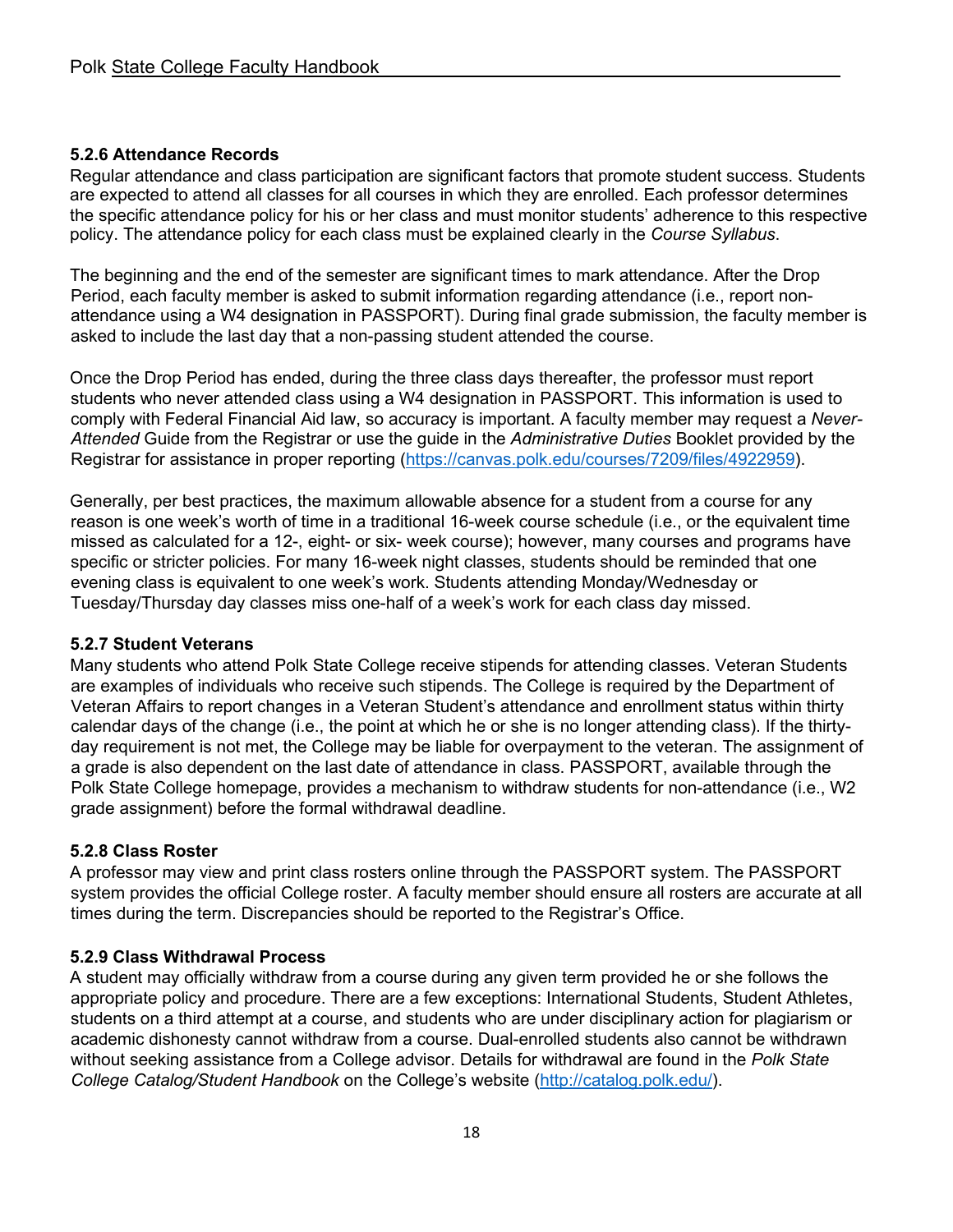#### **5.2.10 Class Schedules on Passport**

Schedules of classes held each term correspond to the official *College Academic Calendar* and can be found on PASSPORT. Sometimes class schedules do not list professors' names, and in some instances do not indicate times or room numbers for classes. In such cases, the Campus Academic Dean should be consulted for more information.

#### **5.2.11 Off-Campus Meeting Times**

A professor scheduling any class or function off campus must receive prior approval from the Campus Academic Dean. A student cannot be required to attend a class meeting that occurs off campus unless this requirement is listed in the course schedule (per Polk State College Procedure 1008: *Educational Field Trips)*. The College is not responsible for students' transportation to off-campus meetings. Field trips must also be approved in advance by the Campus Academic Dean. The faculty member must follow the provisions outlined in Procedure 1008, including requiring students to complete a *Field Trip Form*.

*Note: Classes or programs normally scheduled at other locations, such as hospital clinical assignments, are exempt from this provision.*

#### **5.2.12 Professional Relationships with Students**

Each professor faces the challenge of creating a rapport with students that fosters effective learning while also maintaining a professional relationship. Consequently, the professor must exercise judgment in his or her personal relationships with students by avoiding unprofessional or illegal behavior (e.g., discrimination or harassment), as well as its appearance.

#### **5.2.13 Collection of Money from Students**

Faculty and staff members are not to collect money from students for any purpose without the approval of the College President or a designated representative.

#### **5.2.14 Student Dress Code**

Student attire is generally left to the tasteful discretion of the individual. Designated programs and laboratory courses may establish specific dress codes or uniform policies as appropriate.

#### **5.2.15 Cheating and Plagiarism**

Polk State College does not tolerate cheating or plagiarism. This behavior results in appropriate disciplinary action authorized by District Board of Trustees Rule 4.01: *Student Code of Conduct*, and Polk State College Procedure 5026: *Student Code of Conduct Violation—Academic Dishonesty* and its attachments. It is important for each instructor to read and become fluent with these documents, as specific processes must be followed in the event an instructor encounters cheating or plagiarism. If there is suspicion that a student has cheated or plagiarized, the professor should contact the Campus Academic Dean and follow the policy for consequences listed in his or her syllabus. This procedure is provided through the *Polk State College Catalog/Student Handbook* for student reference.

### <span id="page-18-0"></span>**5.3 Student Testing and Grading**

#### **5.3.1 Testing and Assessment**

Polk State recommends that each professor assess students frequently and provide information about their progress early in the course. Some disciplines have testing programs for placement, or they may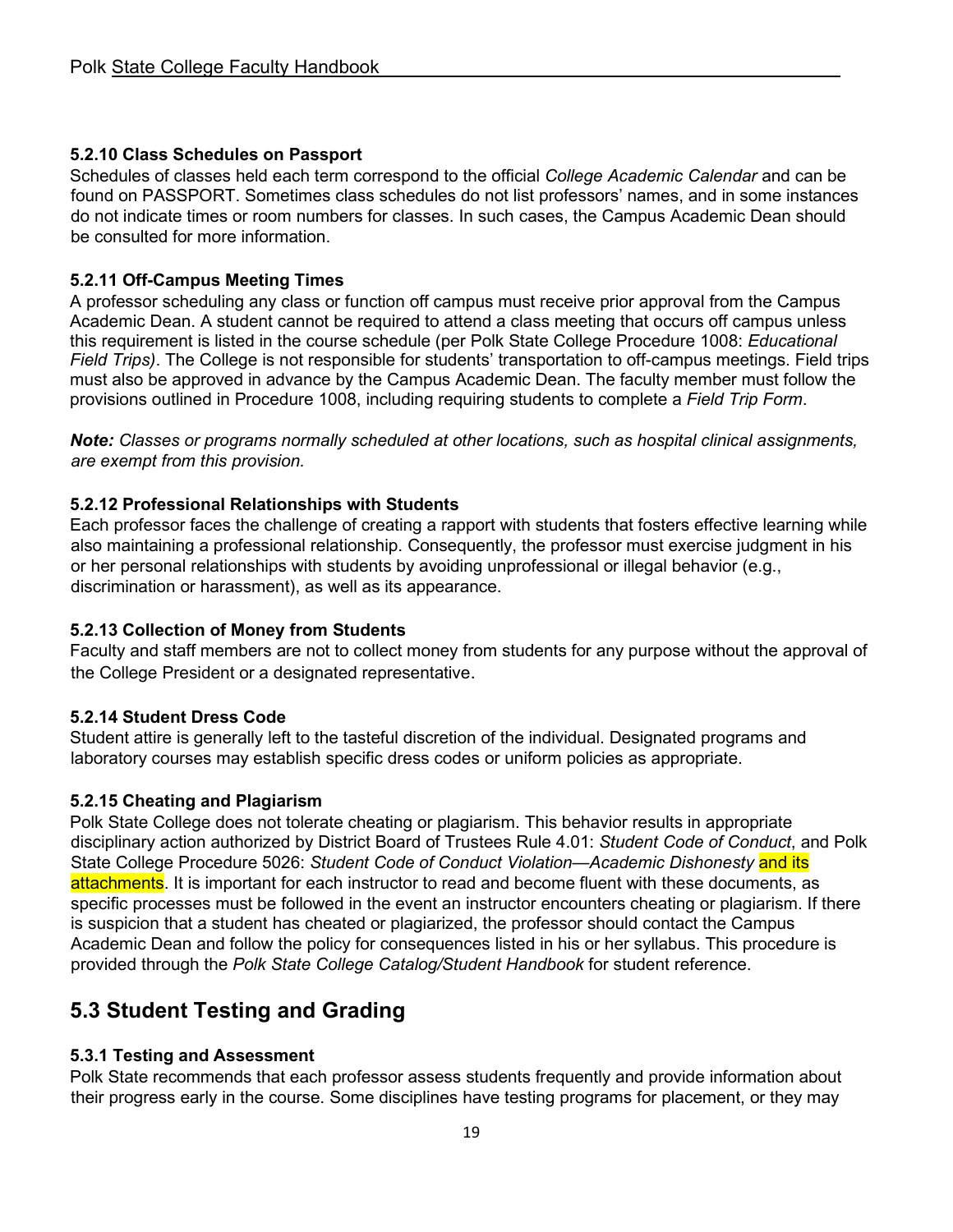use common course examinations. These matters should be discussed with the Department Coordinator or Program Director. Other faculty members may be willing to share examples of tests and examinations. All students who successfully complete a given course must demonstrate achievement of the common course outcomes as indicated in the *Basic Course Information* (BCI) document. Polk State recommends and encourages essay production as a testing element within appropriate courses, as this method provides means to polish students' writing skills, promote expression, and demonstrate synthesis of information and ideas (a higher level of learning within *Bloom's Taxonomy*).

#### **5.3.2 Testing Center**

Each campus maintains a Testing Center located in the Teaching/Learning Computing Center (TLCC). The Testing Center staff members provide the following services:

- Assistance in testing of students for programs using self-paced and online modes of instruction.
- Alternative testing times for special conflicts. This enables the instructor to accommodate a student's personal or professional commitments when these conflict with a class exam. (*Note: The Testing Center may not be used to test an entire in-person class*.)
- Administration of tests for students with documented disabilities.

To use these services, the instructor should contact the TLCC (Winter Haven Campus -- extension 5033, or Lakeland Campus -- extension 5044).

A faculty member also has the option to offer a proctored exam for an online course through a remote proctoring service (in addition to proctoring in the TLCC). To use this service, the instructor registers the exam on the remote proctoring site (e.g., Honorlock). He or she must also include a note in the syllabus regarding this type of proctoring. The students then securely log in and complete the exam at a designated date or during a specified time range. If an instructor is interested in this type of proctoring, he or she may contact a learning technologist.

#### **5.3.3 Final Examinations**

All final exams are given in the last week of classes. For classes that meet once a week, the faculty member provides the exam in the last class period. For classes that meet twice a week or more, the faculty member may use the class periods in the last week for instruction, or give the exam over one or more class periods. Any class periods that are not used for administering the final exam can be used for instructional activities. Questions regarding testing are addressed through the Campus Academic Dean or Program Director.

#### **5.3.4 Machine Scoring of Answer Sheets for Exams**

Machines for scoring multiple-choice exams are available in several locations on each campus: the Winter Haven Science Building (WSC), Winter Haven Learning Resources Building (WLR), Winter Haven Fine Arts Building (WFA), Lakeland Technology Building (LTB 2268 - Science Department area), and the faculty office area in the JD Alexander Building.

### **5.3.5 Grading**

There is no college-wide mandated grading scale. While most instructors and programs use a standard 10-point scale, some areas and programs use a different scale. If a given department or division sets a scale, each professor within that department or division must adhere to the established scale.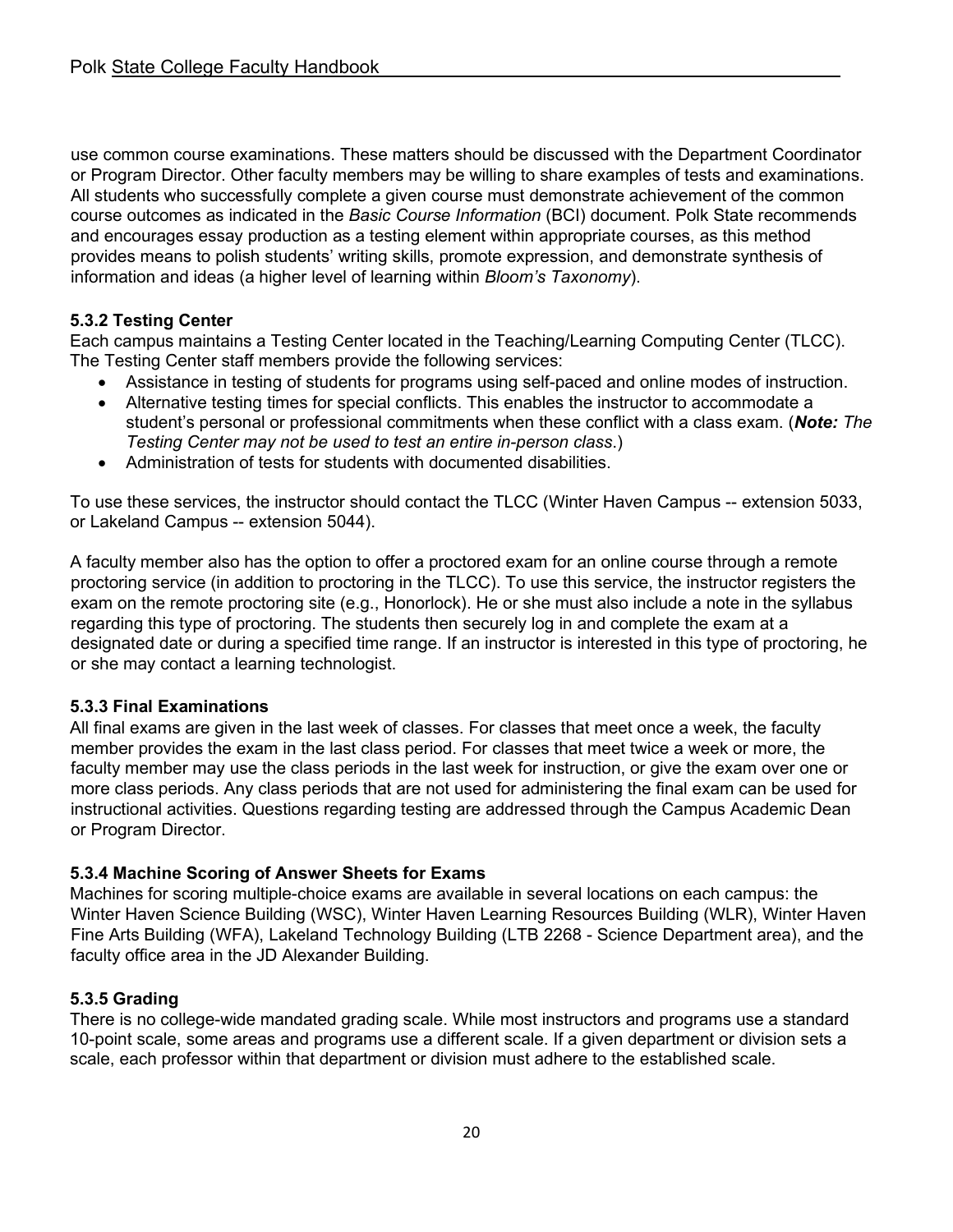The professor must explain the grading system to the class at the beginning of the term. The professor's grading system must be a part of the *Basic Course Information* document or *Course Syllabus*. Students should be informed regarding their progress on a regular basis throughout the semester.

The professor should:

- Refrain from posting or announcing grades either by name or social security number. This is a violation of the *Family Education Rights and Privacy Act* (FERPA).
- Use sufficient evaluative techniques and devices.
- Grade and return assignments as quickly as possible.
- Ensure that every student on the roster receives a grade.

Grade and grade-point values are listed in the current *Polk State College Catalog/Student Handbook* and are included below. The Catalog is accessible on the College's website [\(http://catalog.polk.edu/\)](http://catalog.polk.edu/).

- A Superior 4 Grade Points
- B Above Average 3 Grade Points
- C Satisfactory/Average 2 Grade Points
- D Below Average 1 Grade Point
- 
- I Incomplete 0 Grade Points
- S Satisfactory
- U Unsatisfactory
- W Withdrawal
- X Audit
- P Passed
- 
- 
- 
- F Fail 0 Grade Points
	-
	-

Final grades may be based upon any or all of the following: exams, quizzes, special reports, research papers and essays, class participation, assignments, laboratory reports, field work, and the final examination.

#### Incomplete Grade

If a student cannot complete the course requirements by the end of the term due to extenuating circumstances (i.e., as verified by the professor), the professor may assign a grade of *Incomplete-I,*  provided this occurs after the withdrawal date. The withdrawal date occurs after approximately 70 percent of the term has passed. If the extenuating circumstances occur prior to the withdrawal date, the student should withdraw (or be withdrawn) from the course and *not* be given a grade of *I.* By assigning a grade of *I,* the professor indicates that the student can receive a passing grade by satisfactorily completing the unfinished course work within a reasonable amount of time (i.e., an amount agreed to by both student and instructor, but no later than the end of the next academic term). Furthermore, the professor assumes the responsibility for grading the additional work and completing and submitting a *Grade Change Form* via PASSPORT. If the student fails to meet the agreed-upon objectives by the conclusion of the following term, the *I* grade converts to an *F.* 

When a faculty member has agreed to assign a grade of *I,* the *Incomplete Course Work Completion Plan Form* must be completed, signed, and filed with the Campus Academic Dean.

#### **Grade Change**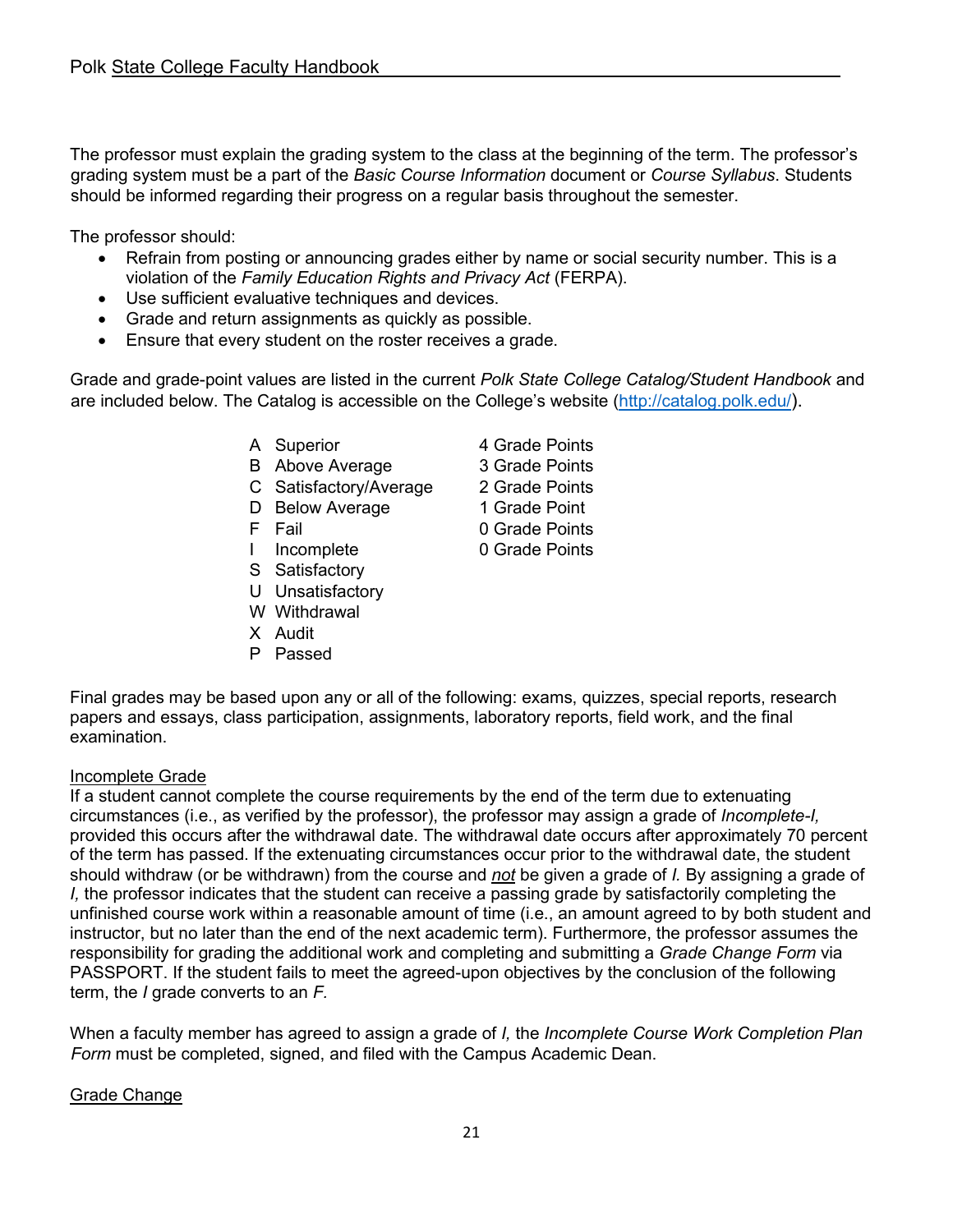If a professor needs to change a grade after grades have been recorded, he or she should consult the Campus Academic Dean's Office. Most grades may be changed online through PASSPORT as long as the class was completed in the past year. In some situations, the professor may need to submit a paper *Grade Change Form*. This form can be obtained from the Campus Academic Dean's office or Program **Director** 

#### **5.3.6 Grade Submission**

Student grades (including withdrawals) are entered online through PASSPORT. Final grades must be posted before the day and time indicated in the PASSPORT schedule. Details on the grade posting process are available on the College website [\(www.polk.edu\)](http://www.polk.edu/). Information is also available in the Admission and Financial Aid Office, in the *Polk State College Catalog*/*Student Handbook,* and in the *Faculty Administrative Duties Guide* from the Registrar.

#### **5.3.7 Class-Related Records Retention**

Student class records must be retained in a secure location by the faculty member for a minimum of two years from the last day of the class. If a class record is in dispute or has been disputed, the record should be retained two years from the date of the dispute.

#### **5.3.8 College-Level Examination Program (CLEP)**

A student may be eligible to take an exam to exempt him or her from a given class, provided the individual has never enrolled in a college-level course equivalent to the exam subject matter. Successful completion of the exam results in credit being posted to the student's academic record.

The *Polk State College Catalog/Student Handbook* addresses available credit-by-examination options. The Catalog is accessible on the website [\(www.polk.edu\)](http://www.polk.edu/), and information is also available through the Admission and Financial Aid Office.

# <span id="page-21-0"></span>**6 College Communication**

### <span id="page-21-1"></span>**6.1 College Email**

The Polk State College computer network provides for electronic communication via Office 365 Outlook email. Each employee receives an email account that can be used to send and receive messages via the Internet. Email should be checked at least twice daily, as almost all of Polk State College communication (e.g., upcoming events, committee meetings, personnel policies, and Faculty Senate news) occurs via the email system.

For any problems occurring with a Polk State College computer (either in an office or classroom), the faculty member should contact the Information Technology Department directly at extension 5111. A technician then completes a work order and schedules a timeframe for assistance.

### <span id="page-21-2"></span>**6.2 Telephones**

Each faculty office is equipped with a phone that is connected to the College's voicemail system. Access for incoming off-campus calls is through the switchboard during normal business hours only (863.297.1000, request extension), or through the voicemail system at any time (863.297.1010, enter extension). Polk State expects each faculty member to check voicemail daily for messages from students. The College also has the Exchange Unified Messaging System, which converts voicemail from the Polk State College office phones to an email message. This allows the employee to have access to voicemail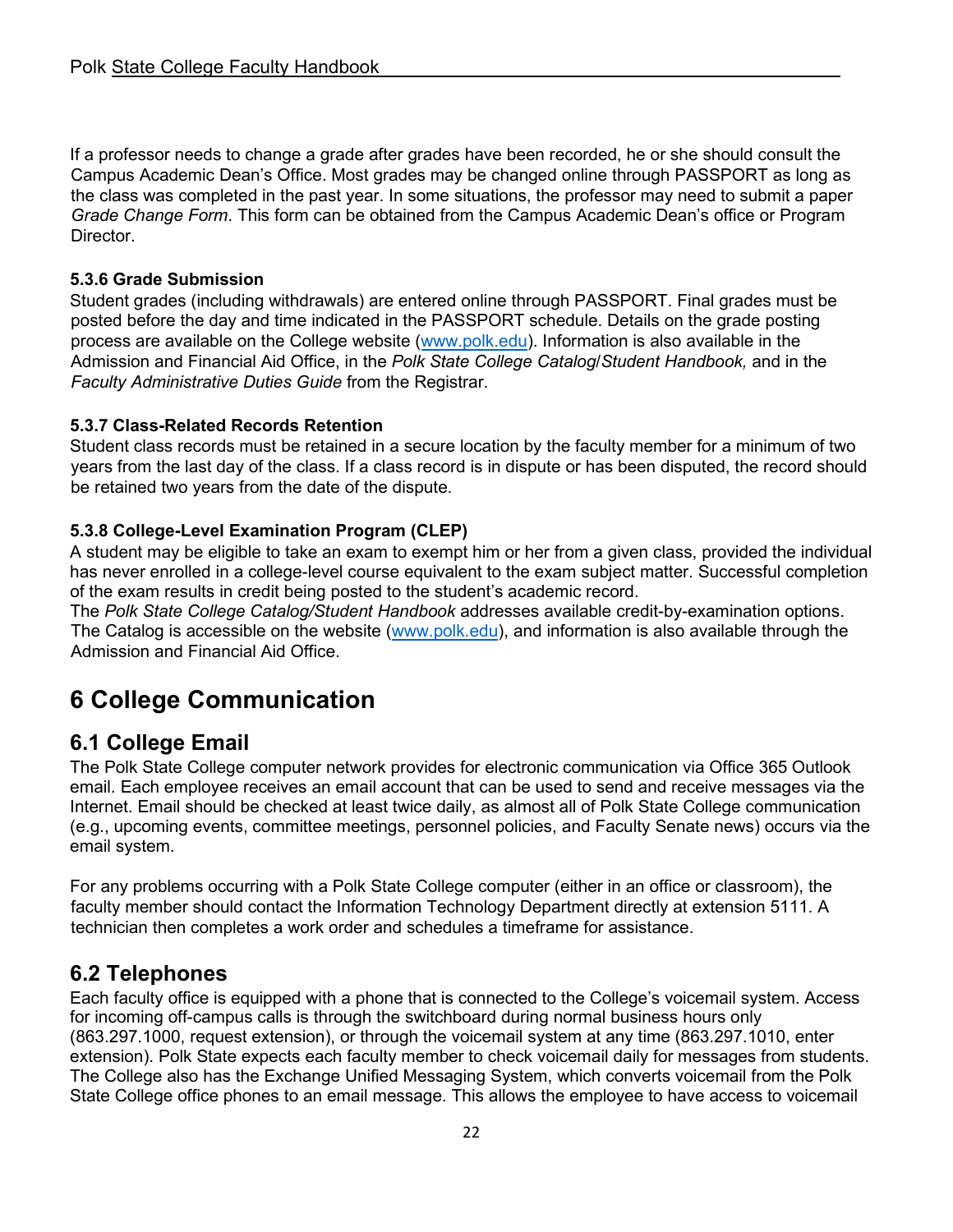when not on campus. The voicemail system can be accessed to check messages by pressing the message button and then keying the individual's code.

From a Polk State phone, College extensions can be dialed directly. Dialing *9* provides access to an outside local line.

Business-related long distance phone calls can be made using a six-digit Personal Identification Number (PIN). The employee must have a *Long-Distance Calling Employee Access Authorization Form* signed by the appropriate budget head (i.e*.,* the Campus Academic Dean) to receive PIN access. Once the employee chooses a PIN and the system is activated, calls can be made from any phone on any campus.

Details regarding how to access voicemail, make long-distance calls using a PIN access code, transfer calls, or other related issues are listed in the *Polk State College Phone System Quick Reference Card*. This is located on the P Drive, under "Desktop Documents." The Information Technology Help Desk (extension 5111) can also provide assistance with voicemail or the phone system.

Administrative and faculty offices are provided with telephones that are not for public use. The SUN-COM Network is available for long-distance calls for College business only. Rules governing the use of tax-exempt telephones prohibit personal long-distance calls being charged to the College's telephones.

### <span id="page-22-0"></span>**6.3 Media Releases**

The Office of Communications and Public Affairs is responsible for preparing and presenting all media releases. This includes releases for newspapers, radio, and television. All information suitable for media release should be routed to that office. Additionally, any publications made as advertisements for classes or for College clubs and activities must be sent through the College Editor and OCPA for review prior to posting.

### <span id="page-22-1"></span>**6.4 Mailboxes**

Each full-time or adjunct faculty member is provided with an individual mailbox. On the Winter Haven Campus, mailboxes are located in the WSC building, WLR building, and the WFA building. On the Lakeland Campus, mailboxes are located in the faculty office area of the Campus Academic Dean's Office and within the LTB building (LTB 2268). All formal mail (e.g., timesheets and substitute forms) are distributed through mailboxes. It is important for personnel to check mailboxes on a regular basis. At a professor's request, students may drop off assignments at the Campus Academic Dean's Office to be placed in the professor's mailbox.

The *Polk State College Directory* lists telephone extensions and mail-delivery station numbers for each full-time employee and each department on the College's website [\(http://www.polk.edu/people\)](http://www.polk.edu/people).

### <span id="page-22-2"></span>**6.5 FAX Service**

A fax machine is located in WSC 108 (Winter Haven Campus) and LLC 2255 (Lakeland Campus) for faculty use. Each Campus Academic Dean's fax number is listed in the *Polk State College Phone Directory*. To send a fax outside the local service area, the long-distance PIN system (described in the section on telephones) is used. An administrative assistant in the Campus Academic Dean's Office can assist with sending and receiving faxed documents.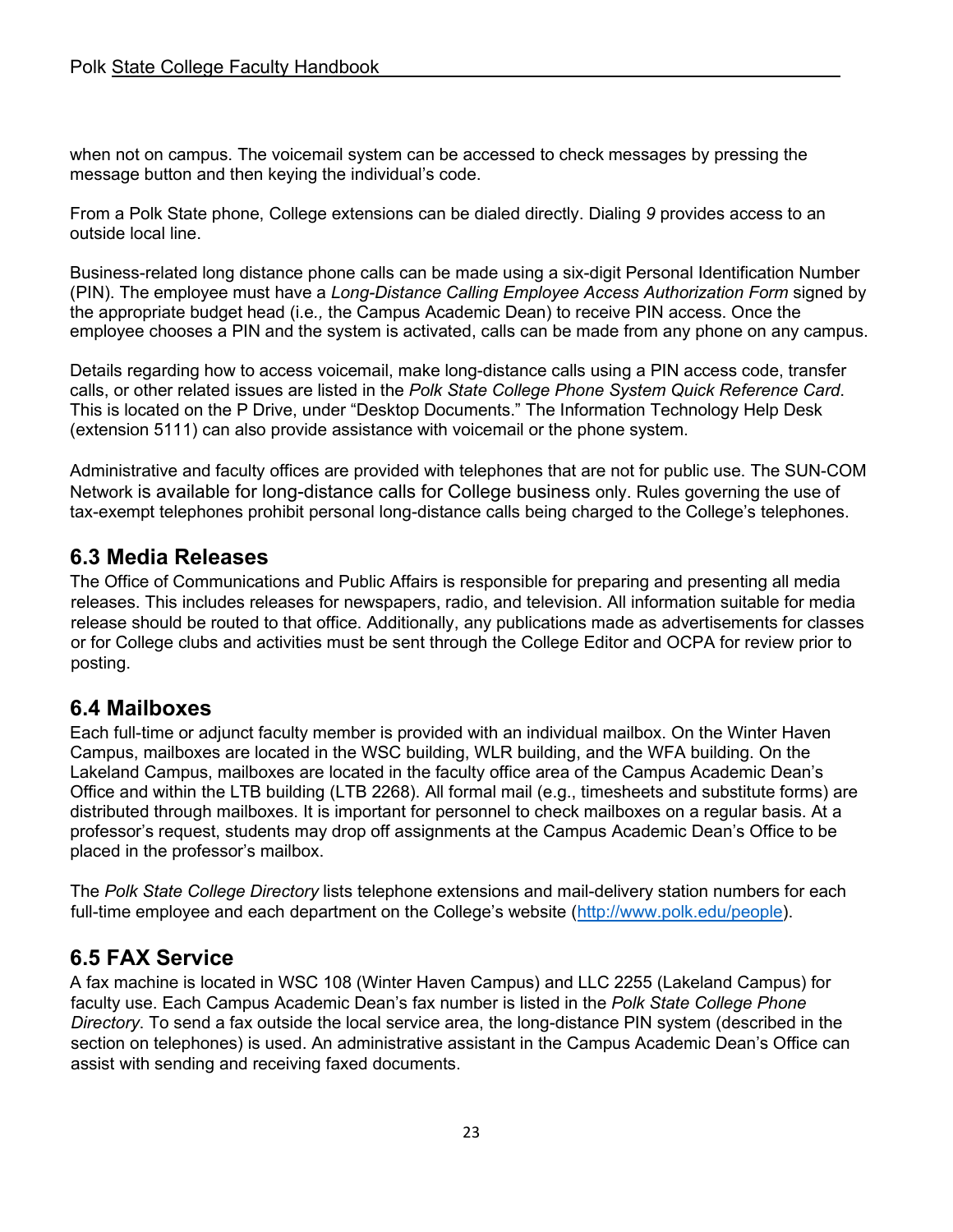### <span id="page-23-0"></span>**6.6 College Website**

Polk State College maintains a website containing current College information. The *Polk State College Catalog/Student Handbook* contains information on programs, distance education, and staff contact listings [\(catalog.polk.edu\)](http://catalog.polk.edu/).

### <span id="page-23-1"></span>**6.7 Information Technology Access/Use Policy**

All individuals who employ information technology resources provided by Polk State College (this includes, but is not limited to, telephones, computers, the Polk State College local-area and wide-area networks, and the Internet) must use these resources for academic purposes only. Use of Polk State College computing and network resources is a privilege and not a right. Inappropriate use can result in suspension or revocation of privileges.

Inappropriate use can include, but is not limited to, the following:

- Intentional sending or retrieval of obscene, slanderous, or harassing messages and materials.
- Unauthorized access (or attempted access) of any networked computer system.
- Violation of copyright laws, including unauthorized copying or modifying of files.
- Use of networked resources for academic plagiarism.
- Use for commercial purposes.
- The posting or downloading of non-academic or inappropriate material to Usenet.
- Participation in any network activities that place a strain on computer resources.
- Use of IRC (internet-relay chat) resources for non-academic purposes.
- Participation in gaming that is for non-academic purposes.
- Involvement in any other behavior deemed inappropriate.
- Unauthorized installation of software on Polk State College hardware.

# <span id="page-23-2"></span>**7 Student Rights and Responsibilities**

### <span id="page-23-3"></span>**7.1 Student Rights, Responsibilities, and Conduct**

Each Polk State College student is afforded certain rights according to the College's policies and procedures. The student also accepts certain responsibilities by enrolling at Polk State College. A complete statement of student rights, responsibilities, and expected conduct is printed in the *Polk State College Catalog*/*Student Handbook*. This information is accessible on the College website [\(http://catalog.polk.edu\)](http://catalog.polk.edu/).

The *Polk State College Catalog*/*Student Handbook* provides a broad range of information regarding:

- General College Information
- Admission, Advising, Registration, and Records
- Financial Aid
- Student Services and Activities
- Regulations
- Programs of Study
- Course Descriptions
- Personnel Directory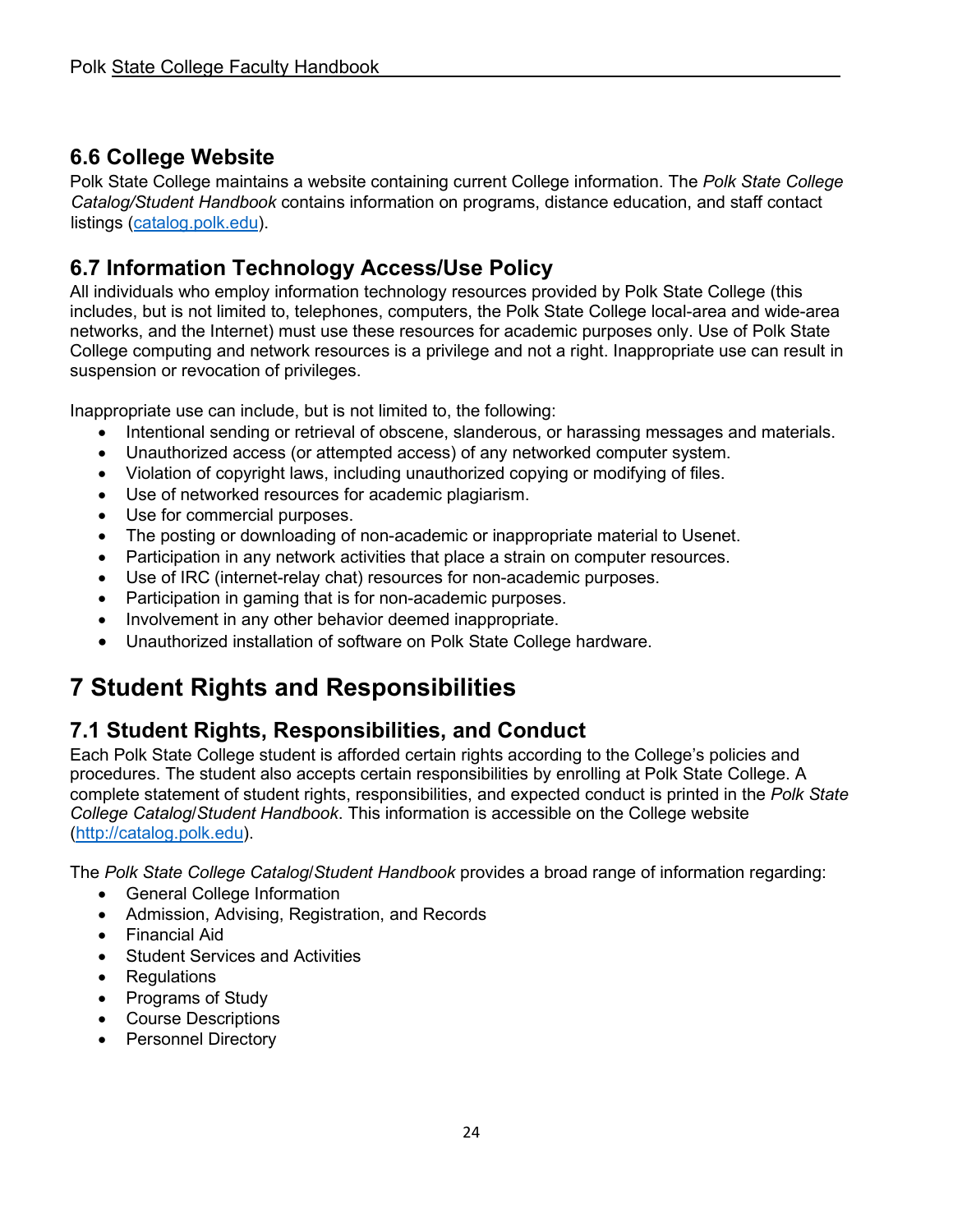### <span id="page-24-0"></span>**7.2 Sexual Harassment**

District Board of Trustees Rule 3.27: *Discrimination, Harassment, and Sexual Harassment*, Polk State College Procedure 6091: *Discrimination, Harassment, and Sexual Misconduct*, and Procedure 6076: *Sexual Harassment* set forth the College's guidelines for handling violations of policy and specifies related procedures for handling complaints. Complaints of harassment are handled through Polk State College Procedure 6013: *Employee Grievance Procedure,* Procedure 6085: *Investigations,* and Procedure 6086: *Harassment*, which provide several options by which an individual may initiate action on a job-related complaint and the elements of due process. The full text of these documents can be found online [\(https://www.polk.edu/about/rules/](https://www.polk.edu/about/rules/) and [https://www.polk.edu/about/procedures/\)](https://www.polk.edu/about/procedures/).

### <span id="page-24-1"></span>**7.3 Unacceptable Student Conduct, Discipline and Due Process**

Polk State College District Board of Trustees Rule 4.01: *Code of Conduct for Students and Student Organizations* states, in part:

*Students at Polk State College are expected to behave in a responsible manner so as to support and enhance the educational process. When acts of unacceptable conduct occur, they are dealt with in a manner consistent with that overall purpose.* 

District Board of Trustees Rule 4.01 and Procedure 5028: *Student Code of Conduct Procedure* outline the guidelines for expected conduct. If there are issues with student conduct, the faculty member should refer to this rule and then discuss the situation with the appropriate Campus Academic Dean, a Student Services Dean, or the Program Director.

District Board of Trustees Rule 4.01 includes, as an attachment, the *Student Disruption/Discipline Report Form*. This form is used to report student conduct violations to the Campus Dean of Student Services. A *Student Disruption/Discipline Report* may be submitted for one of three follow-up actions: for information (documentation) only, for a response with suggested interventions for the College or faculty member to take, or for request for the Dean of Student Services to consider any appropriate disciplinary action.

A faculty member is encouraged to submit documentation of any potential violation of the *Student Code of Conduct* immediately. If a faculty member feels threatened or unsafe at any time, he or she should immediately contact Campus Security at extension 5059.

District Board of Trustees Rule 4.01 is available on the College's website [\(https://www.polk.edu/about/rules/\)](https://www.polk.edu/about/rules/). This rule includes a list of behaviors considered to be unacceptable and the disciplinary procedures followed at the College. Information regarding due process is also included.

### <span id="page-24-2"></span>**7.4 Campus Disrupters**

District Board of Trustees Rule 2.12: *Disrupters on Polk State College Locations* states:

*Polk State College's campuses and centers are open and reserved for purposes in accordance with the mission of the College. The administration of Polk State College*  has the power to bar or remove from the premises any person or persons for whom it *reasonably appears would create a clear and present danger by advocating or attempting:*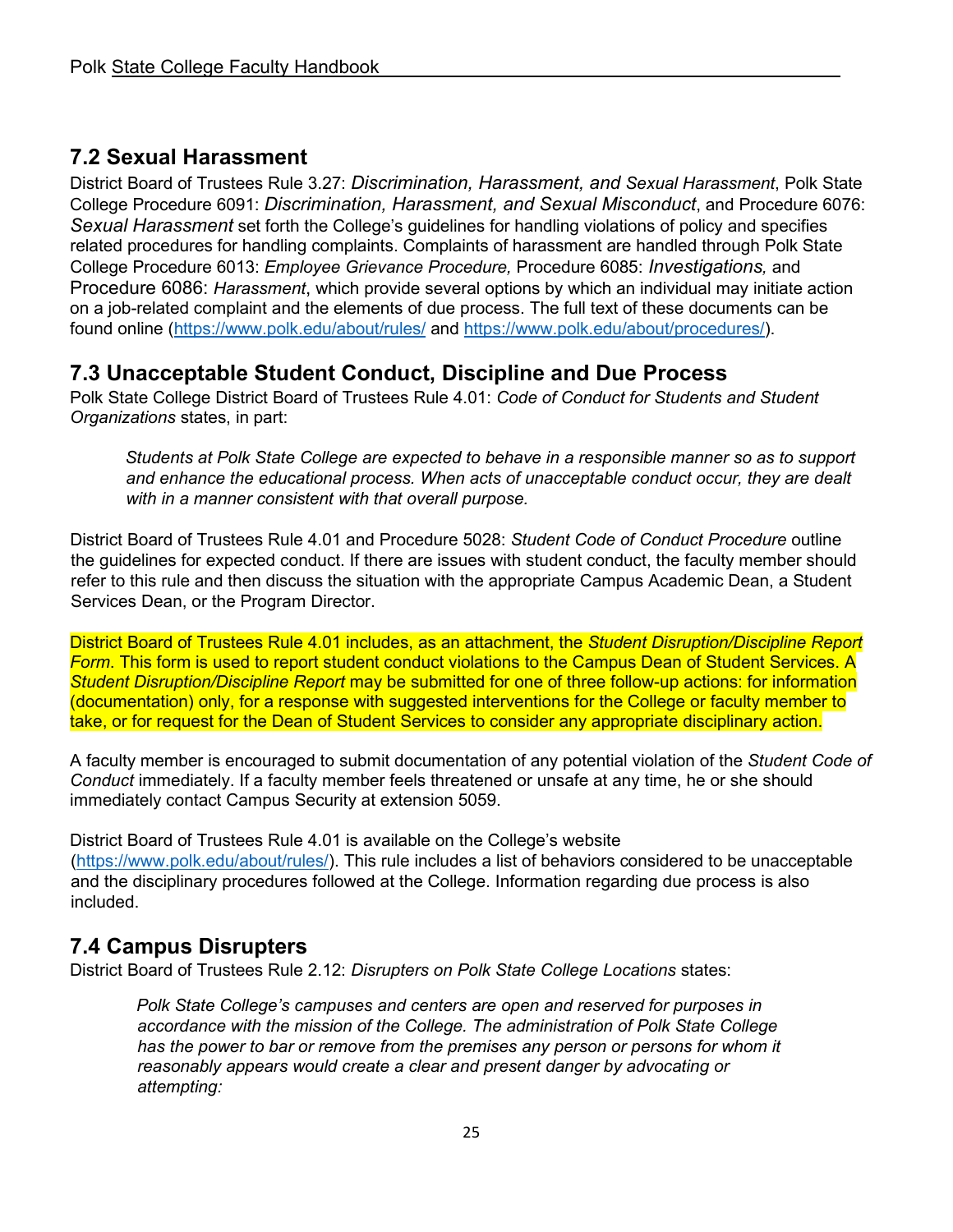- *Violent overthrow of the government of the United States, the state of Florida, or any political subdivision thereof;*
- *Willful destruction or seizure of the institution's buildings or other property;*
- *Disruption or impairment of the institution's regularly scheduled classes or other educational functions;*
- *Physical harm, coercion, intimidation, or other invasion of lawful rights of the institution's officials, faculty members, or students; or*
- *Other campus disorder of a violent or disruptive nature.*

District Board of Trustees Rule 2.12 is available via the College's website [\(https://www.polk.edu/about/rules/\)](https://www.polk.edu/about/rules/).

### <span id="page-25-0"></span>**7.5 Religious Observances**

District Board of Trustees Rule 4.24: *Policy Regarding Religious Observances by Students* implements, as Board policy, the requirements of *Florida Statutes Section 240.134:* 

- The religious observances, practices, and beliefs of individual students must be accommodated with regard to admissions, class attendance, and scheduling of examinations and work assignments at Polk State College.
- Religious observances, practices, or beliefs of individuals must not be a consideration with regard to admissions policy and procedure.
- Each student is expected to attend class regularly, and he or she responsible for all work assignments and examinations in accordance with policies distributed by the professor. Such class policies must allow a student to make up work missed because of participation in religious observances, practices, and beliefs, provided that the student gives the instructor reasonable notice (e.g., at least one week prior to an intended religious observance).
- A student who believes that he or she has been unreasonably denied an educational benefit by a professor due to religious observances, beliefs, or practices may appeal to the instructor's division head. If the matter is not resolved at that level, an appeal may be made to the Admissions/Petitions Committee, which recommends final action to the College President. The action of the President is final.

District Board of Trustees Rule 4.24 is available on the College's website [\(https://www.polk.edu/about/rules/\)](https://www.polk.edu/about/rules/).

### <span id="page-25-1"></span>**7.6 FERPA: Privacy Rights of Students**

Generally, the College, including faculty members, may not release information related to the education of a student to persons other than College staff members who have a legitimate right to know the information without the student's written consent. To obtain consent forms or to get additional information on student privacy rights, the professor should contact the Registrar.

The federal *Family Educational Rights and Privacy Act* (FERPA) states that all student records are confidential and cannot be released except with the written permission of the student or an eligible parent. The law divides information into "directory information" and "non-directory information." Name, address, phone number, and dates of enrollment in the College are examples of "directory information." The College has the right to release this information under certain circumstances. Examples of "non-directory information" include student schedules, specific class attendance, and student grades. This information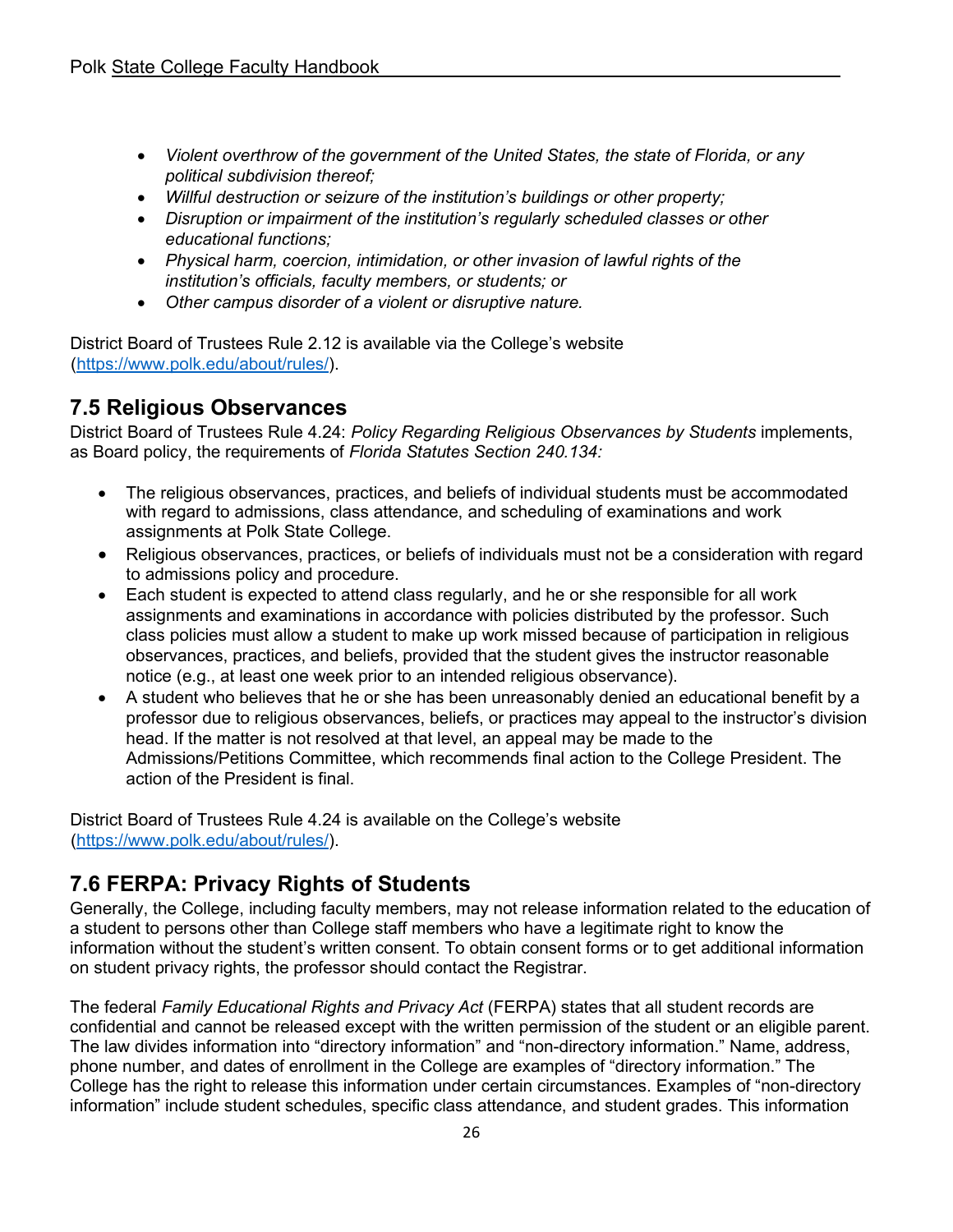may not be released without specific written permission from the student. A faculty member should take special care not to post grades using student ID numbers or Social Security numbers. The College requests that faculty treat all student information as "non-directory."

Student records include all information about the student collected by the College, including personally identifiable information such as name and address, academic schedule, academic records, and any other official items regarding the student's academic records. The Registrar is designated as the custodian of student records and is responsible for maintaining accurate and readily available student academic records. The Registrar is also responsible for the use and release of information contained in these records; therefore, if an instructor is contacted by unauthorized persons (e.g., a student's parents or spouse), or if a student states that he or she does not mind discussion of course-related information with another individual, the student must still be referred to the College Registrar to process FERPA release documentation and discuss information about his or her rights under the law.

Polk State College is committed to the protection of student rights and privacy of information. The College complies with the provisions of the federal *Family Educational Rights and Privacy Act* (FERPA), State of Florida law, and State Department of Education rules.

Polk State College's rules and procedures that govern students' information and privacy rights are:

- District Board of Trustees Rule 2.15: *Accessing Public Records*
- District Board of Trustees Rule 4.09: *Student Records*

District Board of Trustees Rules 2.15 and 4.09 are available on the College's website [\(https://www.polk.edu/about/rules/\)](https://www.polk.edu/about/rules/).

The College encourages all faculty members to attend annual training for compliance with FERPA regulations.

### <span id="page-26-0"></span>**7.7 Services for Students with Disabilities**

Students with Disabilities are provided various accommodations to ensure equal access to all of Polk State College's programs and services. To be eligible for disability-related services, a student must have a documented disability as defined by the *Americans with Disabilities Act of 1990* (ADA) or Section 504 of the *Rehabilitation Act of 1973*. The student must provide current documentation of his or her disability. If the student's documentation is approved, accommodations may be provided based on the student's needs and the type of class in which he or she is enrolled.

If the student is approved for services, the Director of Disability and Counseling Services or Campus Associate Dean of Student Services notifies, in writing, all appropriate faculty members and service units of the approved accommodations. A faculty member must provide all reasonable and practicable accommodations for which the student is eligible (any issues should be discussed with the Director of Disability and Counseling Services). If a student tells a faculty member that he or she does not wish to take advantage of his or her accommodations, the student must provide this information in writing with his or her signature.

There are many resources available to assist an instructor in providing accommodations to students. The Director of Disability and Counseling Services and Campus Associate Dean of Student Services are located on each campus to answer questions regarding accommodations. They can also assist regarding ways to provide accommodations. The TLCC on each campus provides testing for students needing accommodations (e.g., extended time, adaptive equipment) within a secure location.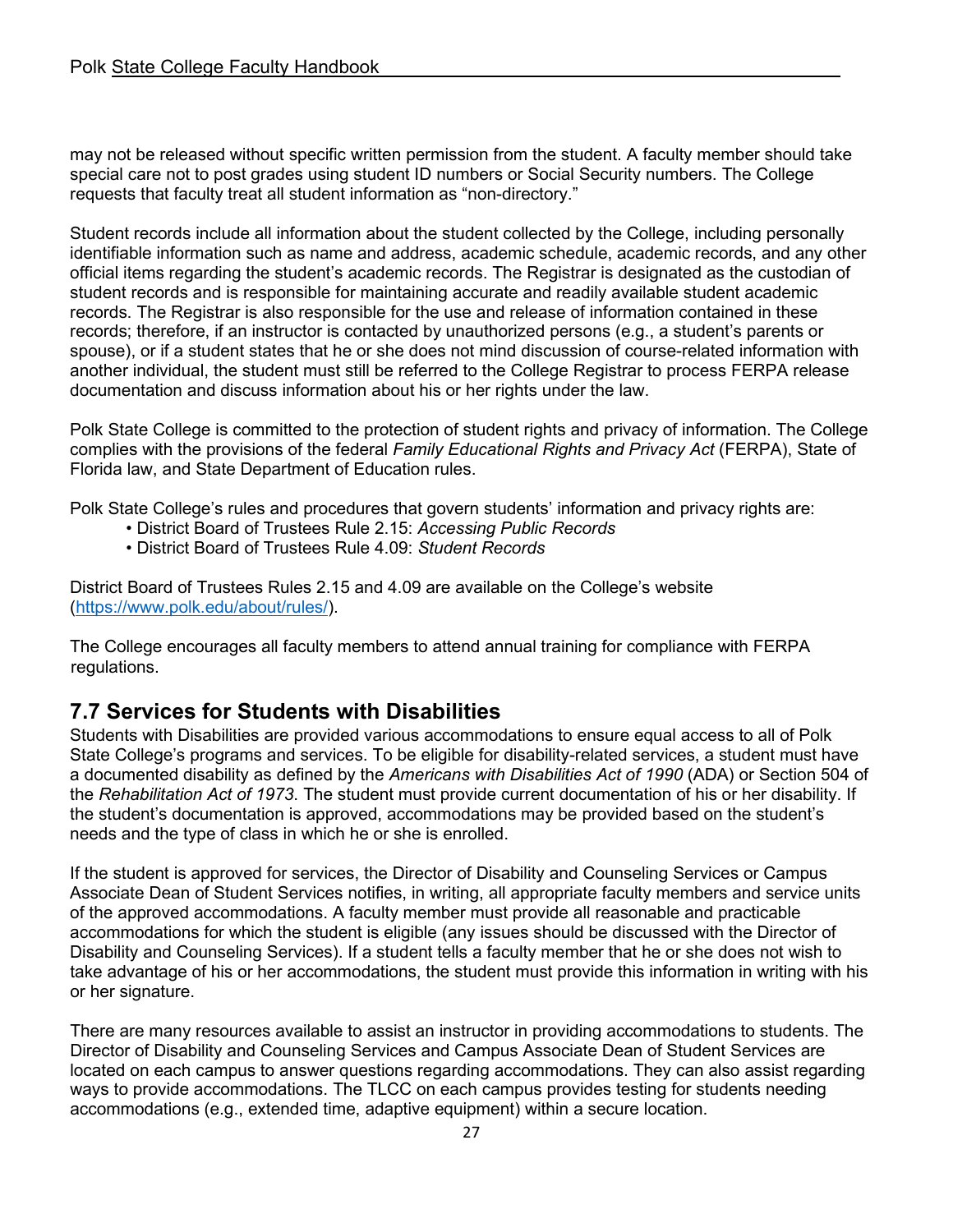A faculty member may discuss accommodations with the student; however, it is illegal to ask the student about his or her disability unless the student self-discloses the information. The faculty member should address specific questions to the Director of Disability and Counseling Services or the Campus Associate Dean of Student Services (Winter Haven Campus: 863.297.1010, ext. 5227; Lakeland Campus: 863.297.1010, ext. 6110).

### <span id="page-27-0"></span>**7.8 Drug-Free Workplace**

District Board of Trustees Rule 2.25*: Drug-Free Workplace*, states in full:

*The District Board of Trustees has directed the President to establish a program concerning drug prevention, and to direct the establishment of a drug prevention program for students and employees of the College that, as a minimum, meets the requirements of the Drug-Free Schools and Communities Amendments of 1989 (Public Law 101-226). Drug-Free Workplace Program information is included in the Polk State College Employee Handbook and the Drug-Free Campus Awareness Flyer.* 

District Board of Trustees Rule 2.25 is available on the College's website [\(https://www.polk.edu/about/rules/\)](https://www.polk.edu/about/rules/).

# <span id="page-27-1"></span>**8 Instructional Personnel and Credentialing**

### <span id="page-27-2"></span>**8.1 Faculty and Support**

#### **8.1.1 Teaching Faculty**

Teaching faculty are primarily responsible for student instruction, which includes lesson planning and presentation, grading, test preparation and administration, committee assignments, and student consultation. At Polk State College, all teaching faculty are professionally designated as "professors," a title that has carries no relationship to rank, department, or merit.

#### **8.1.2 Student Success Advisors**

Student Success Advisors are responsible for advising students regarding admissions, career exploration, transfer requirements, academic programs, and courses.

#### **8.1.3 Librarians**

Librarians are responsible for building and maintaining the information resources of the libraries. Librarians are also responsible for teaching students and training faculty and staff in information literacy skills so they may use these resources effectively.

#### **8.1.4 Department Coordinators**

Department Coordinators (DCs) schedule classes, identify and recommend adjunct instructors, recommend mentors for adjunct faculty, evaluate adjuncts, coordinate textbook orders, and assist with some of the policies specific to their department or designated group.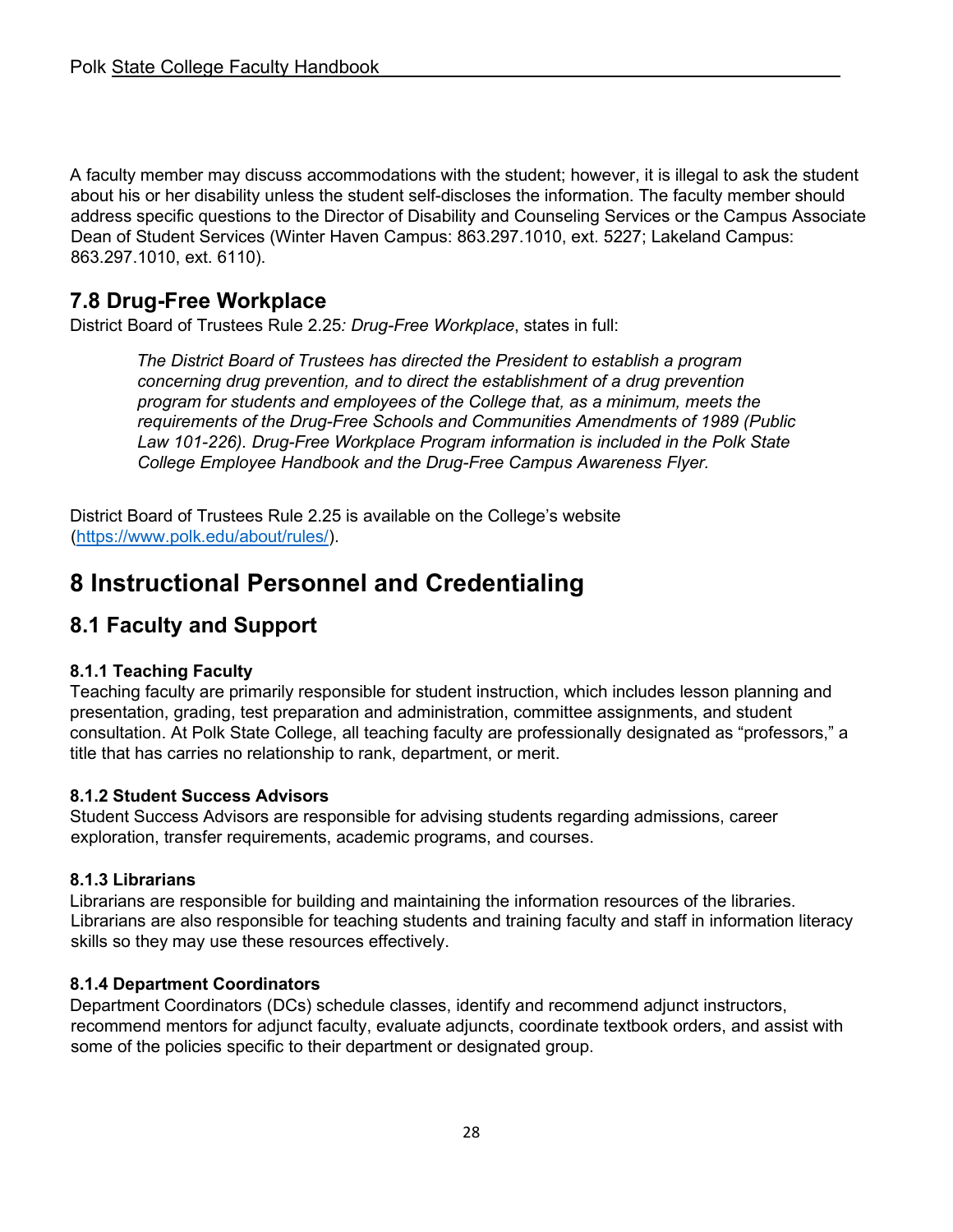#### **8.1.5 Program Directors**

Program Directors (PDs) are responsible for the smooth functioning of their respective academic and career programs. A Program Director's duties include scheduling and supervising classes, participating in assigned (in-house) committees, instructing students, keeping in touch with community and business needs in related career areas, recruiting faculty in specialty areas, and other duties as required. A Program Director may also direct the administration and operation of a Program Advisory Committee (as appropriate).

#### **8.1.6 Academic Deans**

The Campus Dean of Academic Affairs is responsible for coordinating the academic disciplines on his or her respective campus. This includes supervision duties, budget preparation, class scheduling, office management, faculty and student consultation, faculty evaluation, and the filling of full-time and adjunct staff positions. The Campus Dean of Academic Affairs maintains off-campus contacts, participates in several committee assignments, and represents the College in the community as needed.

#### **8.1.7 Associate Academic Deans**

A Campus Associate Dean of Academic Affairs reports to the respective Campus Dean of Academic Affairs. A Campus Associate Dean of Academic Affairs is responsible for supporting and assisting in activities related to the assessment, design, development, and evaluation of the College's academic programs.

#### **8.1.8 Learning Technologists**

Learning Technologists assist faculty, staff, and the College as a whole in making appropriate technology decisions in the instructional arena such as designing and delivering technology training sessions and consultations, discovering and recommending technological solutions, and promoting the appropriate use of technology in general.

### <span id="page-28-0"></span>**8.2 Adjunct Instructors**

#### **8.2.1 Employment**

The President is authorized to employ adjunct instructors as needed; these instructors must be approved by the District Board of Trustees. Employment as an adjunct instructor does not create the expectation of renewed or continued employment at the College. Each adjunct instructor is expected to adhere to all policies, procedures, standards, and requirements as outlined for full-time faculty.

#### **8.2.2 Adjunct Credentialing**

Each adjunct instructor must meet the same credentialing criteria as a full-time professor teaching in a particular field or subject.

### <span id="page-28-1"></span>**8.3 Southern Association of Colleges and Schools Commission on Colleges (SACSCOC) Credentialing Criteria**

#### **8.3.1 Academic Preparation for Various Teaching Areas**

Complete information on credentials and work experience required for various teaching areas of the College is available in the *Polk State College Credentialing Manual* on the College's website [\(https://www.polk.edu/wp-content/uploads/Credential-Manual-Jan-2015-fac-cred-final.pdf\)](https://www.polk.edu/wp-content/uploads/Credential-Manual-Jan-2015-fac-cred-final.pdf).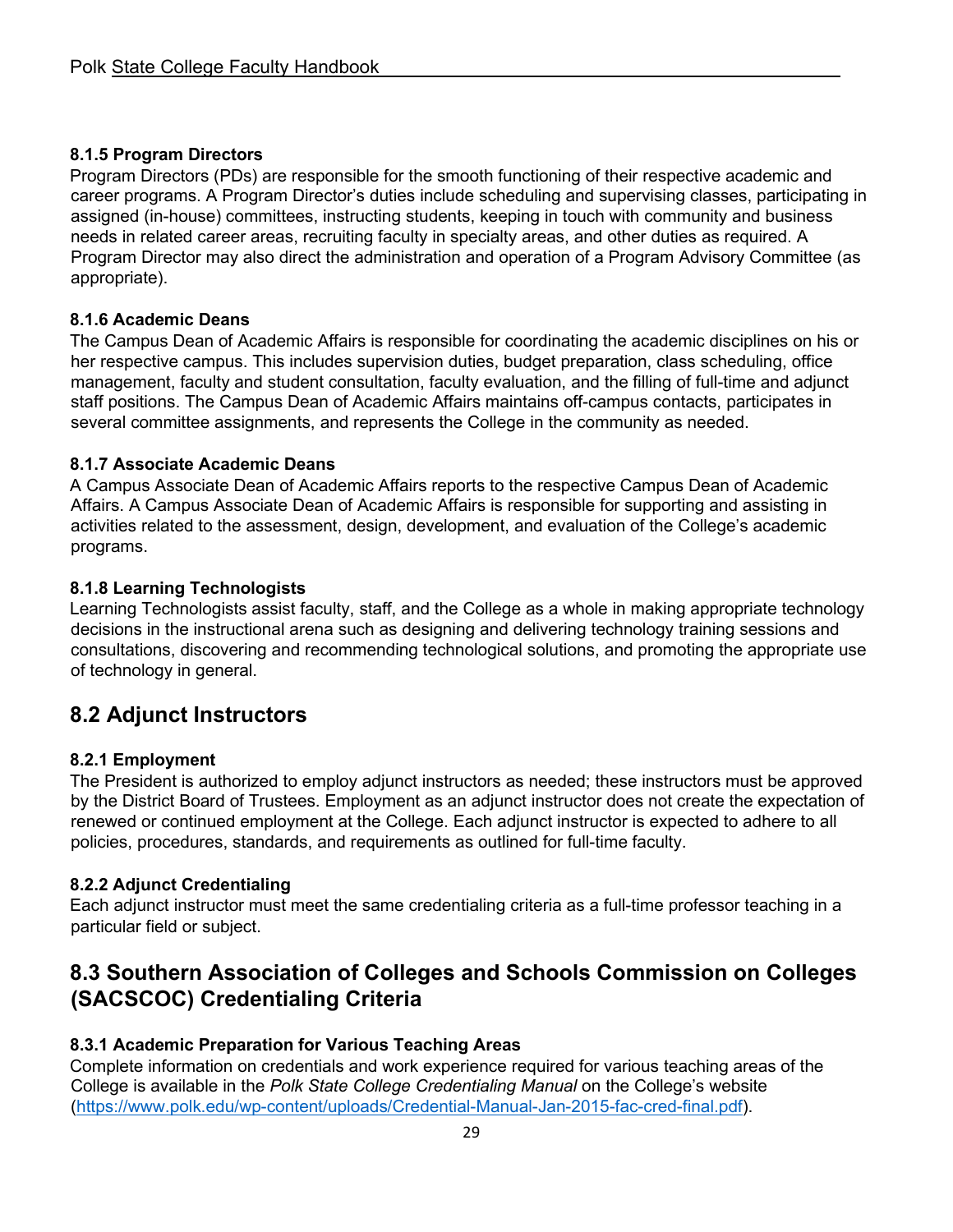#### **8.3.2 Regional Accreditation**

Institutions of higher learning are expected to employ faculty members who have earned their highest degree from a regionally accredited (or equivalent) institution; this degree is presented as the credential qualifying this individual to teach. If an institution employs a faculty member whose highest earned degree is not from a regionally accredited institution within the United States or from an institution outside the United States, the institution must show evidence that the faculty member has obtained the appropriate academic preparation.

#### **8.3.3 Language Requirement**

Each faculty member must be proficient in oral and written communication in the language that assigned courses are taught. Faculty screening committees verify compliance with this requirement via a writing sample provided during the interview process. Faculty applicants are required to present an oral minilesson.

# <span id="page-29-0"></span>**9 Faculty Meetings, Professional Development, and Recognition**

### <span id="page-29-1"></span>**9.1 Faculty Meetings**

The College President, or a Vice President, may call campus-based or college-wide faculty meetings. Usually, faculty meetings are held at the beginning of the Academic Year or term, and these allow for introductions; announcement of special events, projects, or anticipated actions; dissemination of general information; and discussions or special commentary about the College and its personnel. A Campus Academic Dean may call campus-based faculty meetings. Other special meetings may be conducted periodically. Full-time faculty members are expected to attend department, campus, and other meetings as a part of their contractual obligations.

### <span id="page-29-2"></span>**9.2 Faculty Evaluation**

Each full-time faculty member is evaluated based on specific criteria in the following areas: *Professional Performance of Duties*, *Instructional Responsibilities*, *Student Learning*, *College Compatibility*, *Professional Development*, and *Service to College* as codified in Polk State Procedure 6012: *Teaching Faculty Evaluation System* and its attachments. The faculty member must submit goals in each of these areas to the Campus Academic Dean at the start of the year (fall semester). In the spring semester, the faculty member submits a report that summarizes progress on each of the goals and provides supporting documentation.

Each faculty member is placed on an Annual Contract for the first five years at Polk State College. After the fifth year on an Annual Contract, he or she is eligible for a Continuing Contract. A faculty member on an Annual Contract is observed in the classroom in both Term 1 and 2 for the first three years, and once per year each subsequent year. Once a faculty member is on a Continuing Contract, he or she is observed in the classroom once every three years. Additional observations may be conducted where deemed necessary by the Campus Academic Dean. A faculty member on an Annual Contract is evaluated completely each year. A faculty member on a Continuing Contract is evaluated completely every three years. During interim years, the faculty member on a Continuing Contract only needs to meet with the Campus Academic Dean to discuss progress on the stated goals.

Additional details about the evaluation process can be found in Polk State College Procedure 6012: *Teaching Faculty Evaluation System* and its attachments. Additional information about the awarding of a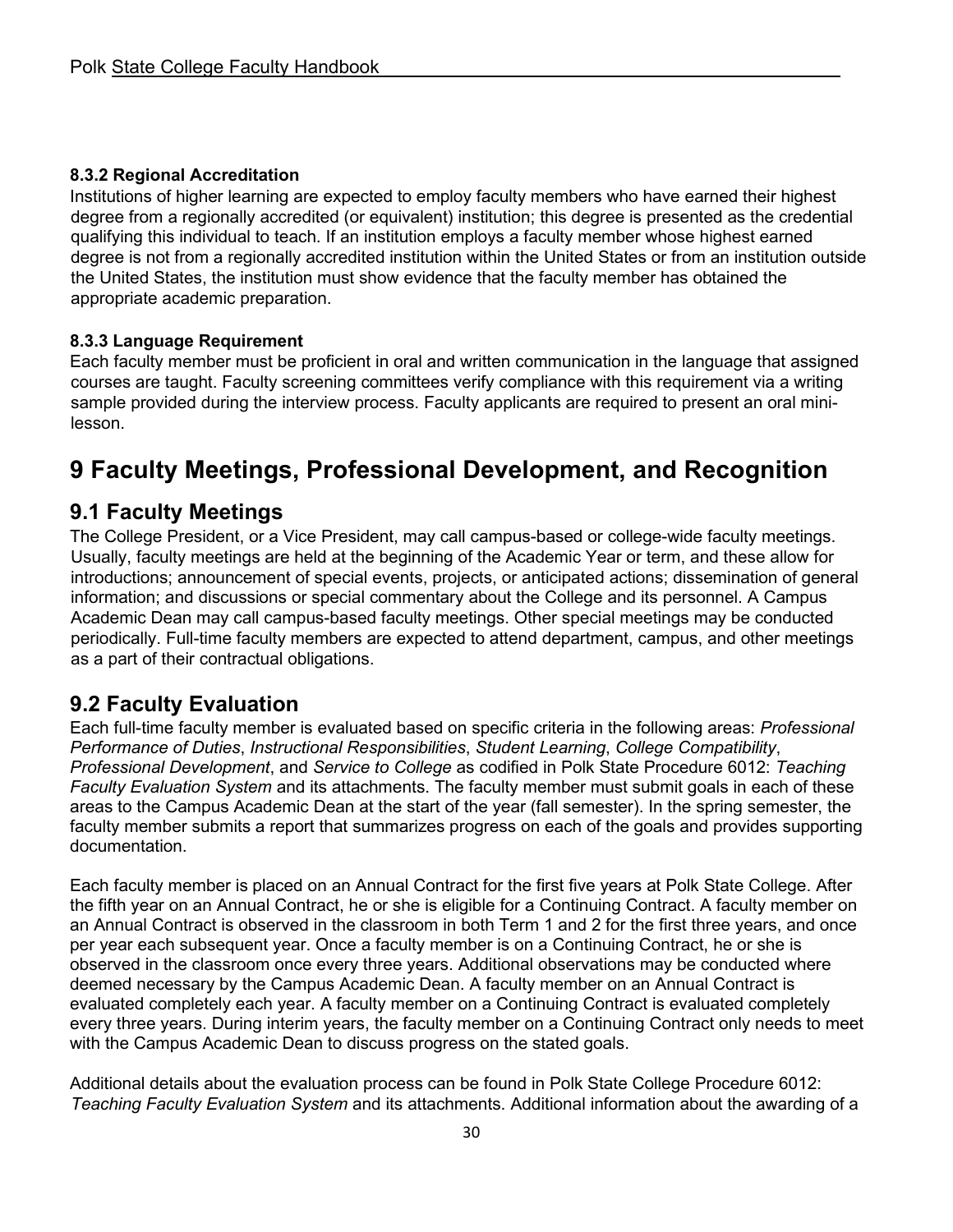Continuing Contract can be found in Polk State College Procedure 1022: *Faculty Continuing Contract* and District Board of Trustees Rule 3.05: *Contracts for Administrative, Instructional, and Professional/Technical Employees*. Procedures 1022 and 6012 are available on the College's website [\(https://www.polk.edu/about/procedures/\)](https://www.polk.edu/about/procedures/) as is District Board of Trustees Rule 3.05 [\(https://www.polk.edu/about/rules/\)](https://www.polk.edu/about/rules/).

### <span id="page-30-0"></span>**9.3 Staff and Program Development (SPD)**

Polk State College allocates resources to provide for Staff and Program Development (SPD) activities such as coursework, travel to professional conferences, and program development.

Activities that are supported by these resources are defined below:

- *Staff development* involves activities that improve staff performance through training or learning opportunities that update competencies for those serving as regular full-time and regular part-time employees.
- *Program development* involves the evaluation and improvement of existing programs, including the design of evaluation instruments to establish the basis for improvements, as well as the design of new programs.

Requests for SPD funds for coursework and for professional travel are submitted to the appropriate Campus Academic Dean and appropriate Vice President. SPD funds for coursework are limited to the lesser of 12 credits or \$5250 per calendar year. Forms for both coursework and professional travel requests are available on the Polk Information Essentials (PIE) site under "Business Services," then "Forms." There are three forms: *Coursework SPD 5 and 6* (for coursework), *SPD-5 Activity Request* (for professional travel), and *SPD-6 Evaluation of Activity* (for professional travel).

Requests for SPD funds for program development require approval by the Campus Academic Dean, appropriate Vice President, and the SPD Committee in accordance with specific guidelines outlined by the committee.

Complete information about SPD funding is available in Polk State College Procedure 6035: *Use of Staff and Program Development Funds* on the website [\(https://www.polk.edu/about/procedures/\)](https://www.polk.edu/about/procedures/).

### <span id="page-30-1"></span>**9.4 Professional Growth**

The College encourages and supports faculty's continual professional growth and enrichment. Each faculty member is individually responsible for ensuring continued professional development. The College supports these activities by providing limited funding. The College also offers various faculty professional development opportunities on campus throughout the year. New faculty members participate in the New Faculty Orientation Program during their first year at the College. There are also regular technology training and community-of-practice sessions that are offered for instructors.

### **9.5 The Association of Florida Colleges**

Additionally, the Association of Florida Colleges is the professional group representing Florida's 28 public community and state colleges, as well as their Boards, employees, retirees, and associates. The mission of the Association is to actively promote, democratically represent, support, and serve the individual members and institutions in their endeavors to provide their students and the citizens of Florida with the best possible comprehensive community college educational system. Information about the mission and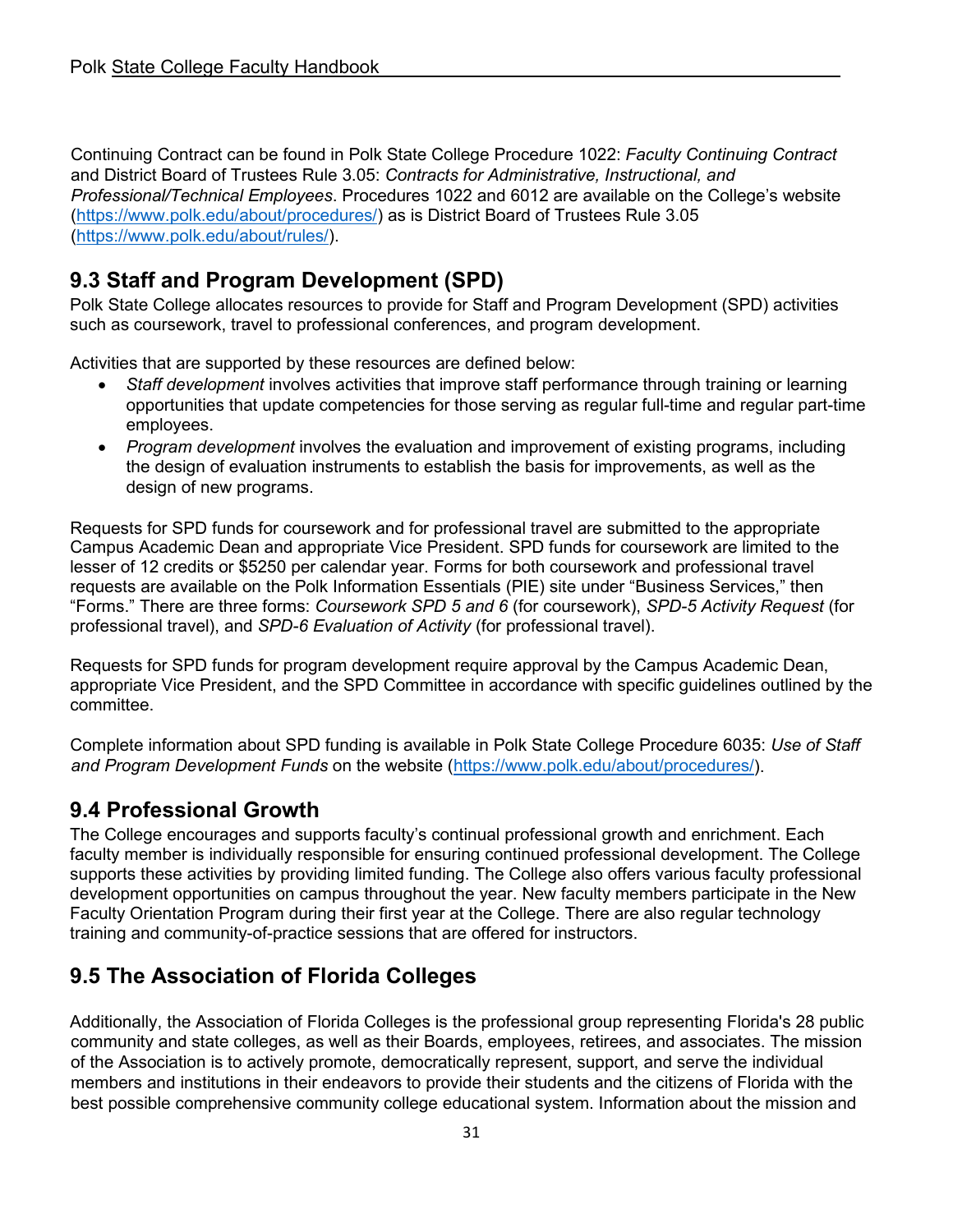activities of this organization can be found on the Association of Florida Colleges website [\(www.myafchome.org\)](http://www.myafchome.org/).

### <span id="page-31-0"></span>**9.6 Continuing Education**

Continuing education and non-credit courses are offered through the Polk State Corporate College. A schedule of courses, times, and locations is available on the Corporate College website [\(https://www.polk.edu/corporate-college/\)](https://www.polk.edu/corporate-college/).

### <span id="page-31-1"></span>**9.7 Endowed Faculty Chair Program**

District Board of Trustees Rule 1.12: *Endowed Faculty Chair Program* explains this opportunity:

*Polk State College seeks to recognize and to reward faculty members who, through their individual initiative and efforts, have gone beyond that which would typically be expected of an employee and who have demonstrated in their roles as faculty members exceptional performance to both the College and the community.* 

*To this end, and in cooperation with the Polk State College Foundation, the District Board of Trustees has established the Polk State College Faculty Endowed Chair Program.* 

Selection for a Faculty Endowed Chair includes a monetary award. Endowed Chairs are awarded by the Polk State College Foundation upon the recommendation of the Endowed Chairs Committee.

- Endowed Chairs are awarded for one year.
- An Endowed Chairs Committee (appointed according to College procedure) evaluates and selects the recipients of the Endowed Chair awards according to established guidelines.
- To be eligible for an Endowed Chair award, a faculty member must meet the following conditions:
	- o Completion of three years of continuous full-time faculty status at Polk State College.
	- o Documented evidence of excellent performance as a faculty member for three years preceding application for the award.
- An eligible faculty member may be self-nominated, or the individual can be nominated by his or her peers or by academic administrators.
- A performance portfolio must be submitted by each candidate.
- Supplemental details for implementation of this policy are in Polk State College Procedure 1017: *Process for Awarding Endowed Faculty Chairs.*
- An Endowed Faculty Chair award is made directly to the faculty member by the Foundation in accordance with the guidelines established for the use of Academic Improvement Trust Fund proceeds.

Both District Board of Trustees Rule 2.25 and College Procedure 1017 are available on the College's website [\(https://www.polk.edu/district-board-of-trustees/\)](https://www.polk.edu/district-board-of-trustees/).

### <span id="page-31-2"></span>**9.8 Faculty and Staff Emeritus**

Eligible faculty and staff may be awarded the Emeritus title. Emeritus status recognizes a faculty or staff member's service and encourages a continued connection with the College after his or her retirement. An individual who is granted Emeritus status enjoys privileges and benefits associated with this honor.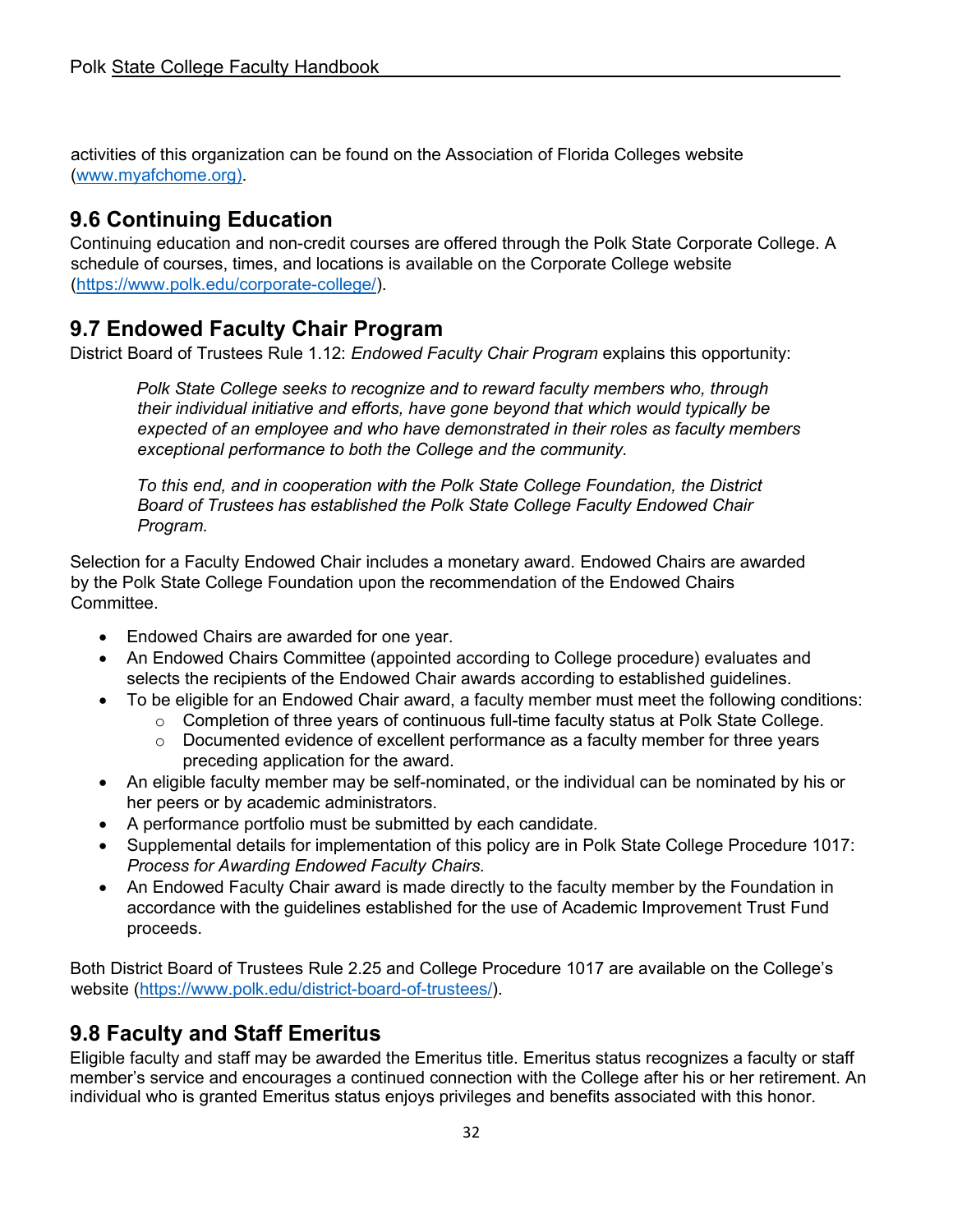Emeritus status is not automatically granted upon retirement, and a faculty or staff member who is granted this status is expected to support Polk State College in appropriate and reasonable ways. A faculty member who earns the Emeritus title is referred to as *Professor Emeritus*. Information on how to apply for Emeritus status can be found in Polk State College Procedure 5038: *Faculty and Staff Emeritus* and District Board of Trustees Rule 3.04: *Faculty Titles,* which are available on the College's website.

# <span id="page-32-0"></span>**10 Miscellaneous**

### <span id="page-32-1"></span>**10.1 Paychecks**

Payment for full-time Polk State College employees occurs monthly via direct deposit. A faculty member can view the electronic paystub via PASSPORT. The Human Resources Department is available to assist with questions related to payment.

### <span id="page-32-2"></span>**10.2 Cashing Checks**

The College does not provide check-cashing facilities for employees or students. Personal checks are accepted upon presentation of proper identification for purchases at the bookstore or payment of tuition and fees.

### <span id="page-32-3"></span>**10.3 Children on Campus**

Polk State College generally has no facilities or services to accommodate young children while adults are attending class or conducting business on campus. In fairness to others and in recognition of limited facilities and services, young children should not be brought to class or into other service areas.

### <span id="page-32-4"></span>**10.4 Keys**

Keys are issued to faculty for office access. To obtain keys, a professor must complete a *Key Request Form* (signed by the Campus Academic Dean) and return it to the Facilities Office for key issuance. Keys must be returned to the Facilities Office upon leaving the College. Keys must not be transferred to other persons or duplicated. Lost keys should be reported immediately.

A faculty member may also be issued an electronic disc on his or her Polk State College ID badge that can be used to enter buildings and secure areas without need of a key. These discs are also issued by the Facilities Office.

Classrooms are normally open. If a classroom is locked, the professor should call the Security Office (extension 5059) for assistance and be prepared to give the room number that needs to be unlocked.

### <span id="page-32-5"></span>**10.5 Lost and Found**

Individuals should return found items and check for lost items at the Campus Security Office.

### <span id="page-32-6"></span>**10.6 Missing, Lost, or Stolen College Property**

The Campus Security Office (extension 5059) must be notified immediately if College property is missing, lost, or stolen.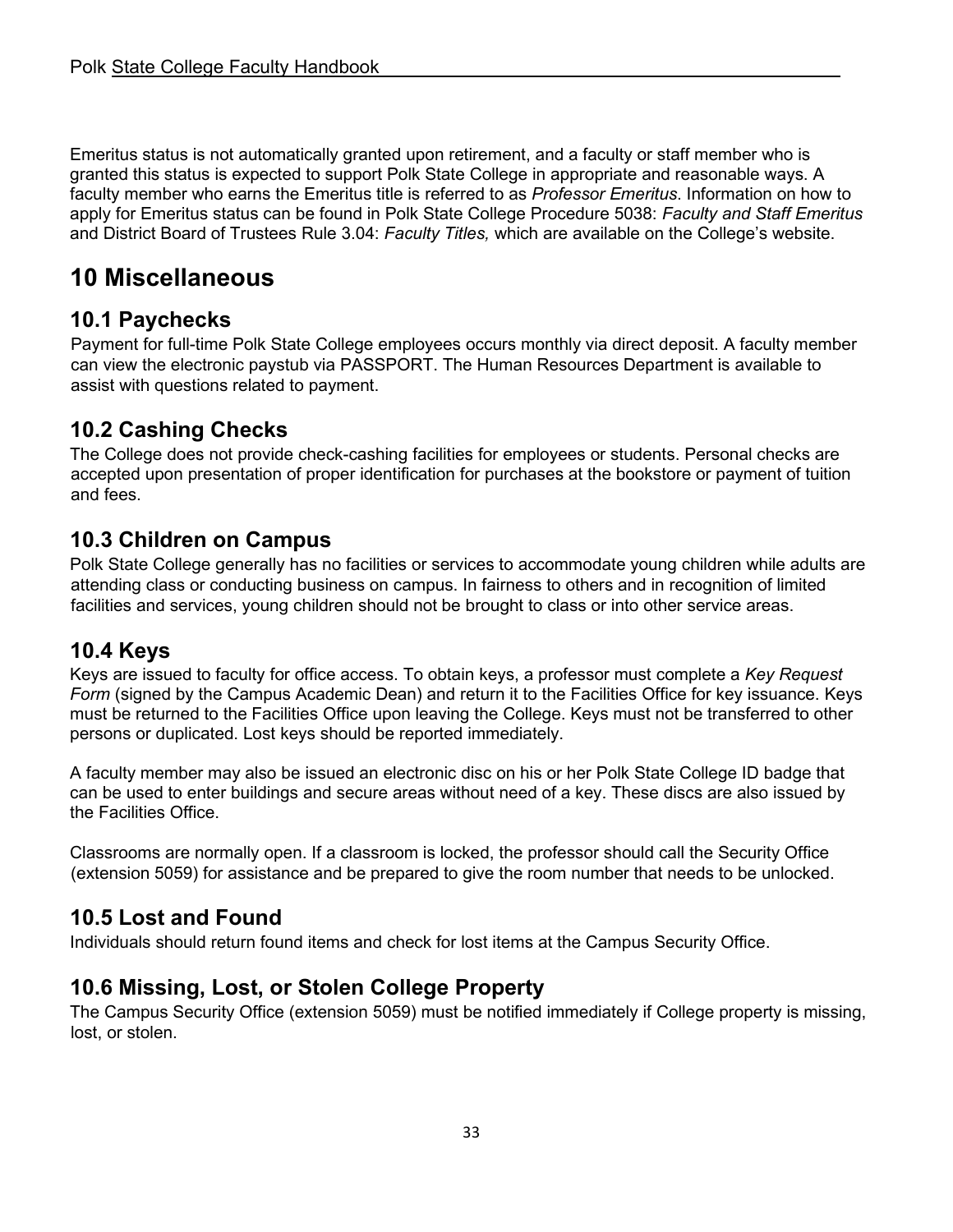### <span id="page-33-0"></span>**10.7 Petty Cash**

The Business Office maintains a petty cash fund for purchases under \$75. A completed *Petty Cash Voucher* must be signed by the Budget Head and taken to the Winter Haven or Lakeland Campus Cashier's Office to receive a cash advance or to be reimbursed for an approved purchase. The College does not pay sales tax for items purchased. An individual should request a *Statement of Tax-Exempt Status Form* from the Campus Academic Dean's Office to avoid paying sales tax.

### <span id="page-33-1"></span>**10.8 Graduation Activities**

College faculty members are expected to attend Polk State graduation activities as part of their professional responsibilities. Graduation ceremonies are held at the end of the fall and spring terms.

### <span id="page-33-2"></span>**10.9 Gifts**

An individual must obtain prior approval of the College President for acceptance of gifts for College use. All such gifts become the property of the College.

### <span id="page-33-3"></span>**10.10 Polk State College Care Team**

The Care Team is intended to promote safety, wellness, and success. It provides a single point of contact for members of the College community to report concerning student behavior. The team responds to all reports by conducting a threat assessment to determine the level of risk posed by the student and his or her behavior. Based on this assessment, the team coordinates a response by making a recommendation to the appropriate College official(s). More information about the Care Team is available through College Procedure 5038: *Polk State College Care Team* [\(https://www.polk.edu/about/procedures/\)](https://www.polk.edu/about/procedures/).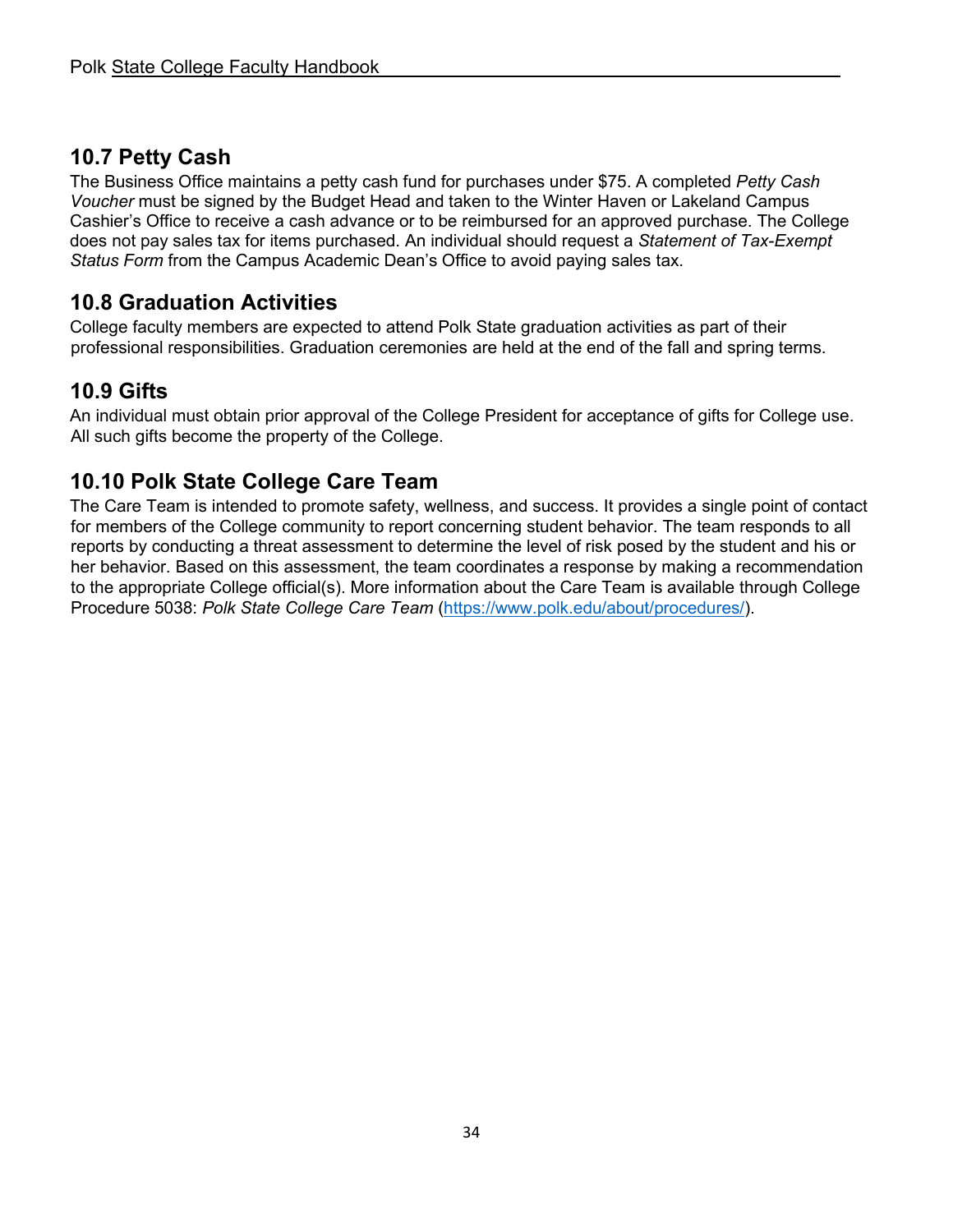<span id="page-34-0"></span>

|  |  |  |  |  |  | 11 Polk State College Rules and Procedures |
|--|--|--|--|--|--|--------------------------------------------|
|--|--|--|--|--|--|--------------------------------------------|

| Polk State College District Board of Trustees Rules |                                                                          |                     |  |  |  |
|-----------------------------------------------------|--------------------------------------------------------------------------|---------------------|--|--|--|
| <b>Rule</b>                                         | <b>Title</b>                                                             | <b>Last Updated</b> |  |  |  |
| 1.01                                                | Board Membership and Organization                                        | $\sqrt{1/27/2020}$  |  |  |  |
| 1.02                                                | <b>Board Meetings</b>                                                    | 6/24/2019           |  |  |  |
| 1.03                                                | Duties and Powers of the Board                                           | 6/24/2019           |  |  |  |
| 1.05                                                | Goals of the Board                                                       | 4/25/2016           |  |  |  |
| 1.06                                                | Code of Ethics                                                           | 6/22/2020           |  |  |  |
| 1.07                                                | <b>Trustee Performance Standards</b>                                     | 12/02/2019          |  |  |  |
| 1.08                                                | <b>New Members</b>                                                       | 6/22/2020           |  |  |  |
| 1.09                                                | Authority to Sign Contracts                                              | 6/24/2019           |  |  |  |
| 1.10                                                | Selection and Appointment of a President                                 | 6/24/2019           |  |  |  |
| 1.12                                                | <b>Endowed Faculty Chair Program</b>                                     | 2/21/2017           |  |  |  |
| 2.01                                                | <b>College Mission and Goals</b>                                         | 6/22/2020           |  |  |  |
| 2.02                                                | Educational Programs                                                     | 3/17/2014           |  |  |  |
| 2.03                                                | <b>Standards</b>                                                         | 5/18/2020           |  |  |  |
| 2.04                                                | Organization                                                             | 6/24/2019           |  |  |  |
| 2.06                                                | <b>President's Powers and Duties</b>                                     | 6/22/2020           |  |  |  |
| 2.07                                                | <b>Campus Advertising</b>                                                | 4/27/2020           |  |  |  |
| 2.09                                                | <b>College Publications</b>                                              | 4/27/2020           |  |  |  |
| 2.10                                                | <b>Facsimile Signatures</b>                                              | 2/26/2018           |  |  |  |
| $\overline{2.11}$                                   | Use of College Facilities, Properties, and Services by Non-College Users | 6/22/2020           |  |  |  |
| 2.12                                                | Disrupters on Polk State College Locations                               | 11/30/2014          |  |  |  |
| 2.13                                                | <b>Cultural Events</b>                                                   | 10/26/2009          |  |  |  |
| 2.15                                                | <b>Accessing Public Records</b>                                          | 6/22/2020           |  |  |  |
| 2.16                                                | Admission to College Activities and Events                               | 5/22/2017           |  |  |  |
| 2.18                                                | <b>Campus Parking Policy</b>                                             | 1/25/2016           |  |  |  |
| 2.21                                                | Construction Change Orders, Payments to Contractors During Construction, | 6/22/2015           |  |  |  |
|                                                     | and Authorization for Final Payment to Contractor                        |                     |  |  |  |
| 2.22                                                | Polk State College Foundation, Inc.                                      | 8/27/2018           |  |  |  |
| 2.23                                                | <b>HIV/AIDS Policy</b>                                                   | 12/02/2019          |  |  |  |
| 2.24                                                | <b>Faculty Senate Constitution</b>                                       | 1/27/2020           |  |  |  |
| $\overline{2.25}$                                   | Drug-Free Workplace                                                      | 2/25/2019           |  |  |  |
| 2.26                                                | <b>Annual Curriculum Review</b>                                          | 5/18/2020           |  |  |  |
| 2.27                                                | Animals on College Property                                              | 2/25/2019           |  |  |  |
| 2.28                                                | Academic Freedom                                                         | 5/18/2020           |  |  |  |
| 3.01                                                | Personnel Program                                                        | 2/22/2010           |  |  |  |
| 3.04                                                | <b>Faculty Titles</b>                                                    | 5/18/2015           |  |  |  |
| 3.05                                                | Contracts for Administrative, Instructional, Professional/Technical      | 1/27/2020           |  |  |  |
| 3.08                                                | <b>Suspension or Termination of Employees</b>                            | 2/22/2010           |  |  |  |
| 3.09                                                | Leaves of Absence                                                        | 1/25/2021           |  |  |  |
| 3.12                                                | <b>Equal Employment Opportunity</b>                                      | 10/23/2017          |  |  |  |
| 3.13                                                | Travel and Subsistence for Authorized Persons                            | 12/02/2019          |  |  |  |
| 3.16                                                | Pay Plan for College Faculty and Staff                                   | 11/30/2020          |  |  |  |
| 3.24                                                | <b>Terminal Leave Payout</b>                                             | 2/22/2010           |  |  |  |
| 3.27                                                | Discrimination, Harassment, and Sexual Harassment                        | 11/30/2020          |  |  |  |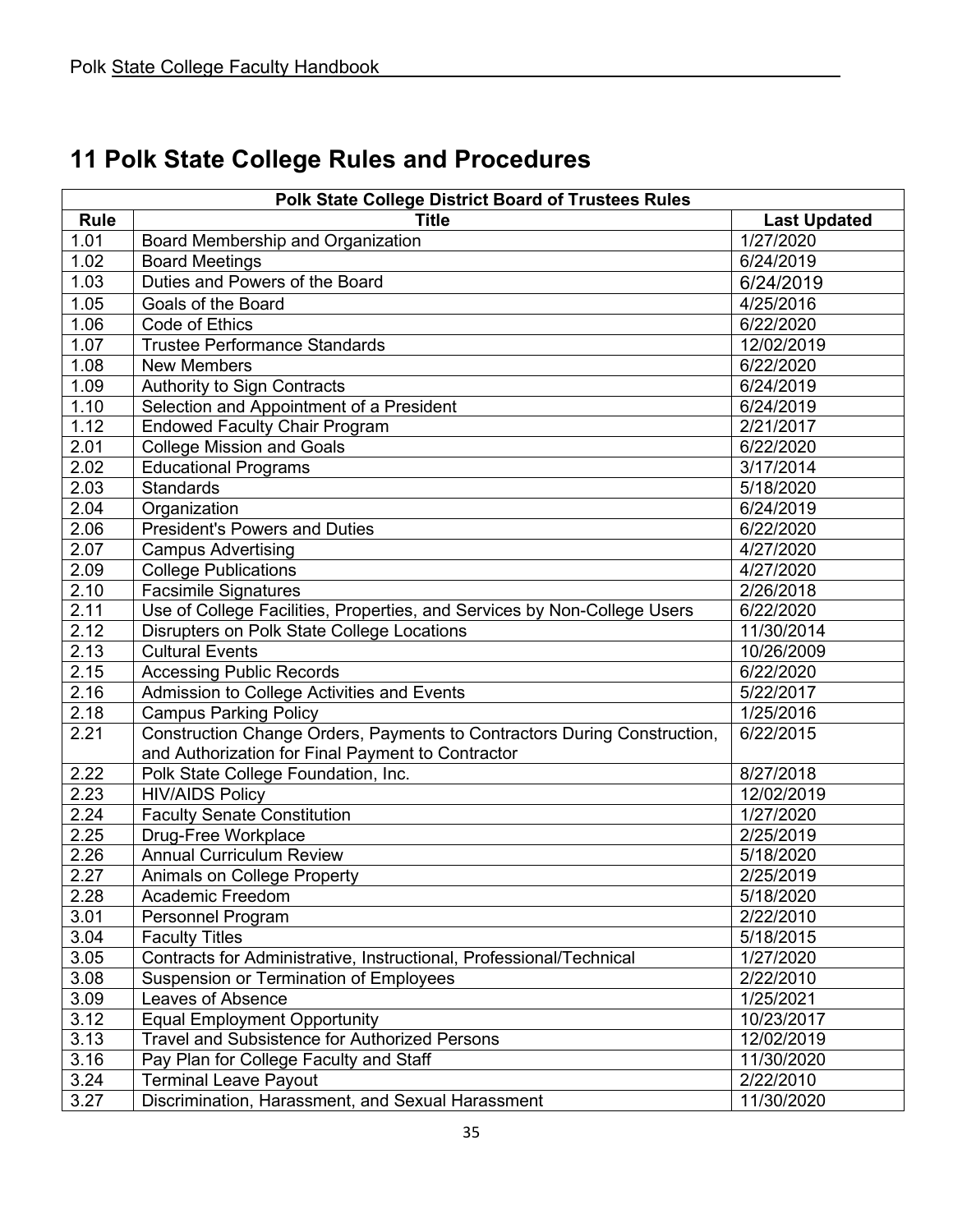| 3.32 | Conflict of Interest, Employee Code of Ethics, and Fraud Reporting    | 2/22/2021  |
|------|-----------------------------------------------------------------------|------------|
| 4.01 | Code of Conduct for Students and Student Organizations                | 11/30/2020 |
| 4.02 | <b>Admissions Policy</b>                                              | 10/26/2015 |
| 4.06 | <b>Student Fees and Refunds</b>                                       | 9/26/2016  |
| 4.09 | <b>Student Records</b>                                                | 12/02/2019 |
| 4.12 | Standards of Progress for Veteran Certification at Polk State College | 12/02/2019 |
| 4.14 | <b>Student Fee Deferments</b>                                         | 4/28/2014  |
| 4.15 | <b>International Students</b>                                         | 12/02/2019 |
| 4.19 | Scholarships                                                          | 2/01/2012  |
| 4.23 | Educational Opportunities for Students with Disabilities              | 12/02/2019 |
| 4.24 | Policy Regarding Religious Observances By Students                    | 2/25/2019  |
| 4.25 | Recognition of Student Participation in College Decision-Making       | 12/02/2019 |
| 4.26 | <b>Student Appeal/Complaint Policy</b>                                | 2/25/2019  |
| 4.27 | <b>Academic Standards of Progress</b>                                 | 12/02/2019 |
| 4.29 | <b>College Preparatory Instruction</b>                                | 1/27/2020  |
| 4.30 | <b>Credit Course Repeat Policy</b>                                    | 11/28/2106 |
| 4.31 | College Preparatory Alternatives for Career Certificate Applicants    | 1/27/2020  |
| 4.32 | <b>Substantive Change</b>                                             | 5/21/2018  |
| 5.01 | <b>Business Affairs</b>                                               | 6/22/2020  |
| 5.03 | <b>Funding of Student Activities and Organizations</b>                | 12/02/2019 |
| 5.04 | Fundraising for Student Clubs and Polk State College Related and      | 1/27/2020  |
|      | <b>Community Non-profit Organizations</b>                             |            |
| 5.05 | <b>Budget Amendments</b>                                              | 6/22/2020  |
| 5.06 | <b>Investment of Funds</b>                                            | 2/22/2021  |
| 5.07 | <b>Auxiliary Enterprises</b>                                          | 2/22/2021  |
| 5.10 | Receipt, Deposit, and Expenditure of Funds                            | 12/02/2019 |
| 5.13 | <b>Delinquent Student Accounts</b>                                    | 3/18/2019  |
| 5.14 | College Expenditures, Bids, and Waivers                               | 6/22/2015  |
| 5.16 | Compliance with the Consultants' Competitive Negotiation Act          | 11/26/2018 |
| 5.20 | Maintenance, Sanitation, and Housekeeping of College Facilities       | 6/22/2020  |
| 5.22 | <b>Tangible Personal Property</b>                                     | 12/02/2019 |
| 5.23 | <b>Building Code Guidelines for Administration</b>                    | 6/22/2020  |
| 5.24 | <b>Identity Theft Prevention Program</b>                              | 2/25/2019  |

| <b>Polk State College Procedures</b> |                                                              |                     |  |
|--------------------------------------|--------------------------------------------------------------|---------------------|--|
| <b>Procedure</b>                     | Title                                                        | <b>Last Updated</b> |  |
| 1001                                 | <b>Communicating Course Information to Students</b>          | 5/05/2020           |  |
| 1002                                 | Directed Independent Study Request                           | 2/18/2015           |  |
| 1003                                 | <b>Determining Class Size</b>                                | 11/03/2015          |  |
| 1006                                 | Faculty Workload - Academic Accounting System and Department | 6/6/2017            |  |
|                                      | Coordination                                                 |                     |  |
| 1007                                 | <b>Substitutes for Teaching Faculty</b>                      | 2/18/2015           |  |
| 1008                                 | <b>Educational Field Trips</b>                               | 2/18/2015           |  |
| 1017                                 | Process for Awarding Endowed Faculty Chairs                  | 9/10/2018           |  |
| 1018                                 | Academic Appeal Procedure                                    | 8/07/2018           |  |
| 1020                                 | <b>Program Advisory Committees</b>                           | 11/01/2016          |  |
| 1022                                 | <b>Faculty Continuing Contract</b>                           | 11/03/2015          |  |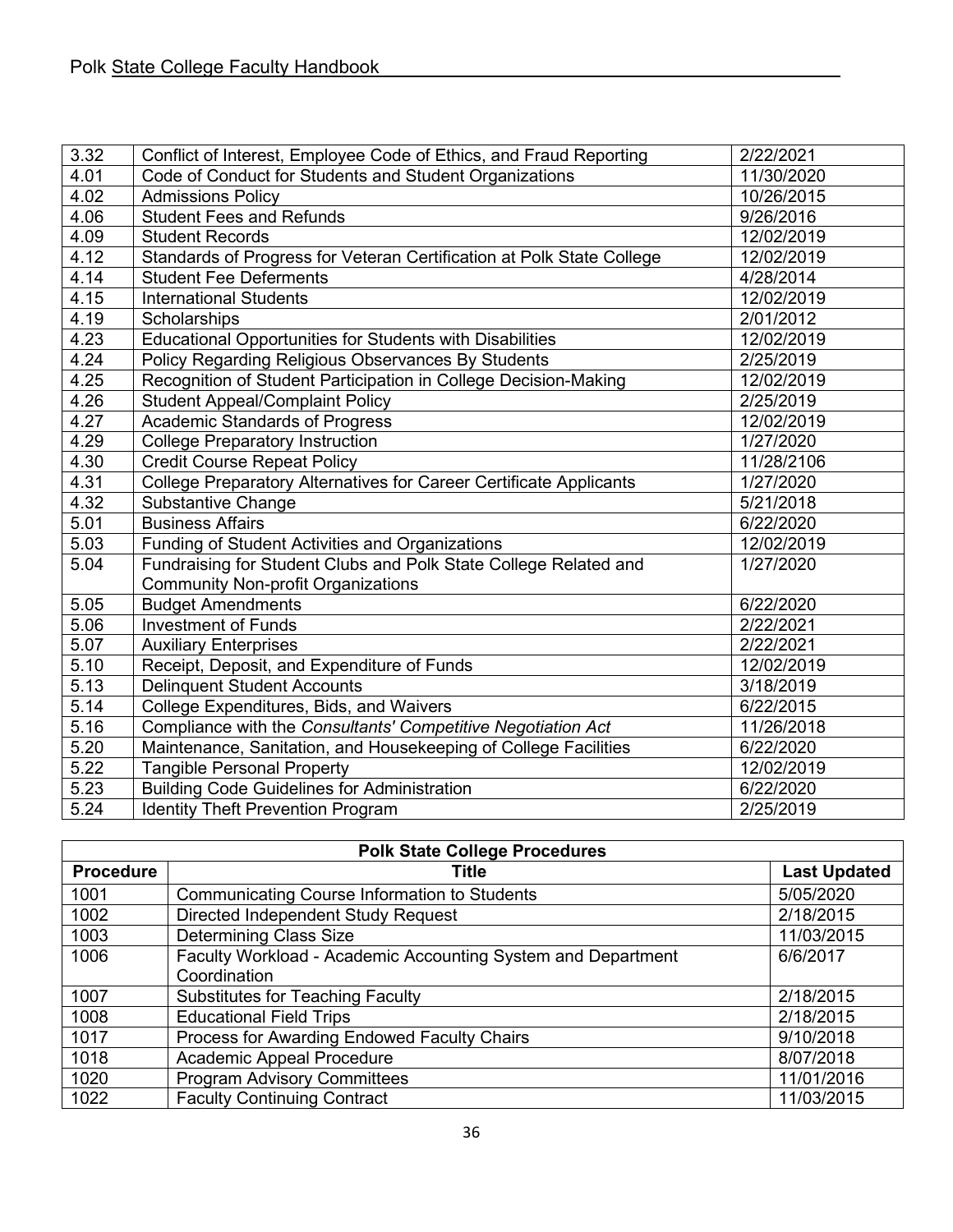| 1023 | Lab Fees--Establishing and Reviewing                                                    | 2/18/2015  |
|------|-----------------------------------------------------------------------------------------|------------|
| 1024 | <b>Faculty Schedule Assignment</b>                                                      | 2/07/2017  |
| 1025 | <b>Admissions Procedure</b>                                                             | 3/06/2018  |
| 1028 | <b>Faculty Campus Transfers</b>                                                         | 2/07/2017  |
| 1029 | <b>Limited-Admission Programs</b>                                                       | 12/06/2016 |
| 1030 | College Student E-mail System                                                           | 6/04/2019  |
| 1031 | Intercollegiate Athletics Drug and Alcohol Testing                                      | 2/21/2017  |
| 1032 | <b>Intellectual Property</b>                                                            | 3/17/2015  |
| 1033 | <b>Student Records Retention</b>                                                        | 12/04/2018 |
| 1034 | Alternative, Accelerated, and Articulated Credit                                        | 9/15/2015  |
| 1035 | <b>HIV/AIDS Procedure</b>                                                               | 10/25/2013 |
| 4004 | Copyright Law                                                                           | 7/01/2014  |
| 5001 | Code of Conduct for Student Participants                                                | 4/27/2012  |
| 5002 | Graduation                                                                              | 1/18/2019  |
| 5003 | <b>FERPA</b>                                                                            | 4/05/2016  |
| 5007 | <b>Delinquent Accounts</b>                                                              | 2/06/2018  |
| 5008 | Accommodations for Students with Disabilities                                           | 6/21/2017  |
| 5013 | <b>Financial Aid Procedures Access</b>                                                  | 8/28/2007  |
| 5014 | <b>International Students</b>                                                           | 6/04/2019  |
| 5016 | Scholarships                                                                            | 2/07/2018  |
| 5017 | Standards of Academic Progress and Course Repeat Policy                                 | 10/04/2016 |
| 5018 | <b>Student Housing for Athletes</b>                                                     | 6/04/2019  |
| 5021 | <b>Student Media</b>                                                                    | 10/01/2019 |
| 5022 | <b>Course Audits</b>                                                                    | 11/05/2019 |
| 5023 | Interpretation of College Regulations                                                   | 1/12/2015  |
| 5024 | <b>Presidential Fee Waivers</b>                                                         | 7/01/2014  |
| 5025 | <b>Student Appeals Hearing Protocol</b>                                                 | 11/05/2019 |
| 5026 | <b>Academic Dishonesty Procedure</b>                                                    | 5/07/2019  |
| 5027 | <b>Student Code of Conduct Sexual Misconduct Procedure</b>                              | 9/01/2020  |
| 5028 | Student Code of Conduct: Sanctions and Assignment of Penalties for<br><b>Violations</b> | 11/05/2019 |
| 5029 | Student Code of Conduct Violation Procedure: Student Groups and<br>Organizations        | 11/05/2019 |
| 5030 | Policy on Sexual Offenders and Sexual Predators                                         | 3/20/2012  |
| 5031 | Validating High School Transcripts for Admission Purposes                               | 6/04/2019  |
| 5032 | Institutional Review Board (IRB)                                                        | 3/12/2013  |
| 5033 | <b>Funding of Student Activities and Organizations</b>                                  | 2/04/2019  |
| 5034 | <b>Textbook Affordability</b>                                                           | 3/06/2018  |
| 5035 | <b>Determining Credit Hours</b>                                                         | 4/03/2018  |
| 5036 | <b>Course Substitution</b>                                                              | 5/17/2016  |
| 5037 | <b>Substantive Change</b>                                                               | 5/01/2018  |
| 5038 | Polk State College Care Team                                                            | 5/07/2019  |
| 5039 | <b>Faculty and Staff Emeritus</b>                                                       | 11/05/2019 |
| 6001 | Authority to Sign Various College Documents                                             | 8/23/2011  |
| 6002 | <b>Committee System</b>                                                                 | 11/05/2019 |
| 6003 | <b>Budget Development (Operating Fund)</b>                                              | 2/05/2019  |
| 6004 | <b>Budget Amendments</b>                                                                | 10/02/2018 |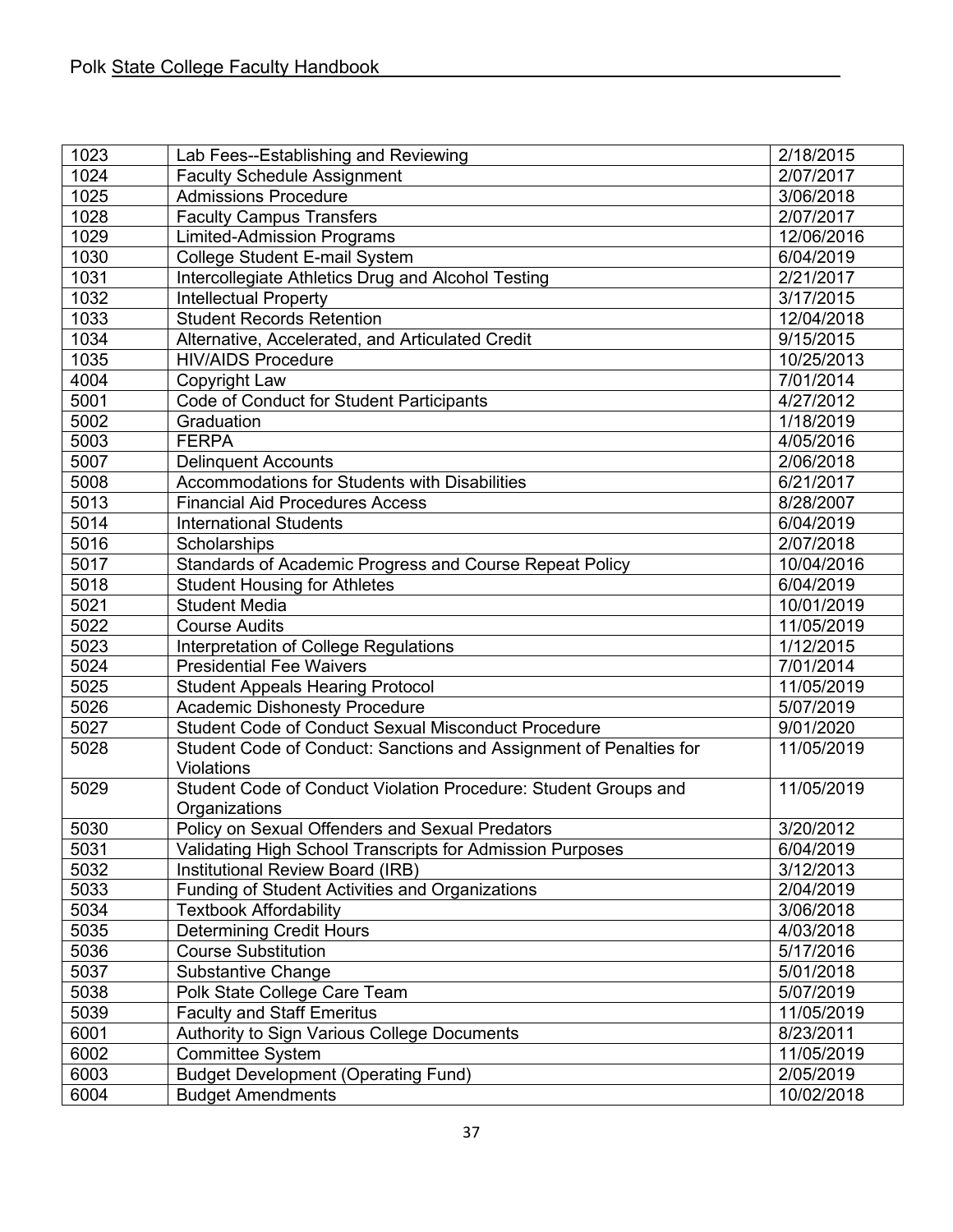| 6005 | Overtime                                                               | 11/07/2017 |
|------|------------------------------------------------------------------------|------------|
| 6006 | Scheduling and Use of College Facilities and/or Properties             | 3/19/2014  |
| 6008 | <b>Career Employee Performance Evaluation System</b>                   | 8/12/2010  |
| 6009 | Administrator's Performance Evaluation System                          | 5/26/2015  |
| 6011 | Request For Personnel Action (RPA)                                     | 8/10/2010  |
| 6012 | <b>Teaching Faculty Evaluation System</b>                              | 7/01/2014  |
| 6013 | <b>Employee Grievance Procedure</b>                                    | 3/03/2020  |
| 6014 | <b>Recruiting/Employment Process</b>                                   | 12/04/2018 |
| 6015 | Student Worker Employment                                              | 8/09/2010  |
| 6017 | Sick Leave and Vacation Accumulation and Use Reporting Method          | 8/02/2010  |
| 6019 | <b>Position Classification</b>                                         | 9/01/2020  |
| 6021 | <b>Accidents and First Aid</b>                                         | 11/07/2017 |
| 6022 | <b>Emergency Evacuation and Closure Pay</b>                            | 2/06/2018  |
| 6024 | <b>Tangible Personal Property</b>                                      | 12/04/2018 |
| 6030 | <b>External Public Relations</b>                                       | 3/15/2016  |
| 6031 | College Catalog/Handbook Procedure                                     | 11/05/2019 |
| 6035 | Use of Staff and Program Development Funds (SPD)                       | 9/06/2016  |
| 6037 | <b>Mail Containing Funds</b>                                           | 4/18/2017  |
| 6038 | College Calendar                                                       | 1/30/2015  |
| 6042 | Petty Cash                                                             | 11/07/2017 |
| 6043 | <b>Ticket Sales</b>                                                    | 2/04/2020  |
| 6047 | <b>Traffic Regulations</b>                                             | 10/01/2019 |
| 6049 | <b>Travel and Subsistence for Authorized Persons</b>                   | 11/03/2020 |
| 6050 | <b>Art Selection</b>                                                   | 3/07/2011  |
| 6051 | Accounting Process, Polk State College Foundation                      | 2/21/2017  |
| 6052 | Equal Access, Equal Opportunity, and Equity                            | 9/01/2020  |
| 6054 | <b>Applicant Equity Complaint Procedure</b>                            | 12/04/2018 |
| 6056 | <b>Faculty Senate Bylaws</b>                                           | 12/03/2019 |
| 6057 | Distribution of Literature and Solicitation on Campus                  | 10/04/2016 |
| 6059 | <b>Employee Education Fund</b>                                         | 10/01/2019 |
| 6061 | Promotional Materials on College Sites                                 | 2/04/2013  |
| 6062 | Process to Apply Foundation Funds                                      | 2/21/2017  |
| 6063 | Procedure to Implement Article VI Senate Constitution (DBOT Rule 2.24) | 11/01/2016 |
| 6064 | <b>Volunteer Service</b>                                               | 8/09/2010  |
| 6065 | Access to Polk State College Employee Records                          | 1/05/2016  |
| 6066 | <b>Substitutions and Waivers Committee</b>                             | 11/05/2019 |
| 6067 | Family and Medical Leave (FMLA)                                        | 2/06/2018  |
| 6068 | <b>Screening Committee</b>                                             | 3/06/2018  |
| 6069 | <b>Summer Flexible Work Schedules</b>                                  | 6/09/2015  |
| 6070 | <b>Fund Raising Activities</b>                                         | 2/21/2017  |
| 6072 | <b>Grant Development and Administration</b>                            | 1/24/2017  |
| 6073 | Procedure on Rules and Procedures                                      | 6/09/2015  |
| 6074 | Completing Faculty Related Experience Form (REX)                       | 4/04/2017  |
| 6075 | <b>College-Owned Wireless Devices</b>                                  | 12/04/2018 |
| 6076 | <b>Sexual Harassment</b>                                               | 12/04/2018 |
| 6077 | Accommodation of Religious Beliefs                                     | 10/02/2018 |
| 6078 | Accommodation of Disabilities-Employment                               | 12/04/2018 |